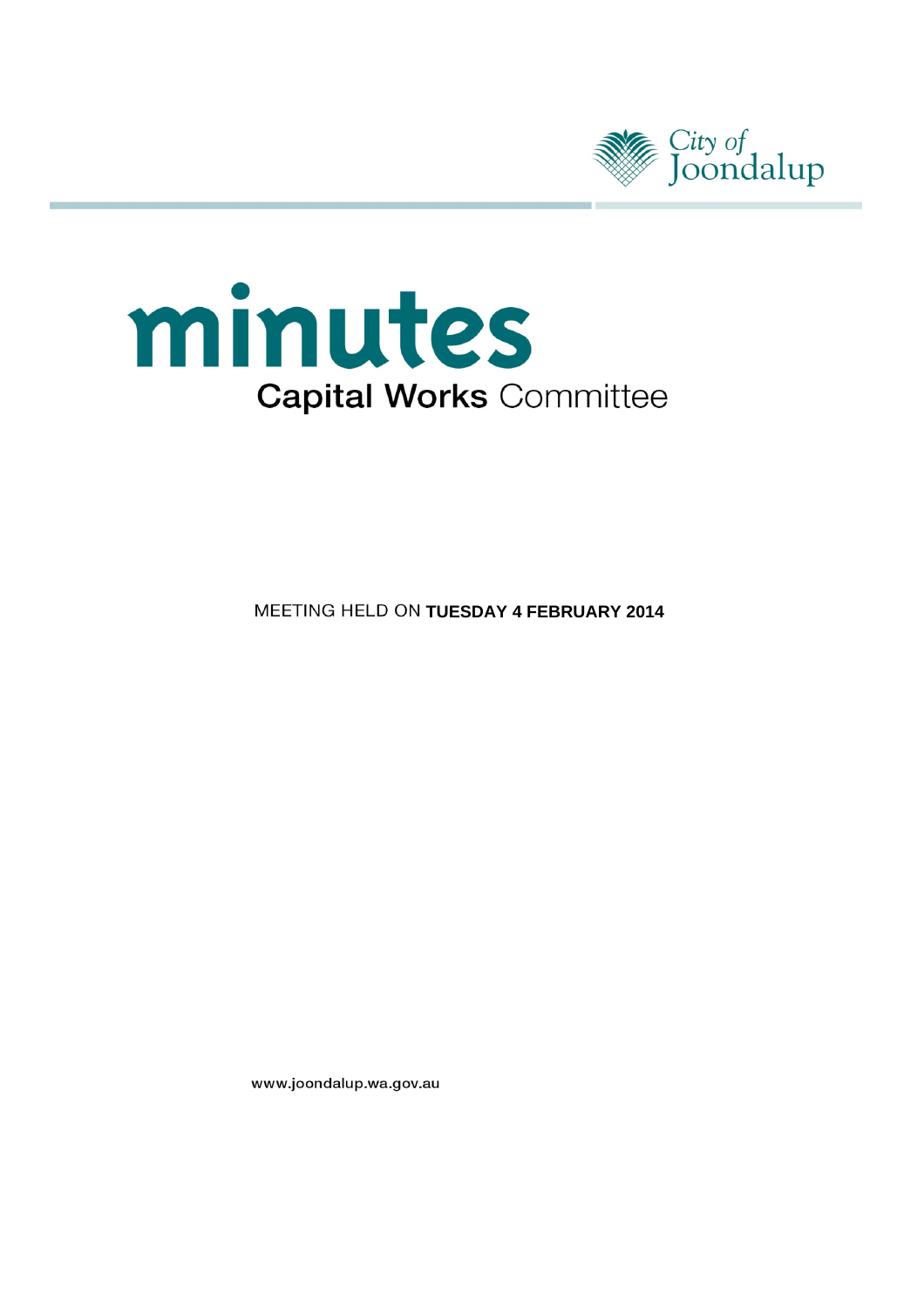# **TABLE OF CONTENTS**

| Item No.       | <b>Title</b>                                                                   | Page No. |
|----------------|--------------------------------------------------------------------------------|----------|
|                | <b>Declaration of Opening</b>                                                  | 3        |
|                | <b>Declarations of Interest</b>                                                | 4        |
|                | Apologies/Leave of absence                                                     | 5        |
|                | <b>Confirmation of Minutes</b>                                                 | 5        |
|                | Announcements by the Presiding Member without discussion                       | 5        |
|                | Identification of matters for which the meeting may be closed to<br>the public | 5        |
|                | <b>Petitions and deputations</b>                                               | 5        |
|                | <b>Reports</b>                                                                 | 6        |
| $\mathbf{1}$   | Update on 2013-14 Capital Works Program                                        | 6        |
| $\overline{2}$ | <b>Bi-Monthly Capital Works Project Reports</b>                                | 9        |
| 3              | Haddington Park, Beldon - Proposed Basketball Court Installation               | 12       |
| $\overline{4}$ | 2014-15 Community Facility Refurbishment Projects                              | 17       |
| 5              | 2013-14 Refurbishment Projects - Timberlane Park Hall, Woodvale                | 33       |
| 6              | Penistone Park, Greenwood - Proposed Redevelopment                             | 39       |
|                | <b>Urgent Business</b>                                                         | 57       |
|                | Motions of which previous notice has been given                                | 57       |
|                | <b>Requests for Reports for future consideration</b>                           | 57       |
|                | <b>Closure</b>                                                                 | 57       |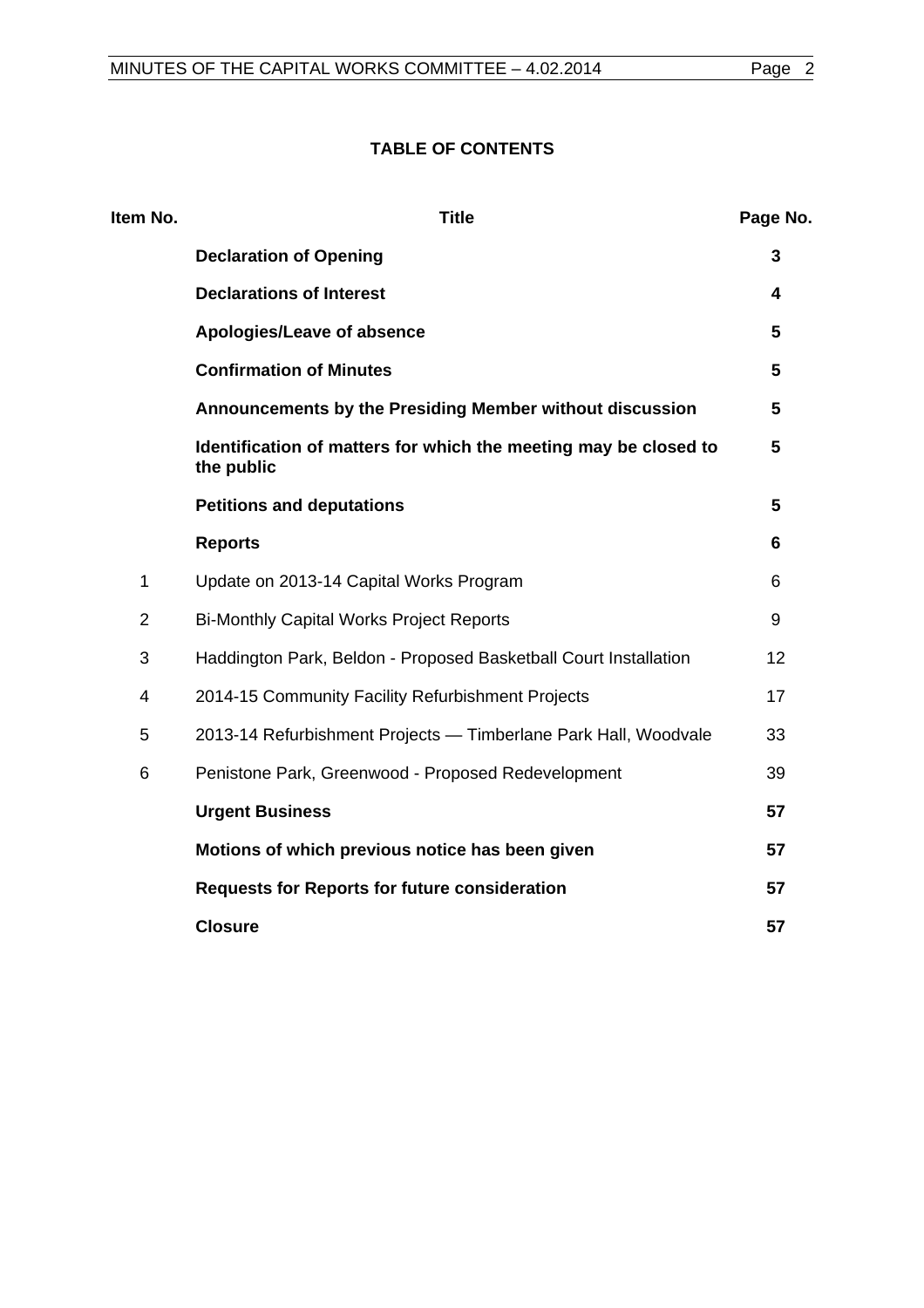# **CITY OF JOONDALUP**

#### <span id="page-2-0"></span>**MINUTES OF THE CAPITAL WORKS COMMITTEE MEETING HELD IN CONFERENCE ROOM 2, JOONDALUP CIVIC CENTRE, BOAS AVENUE, JOONDALUP ON TUESDAY 4 FEBRUARY 2014.**

# **ATTENDANCE**

# **Committee Members:**

Cr Kerry Hollywood *Presiding Member* Mayor Troy Pickard Cr Geoff Amphlett, JP Cr Brian Corr Cr Christine Hamilton-Prime Cr Teresa Ritchie, JP *Absent from 6.44pm to 6.53pm*  Cr Philippa Taylor *Deputy Presiding Member* 

# **Observers:**

Cr John Chester Cr Liam Gobbert

# **Officers:**

| Mr Mike Tidy      | <b>Director Corporate Services</b>      |
|-------------------|-----------------------------------------|
| Mr Nico Claassen  | <b>Director Infrastructure Services</b> |
| Mr Brad Sillence  | <b>Manager Governance</b>               |
| Mr Mike Smith     | Manager Leisure and Cultural Services   |
| Mr John Byrne     | Governance Coordinator                  |
| Mrs Lesley Taylor | Governance Officer                      |

# **DECLARATION OF OPENING**

The Presiding Member declared the meeting open at 5.50pm.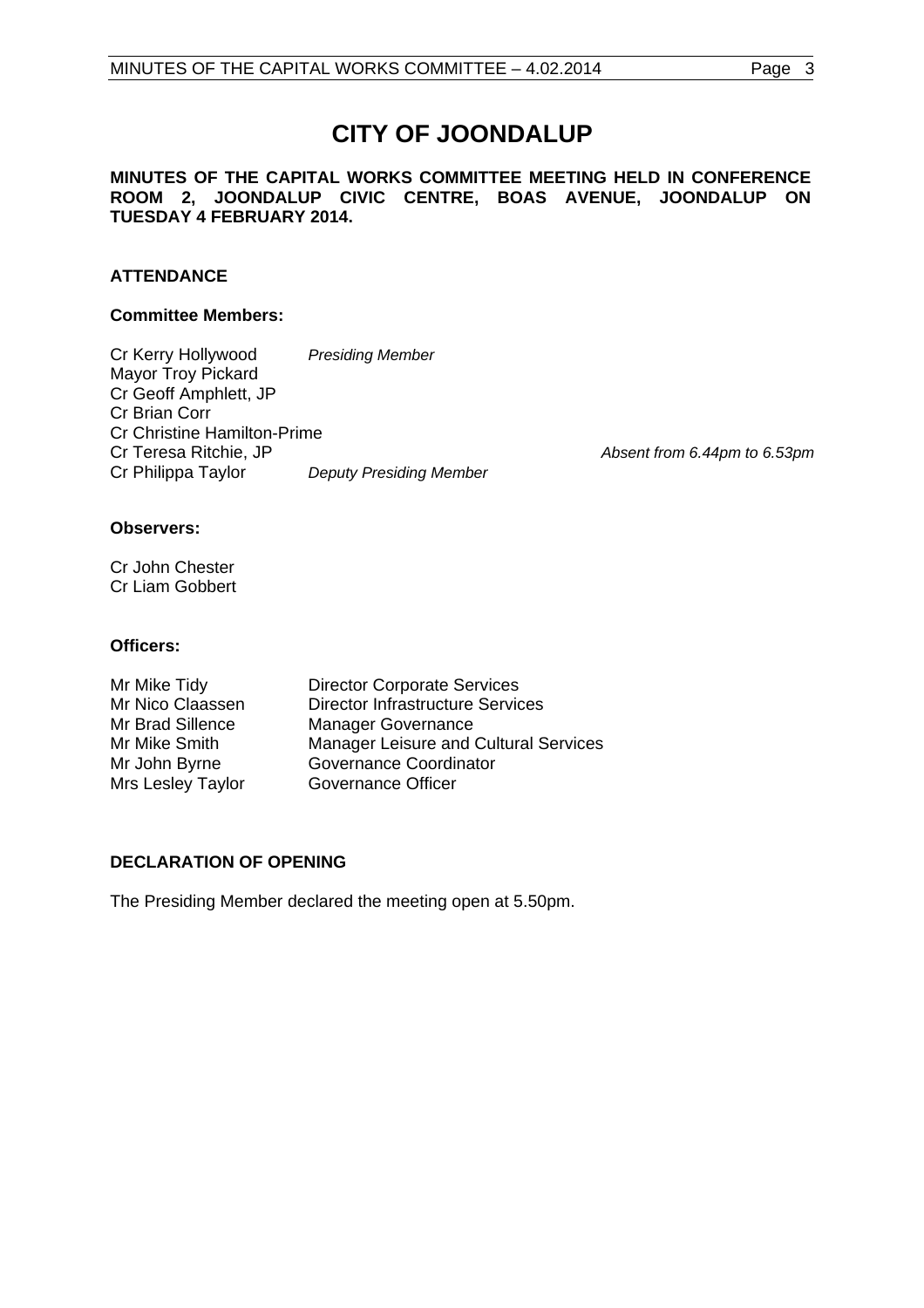# <span id="page-3-0"></span>**DECLARATIONS OF INTEREST**

#### **Disclosures of Financial / Proximity Interest**

A declaration under this section requires that the nature of the interest must be disclosed. Consequently a member who has made a declaration must not preside, participate in, or be present during any discussion or decision-making procedure relating to the matter the subject of the declaration. An employee is required to disclose their financial interest and if required to do so by the Council must disclose the extent of the interest. Employees are required to disclose their financial interests where they are required to present verbal or written reports to the Council. Employees are able to continue to provide advice to the Council in the decision making process if they have disclosed their interest.

| <b>Name/Position</b>      | Cr Teresa Ritchie, JP.                                          |  |  |
|---------------------------|-----------------------------------------------------------------|--|--|
| <b>Item No./Subject</b>   | Item 5 - 2013-14 Refurbishment Projects - Timberlane Park Hall, |  |  |
|                           | Woodvale.                                                       |  |  |
| <b>Nature of interest</b> | <b>Proximity Interest.</b>                                      |  |  |
| <b>Extent of Interest</b> | Cr Ritchie resides approximately 400 metres from Timberlane     |  |  |
|                           | Park, Woodvale.                                                 |  |  |

#### **Disclosures of interest affecting impartiality**

Elected Members (in accordance with Regulation 11 of the *Local Government [Rules of Conduct] Regulations 2007)* and employees (in accordance with the Code of Conduct) are required to declare any interest that may affect their impartiality in considering a matter. This declaration does not restrict any right to participate in or be present during the decision-making process. The Elected Member/employee is also encouraged to disclose the nature of the interest.

| <b>Name/Position</b>      | <b>Mayor Troy Pickard.</b>                                                                                                                                                                                    |  |  |
|---------------------------|---------------------------------------------------------------------------------------------------------------------------------------------------------------------------------------------------------------|--|--|
| <b>Item No./Subject</b>   | Item 4 - 2014-15 Community Facility Refurbishment Projects.                                                                                                                                                   |  |  |
| <b>Nature of interest</b> | Interest that may affect impartiality.                                                                                                                                                                        |  |  |
| <b>Extent of Interest</b> | In his capacity as Mayor, Mayor Pickard is the patron of the<br>Joondalup Cricket Club, Joondalup Lakers Hockey Club and<br>Joondalup City Football Club, all members of the Beaumaris<br>Sports Association. |  |  |

| <b>Name/Position</b>      | Mr Mike Smith, Manager Leisure and Cultural Services.           |
|---------------------------|-----------------------------------------------------------------|
| <b>Item No./Subject</b>   | Item 4 - 2014-15 Community Facility Refurbishment Projects.     |
| <b>Nature of interest</b> | Interest that may affect impartiality.                          |
| <b>Extent of Interest</b> | Mr Smith is a member of Joondalup Districts Cricket Club, which |
|                           | is a member of the Beaumaris Sports Association.                |

| <b>Name/Position</b>      | <b>Cr Brian Corr.</b>                                            |
|---------------------------|------------------------------------------------------------------|
| <b>Item No./Subject</b>   | Item 6 - Penistone Park, Greenwood - Proposed Redevelopment.     |
| <b>Nature of interest</b> | Interest that may affect impartiality.                           |
| <b>Extent of Interest</b> | Cr Corr's son is a member of the cricket club at Penistone Park. |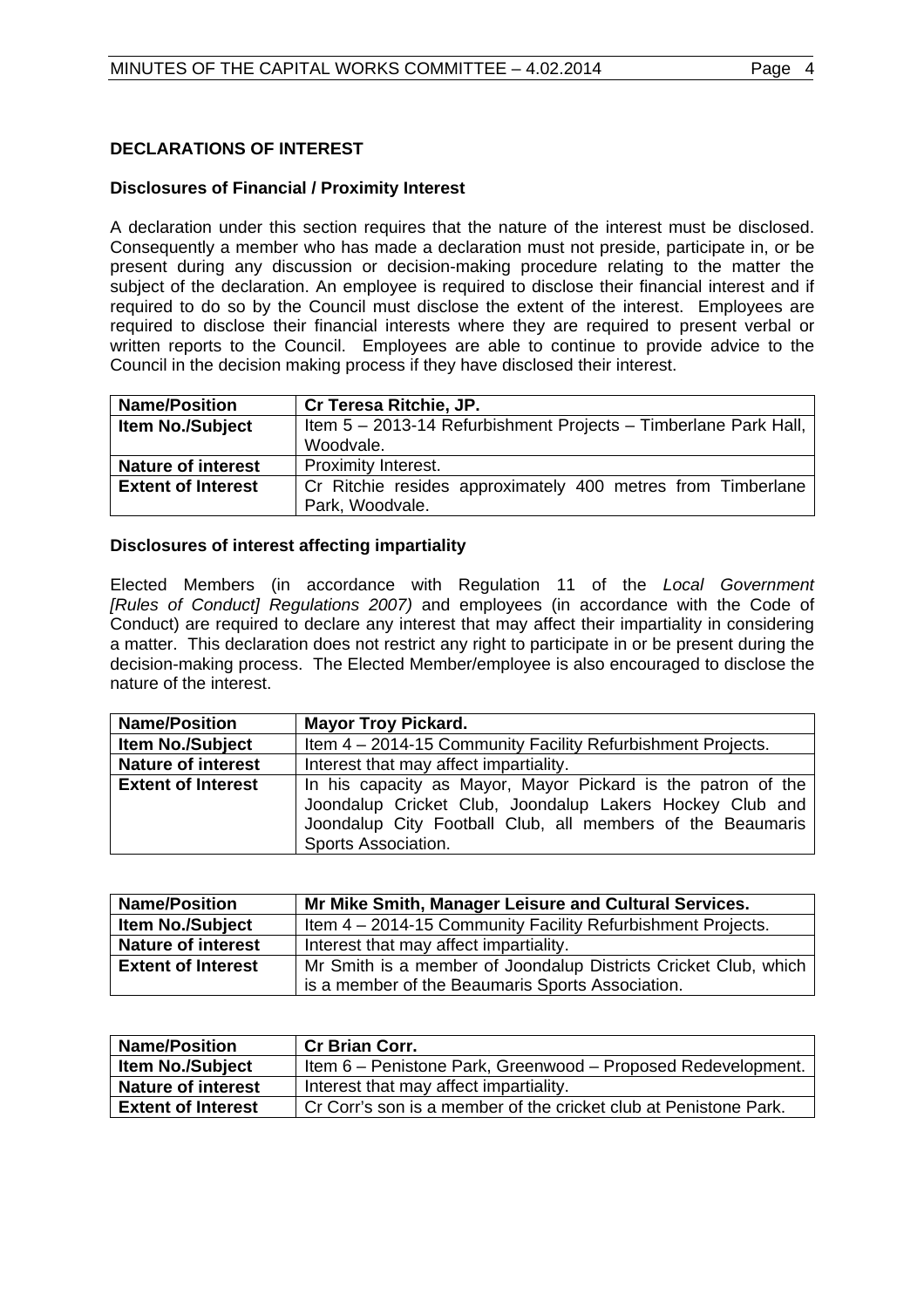# <span id="page-4-0"></span>**APOLOGIES/LEAVE OF ABSENCE**

#### **Leave of Absence previously approved**

Cr Mike Norman 1 to 11 February 2014 inclusive.

#### **CONFIRMATION OF MINUTES**

#### MINUTES OF THE CAPITAL WORKS COMMITTEE HELD 26 NOVEMBER 2013

**MOVED Mayor Pickard, SECONDED Cr Amphlett that the minutes of the meeting of the Capital Works Committee held on 26 November 2013 be confirmed as a true and correct record.** 

#### The Motion was Put and **CARRIED** (7/0)

**In favour of the Motion:** Cr Hollywood, Mayor Pickard, Crs Amphlett, Corr, Hamilton-Prime, Ritchie and Taylor.

# **ANNOUNCEMENTS BY THE PRESIDING MEMBER WITHOUT DISCUSSION**

Nil.

# **IDENTIFICATION OF MATTERS FOR WHICH THE MEETING MAY BE CLOSED TO THE PUBLIC**

In accordance with Clause 5.2 of the City's *Meeting Procedures Local Law 2013*, this meeting was not open to the public.

# **PETITIONS AND DEPUTATIONS**

Nil.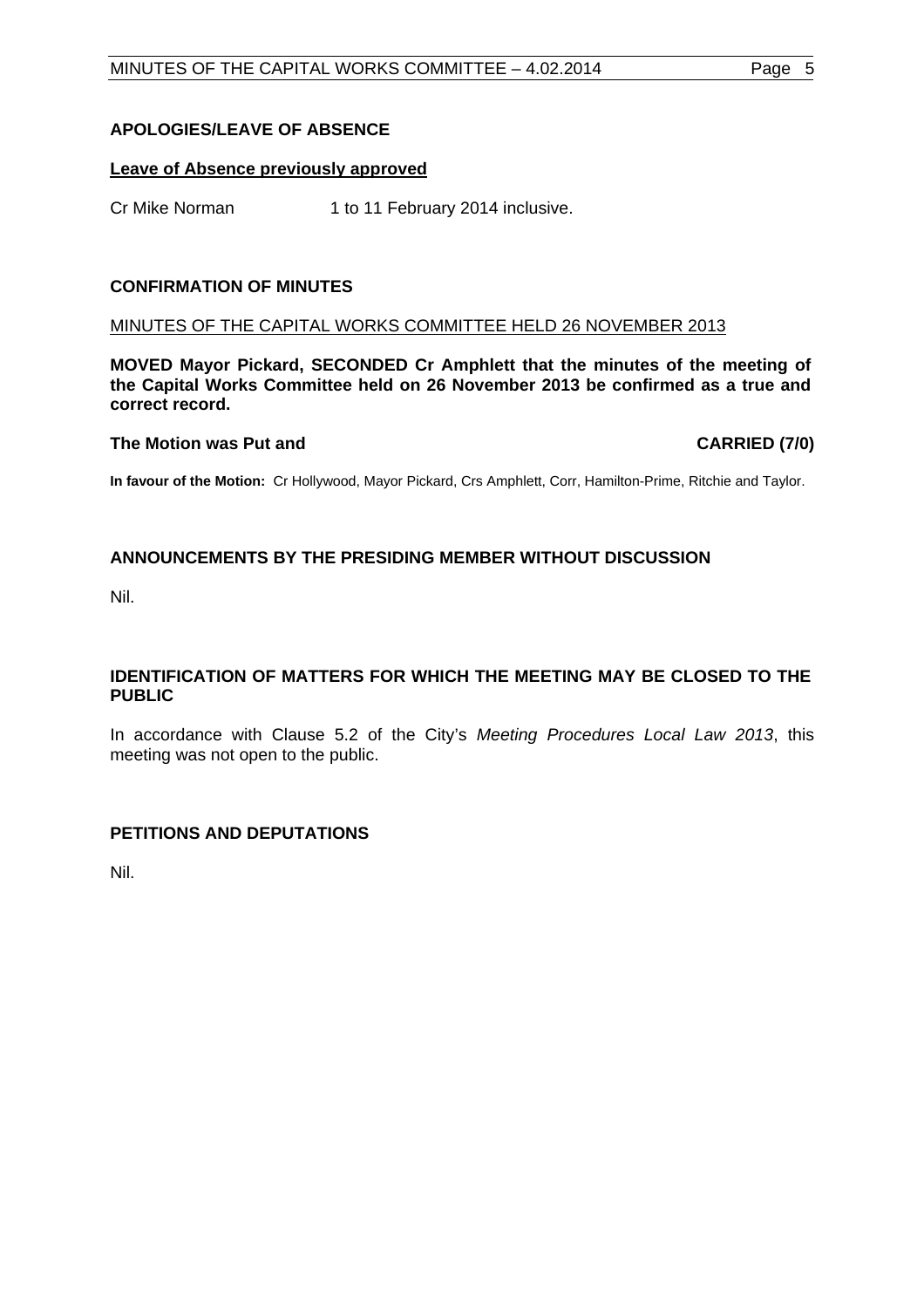# <span id="page-5-0"></span>**REPORTS**

| <b>ITEM1</b>                          | <b>UPDATE ON 2013-14 CAPITAL WORKS PROGRAM</b>                                                                                                         |
|---------------------------------------|--------------------------------------------------------------------------------------------------------------------------------------------------------|
| <b>WARD</b>                           | All                                                                                                                                                    |
| <b>RESPONSIBLE</b><br><b>DIRECTOR</b> | Mr Nico Claassen<br>Infrastructure Services                                                                                                            |
| <b>FILE NUMBER</b>                    | 102496, 101515                                                                                                                                         |
| <b>ATTACHMENT</b>                     | Attachment 1<br>Capital Works Project Report 2013-14                                                                                                   |
| <b>AUTHORITY / DISCRETION</b>         | Information - includes items provided to Council for<br>information purposes only that do not require a decision of<br>Council (that is for 'noting'). |

# **PURPOSE**

For the Capital Works Committee to note the update on the *2013-14 Capital Works Program*.

# **EXECUTIVE SUMMARY**

The Capital Works Project Report for the 2013-14 program, as at 31 December 2013, is attached (Attachment 1 refers).

*It is therefore recommended that the Capital Works Committee NOTES the report on the Capital Works Projects for 2013-14 as at 31 December 2013 forming Attachment 1 to this Report.* 

# **BACKGROUND**

At its meeting held on 15 May 2012 (CJ094-05/12 refers), Council resolved inter alia to establish a Capital Works Committee to:

- *oversee the monthly progress of the City's annual Capital Works Program and review of the City's Five Year Capital Works Program*
- *oversee the long term planning of major capital works projects not being the role of a Council Committee established for such purposes*
- *consider recommendations to modify the City's Capital Works.*

# **DETAILS**

The Capital Works Project Report for the 2013-14 program, as at 31 December 2013, is provided at Attachment 1.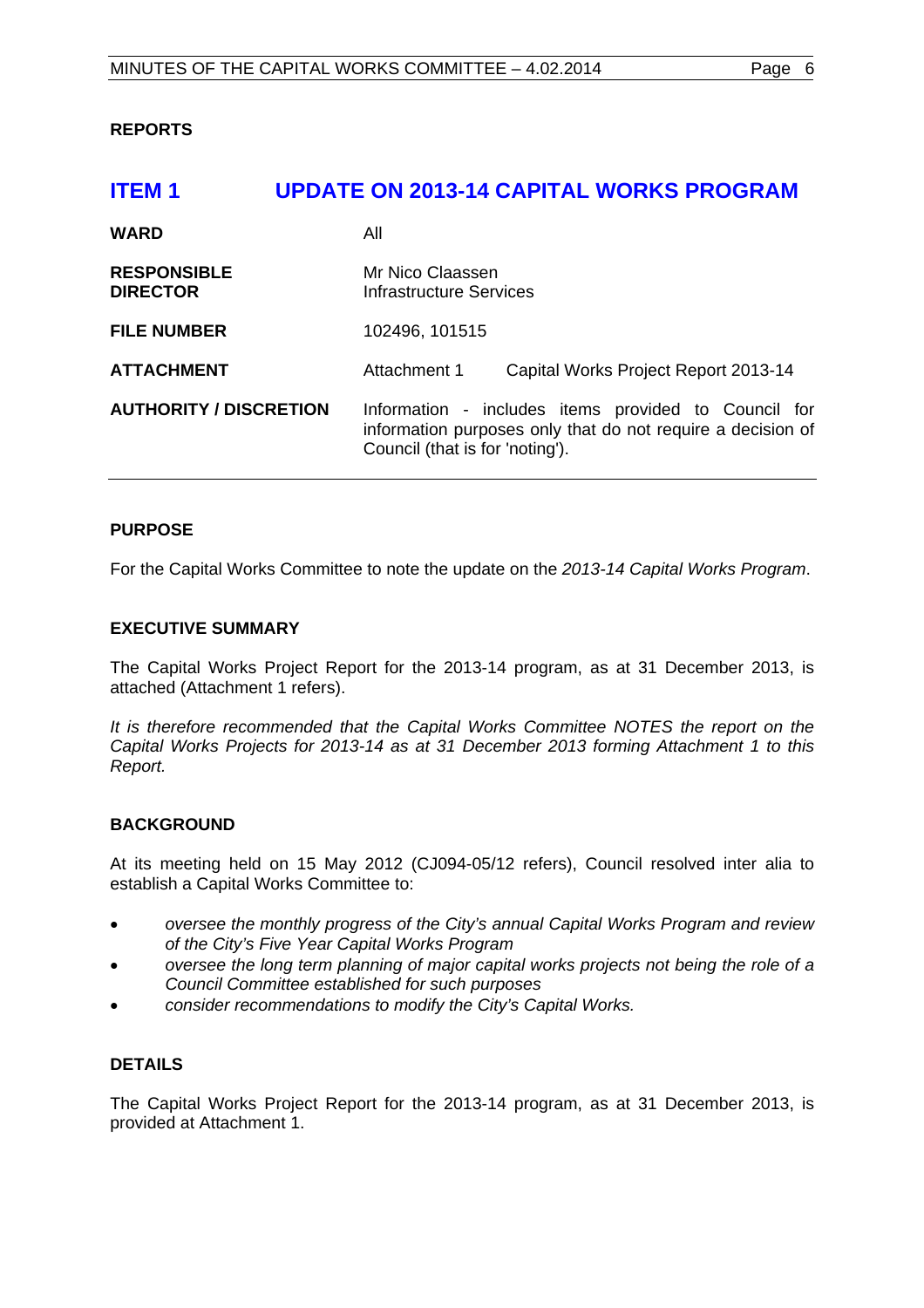# **Legislation / Strategic Community Plan / policy implications**

**Legislation** Sections 5.17 and 6.8 of the *Local Government Act 1995.*  A committee cannot make decisions, on behalf of the

Council, that require an absolute majority decision (section 5.17 of the *Local Government Act 1995)*, in which case, and in accordance with Section 6.8 of the *Local Government Act 1995,* includes approving expenditure not included in the City's Annual Budget. The Capital Works Committee could only recommend to the Council to approve or modify capital works projects.

# **Strategic Community Plan**

- **Key theme Financial Sustainability.**
- **Objective**  Major project delivery.
- **Strategic initiative Mot applicable.**
- **Policy** Not applicable.

# **Risk management considerations**

Not applicable.

#### **Financial/budget implications**

Not applicable.

#### **Regional significance**

Not applicable.

#### **Sustainability implications**

Not applicable.

# **Consultation**

Not applicable.

# **COMMENT**

The Capital Works Project Report for the 2013-14 program provides an update on the capital works activities undertaken as at 31 December 2013.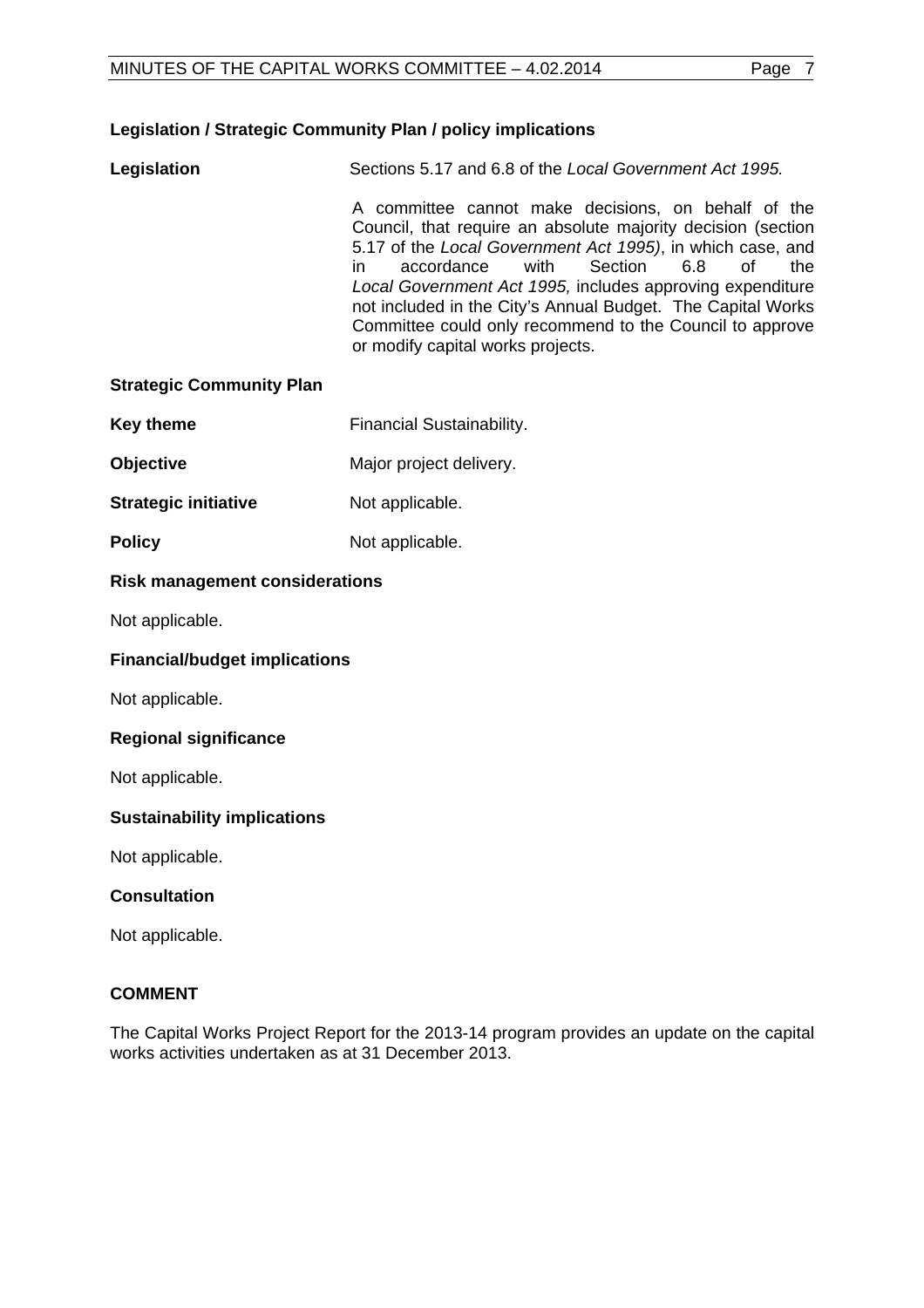Simple Majority.

**MOVED Cr Hamilton-Prime, SECONDED Mayor Pickard that the Capital Works Committee NOTES the report on the Capital Works Projects for 2013-14 as at 31 December 2013 forming Attachment 1 to this Report.** 

#### The Motion was Put and **CARRIED** (7/0)

**In favour of the Motion:** Cr Hollywood, Mayor Pickard, Crs Amphlett, Corr, Hamilton-Prime, Ritchie and Taylor.

*Appendix 1 refers* 

*[To access this attachment on electronic document, click here: Attach1agnCWC040214.pdf](http://www.joondalup.wa.gov.au/files/committees/CWOC/2014/Attach1agnCWC040214.pdf)*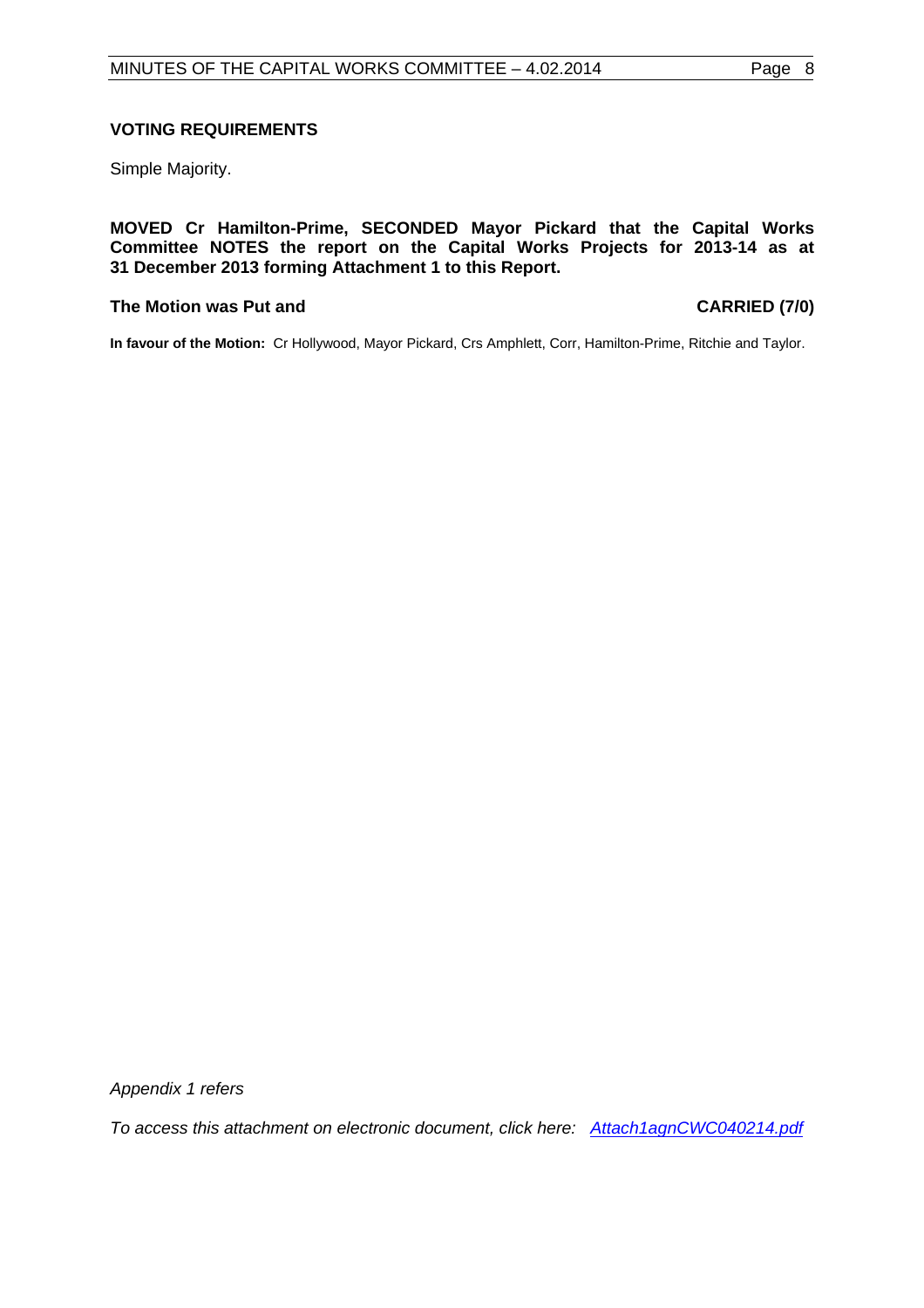<span id="page-8-0"></span>

| <b>ITEM 2</b>                         | <b>BI-MONTHLY</b><br><b>REPORTS</b> |                                             | <b>CAPITAL</b> | <b>WORKS</b>                                                  | <b>PROJECT</b> |
|---------------------------------------|-------------------------------------|---------------------------------------------|----------------|---------------------------------------------------------------|----------------|
| <b>WARD</b>                           | All                                 |                                             |                |                                                               |                |
| <b>RESPONSIBLE</b><br><b>DIRECTOR</b> |                                     | Mr Nico Claassen<br>Infrastructure Services |                |                                                               |                |
| <b>FILE NUMBER</b>                    |                                     | 102496, 101515                              |                |                                                               |                |
| <b>ATTACHMENTS</b>                    |                                     | Attachment 1<br>Attachmant 2                |                | <b>Currambine Community Centre</b><br>Hodge Drive duplication |                |

|                               | Attachment 2                    | Hodges Drive duplication                                                                                            |
|-------------------------------|---------------------------------|---------------------------------------------------------------------------------------------------------------------|
|                               | Attachment 3                    | Warrandyte Park - landscape upgrade                                                                                 |
|                               | Attachment 4                    | Mawson Park - landscape upgrade                                                                                     |
|                               | Attachment 5                    | Hillarys Park - landscape upgrade                                                                                   |
|                               | Attachment 6                    | Delamere Park construction                                                                                          |
|                               | Attachment 7                    | <b>Arterial Roads Entry Statements</b>                                                                              |
|                               | Attachment 8                    | <b>Suburban Entry Statements</b>                                                                                    |
|                               | Attachment 9                    | Shenton Avenue landscaping                                                                                          |
|                               | Attachment 10                   | Admiral Park refurbishment                                                                                          |
|                               | Attachment 11                   | Marmion Foreshore car park                                                                                          |
|                               | Attachment 12                   | Iluka District Open Space - sports light<br>upgrade                                                                 |
|                               | Attachment 13                   | Otago Park - sump beautification                                                                                    |
|                               | Attachment 14                   | Joondalup City Centre lighting                                                                                      |
|                               | Attachment 15                   | <b>Warwick Leisure Centre extension</b>                                                                             |
|                               | Attachment 16                   | Multi-storey car park - Boas Avenue                                                                                 |
| <b>AUTHORITY / DISCRETION</b> | Council (that is for 'noting'). | Information - includes items provided to Council for<br>information purposes only that do not require a decision of |

# **PURPOSE**

For the Capital Works Committee to note the bi-monthly project status reports for capital works projects.

#### **EXECUTIVE SUMMARY**

At the Capital Works Committee meeting held on 6 August 2013, the committee determined which capital works project reports were required and the frequency of reporting. The bimonthly project reports are attached (Attachments 1-16 refer).

*It is therefore recommended that the Capital Works Committee NOTES the bi-monthly capital works project reports forming Attachments 1-16 to this Report.*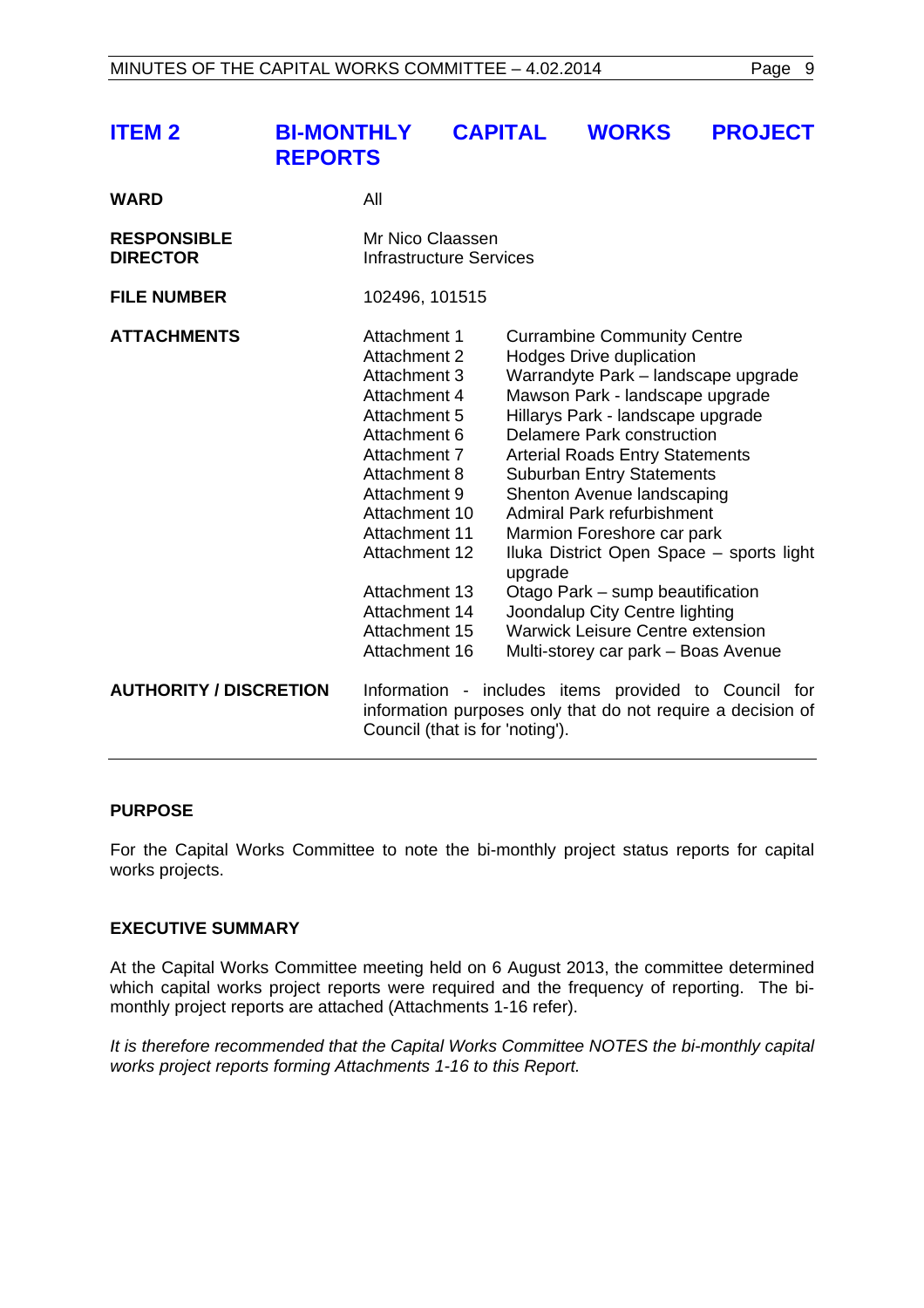# **BACKGROUND**

At its meeting held on 6 August 2013, the Capital Works Committee requested that the following project reports from the *2013-14 Capital Works Program* be provided on a bi-monthly basis:

- Currambine Community Centre.
- Hodges Drive duplication.
- Warrandyte Park landscape upgrade.
- Mawson Park landscape upgrade.
- Hillarys Park landscape upgrade.
- Delamere Park construction.
- Arterial Roads Entry Statements.
- Suburban Entry Statements.
- Shenton Avenue landscaping
- Admiral Park refurbishment.
- Marmion Foreshore car park.
- Iluka District Open Space sports lighting upgrade.
- Otago Park sump beautification.
- Joondalup City Centre lighting.
- Warwick Leisure Centre extension.
- Multi-storey car park Boas Avenue.

# **DETAILS**

A summary of the projects and their current status is detailed in the bi-monthly project reports forming Attachments 1-16 to this report.

# **Legislation / Strategic Community Plan / policy implications**

| Legislation                     | Sections 5.17 and 6.80 of the Local Government Act 1995.                                                                                                                                                                                                                                                                                                                                                                                                |
|---------------------------------|---------------------------------------------------------------------------------------------------------------------------------------------------------------------------------------------------------------------------------------------------------------------------------------------------------------------------------------------------------------------------------------------------------------------------------------------------------|
|                                 | A committee cannot make decisions, on behalf of the<br>Council, that require an absolute majority decision (section<br>5.17 of the Local Government Act 1995), in which case, and<br>in accordance with Section 6.8 of the Local Government Act<br>1995, includes approving expenditure not included in the<br>City's Annual Budget. The Capital Works Committee could<br>only recommend to the Council to approve or modify capital<br>works projects. |
| <b>Strategic Community Plan</b> |                                                                                                                                                                                                                                                                                                                                                                                                                                                         |
| Key theme                       | Financial Sustainability.                                                                                                                                                                                                                                                                                                                                                                                                                               |
| Objective                       | Major project delivery.                                                                                                                                                                                                                                                                                                                                                                                                                                 |
| <b>Strategic initiative</b>     | Not applicable.                                                                                                                                                                                                                                                                                                                                                                                                                                         |
| Policy                          | Not applicable.                                                                                                                                                                                                                                                                                                                                                                                                                                         |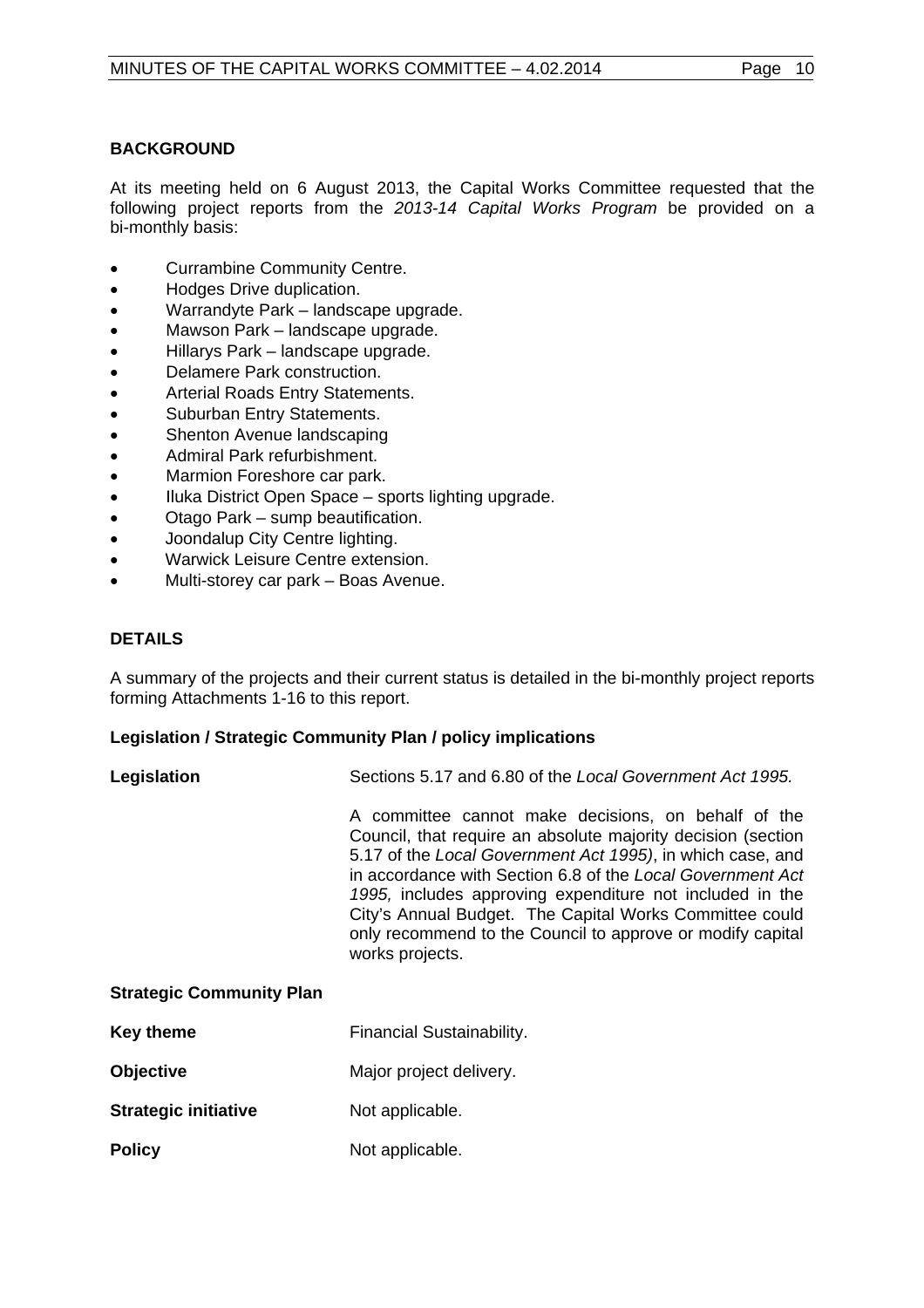# **Risk management considerations**

Not applicable.

#### **Financial/budget implications**

Not applicable.

#### **Regional significance**

Not applicable.

#### **Sustainability implications**

Not applicable.

#### **Consultation**

Not applicable.

#### **COMMENT**

The attached capital works project reports provide an update on the activities undertaken in the last two months.

#### **VOTING REQUIREMENTS**

Simple Majority.

#### **MOVED Cr Amphlett, SECONDED Cr Hamilton-Prime that the Capital Works Committee NOTES the bi-monthly capital works project reports forming Attachments 1-16 to this Report.**

#### The Motion was Put and **CARRIED** (7/0)

**In favour of the Motion:** Cr Hollywood, Mayor Pickard, Crs Amphlett, Corr, Hamilton-Prime, Ritchie and Taylor.

*Appendix 2 refers* 

*[To access this attachment on electronic document, click here: Attach2agnCWC040214.pdf](http://www.joondalup.wa.gov.au/files/committees/CWOC/2014/Attach2agnCWC040214.pdf)*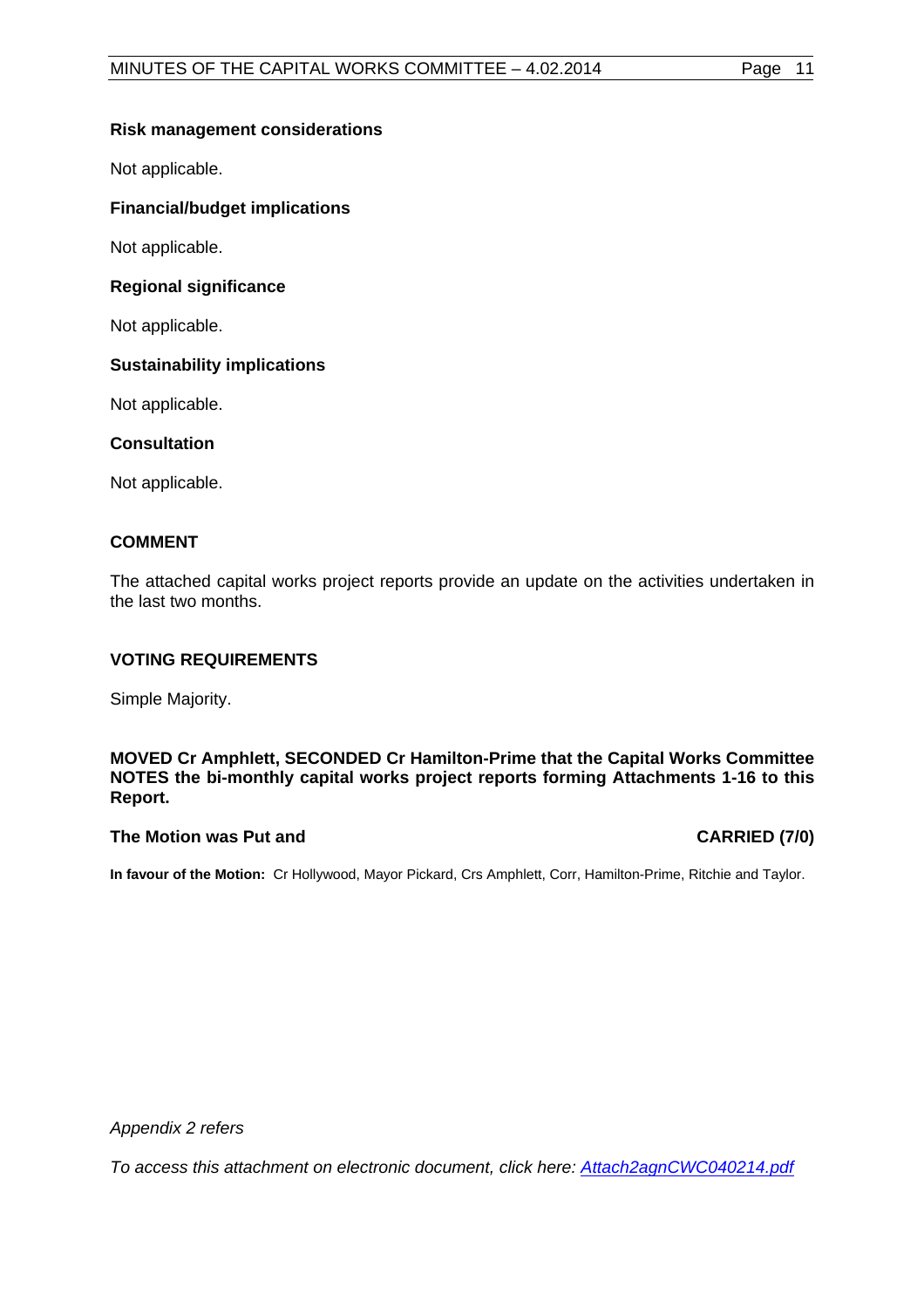# <span id="page-11-0"></span>**ITEM 3 HADDINGTON PARK, BELDON - PROPOSED BASKETBALL COURT INSTALLATION**

| <b>WARD</b>                           | Central                                                                                                                                                                                          |                                                                                   |
|---------------------------------------|--------------------------------------------------------------------------------------------------------------------------------------------------------------------------------------------------|-----------------------------------------------------------------------------------|
| <b>RESPONSIBLE</b><br><b>DIRECTOR</b> | Mr Nico Claassen<br>Infrastructure Services                                                                                                                                                      |                                                                                   |
| <b>FILE NUMBER</b>                    | 06659, 102873, 101515                                                                                                                                                                            |                                                                                   |
| <b>ATTACHMENTS</b>                    | Attachment 1<br>Attachment 2<br>Attachment 3                                                                                                                                                     | Aerial Map of Haddington Park<br>Concept Plan of Haddington Park<br>Cost estimate |
| <b>AUTHORITY / DISCRETION</b>         | Executive - The substantial direction setting and oversight<br>role of Council, such as adopting plans and reports,<br>accepting tenders, directing operations, setting and<br>amending budgets. |                                                                                   |

# **PURPOSE**

For Council to review Project PEP2651, proposed installation of a full size basketball court, approved for construction in the *2013-14 Capital Works Program*.

#### **EXECUTIVE SUMMARY**

The Project PEP2651 was included for installation in the *2013-14 Capital Works Program* (CWP) as an outcome of the 2013 Mid Year Review (MYR).

Project scoping undertaken in September 2013 revealed that Haddington Park, Beldon was not a suitable site for the installation of a full size basketball court. The topography, size, existing infrastructure and classification of the park constrains the installation (Attachment 1 refers). In addition, on further investigation with Leisure and Cultural Services, no specific user group could be identified.

Issues and options considered for this park do not support the installation of a full size basketball court on Haddington Park. In lieu of the basketball court it is recommended that an enhanced amenity be provided around the BBQ installation scheduled for installation in 2014 and the play space replacement listed for consideration in 2014-15 (Attachment 2 refers).

A funding reallocation from PEP2651 to PEP2650 is proposed as detailed under Financial/ Budget Implications (Attachment 3 refers).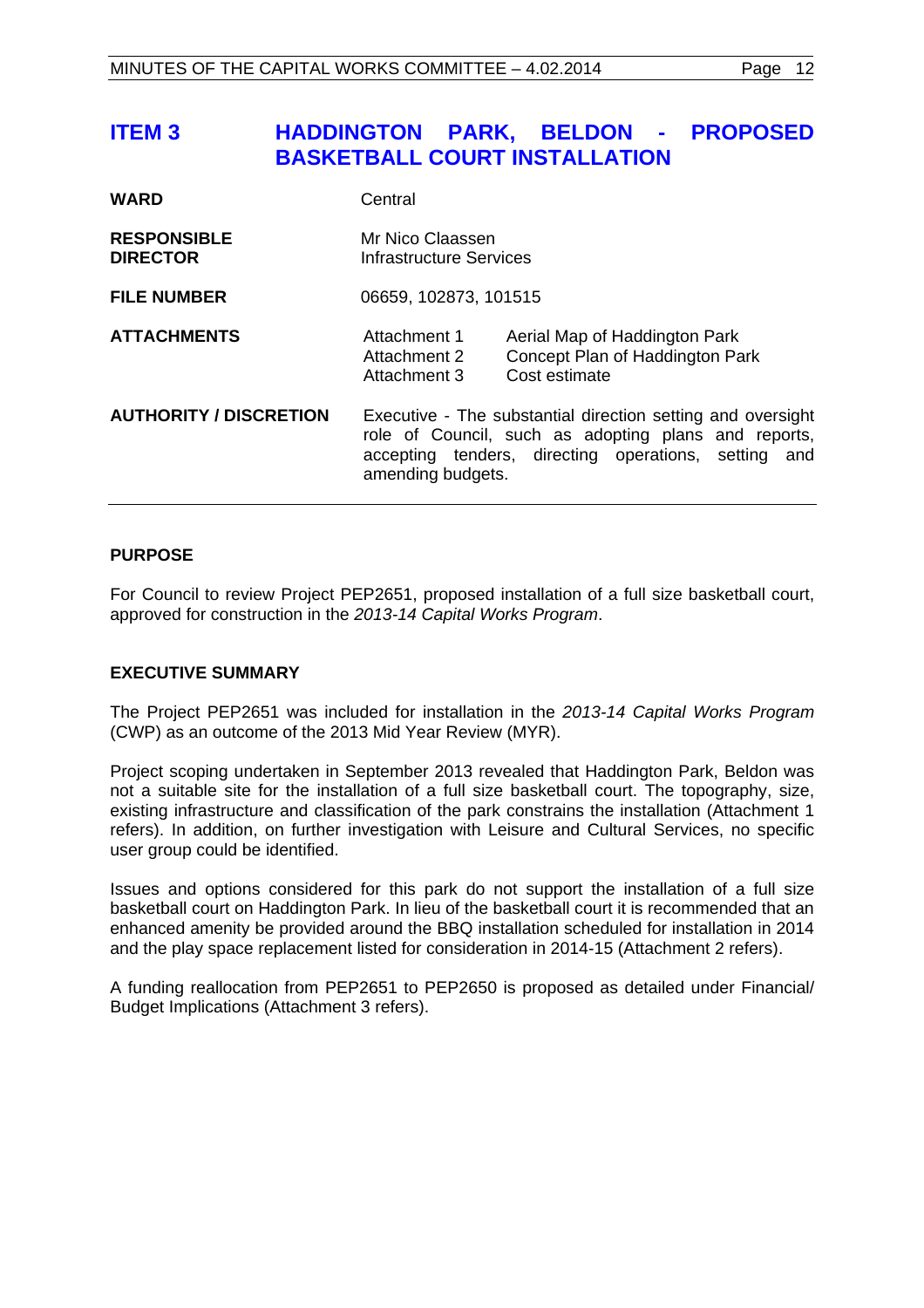*It is therefore recommended that Council APPROVES:* 

- *1 the deletion of project PEP2651 Basketball Court installation proposed for Haddington Park;*
- *2 the inclusion of connecting access paths with project PEP2650 BBQ Facility installation, approved in the 2013-14 Capital Works Program;*
- *3 BY AN ABSOLUTE MAJORITY the reallocation of \$35,026 from project PEP2651 Basketball Court installation to project PEP2650 BBQ Facility installation to provide additional infrastructure and works as identified and detailed for PEP2650.*

# **BACKGROUND**

As part of the 2013 MYR, held on 7 February 2013, two projects were requested for listing in the 2013-14 CWP for Haddington Park, Beldon.

Both projects were listed and approved in the budget for construction in 2013-14 as follows:

- PEP2650 BBQ facility \$15,000.
- PEP2651 Full size Basketball Court \$70,000.

Other work programmed for Haddington Park includes the replacement of the play equipment which is listed for consideration in the 2014-15 CWP.

# **DETAILS**

Haddington Park is currently classified as Local Open Space and is just over two hectares in area, inclusive of 0.26 hectares of fenced bushland and 0.1 hectare dedicated to a BMX track. The existing play equipment comprises a combo unit, two single spring rockers, one double spring rocker and one double swing. The topography of this park slopes into the centre of the park from the kerb line on all bounding roads, ranging from 6.7 metres at the highest point to 2.5 metres at the lowest point (Attachment 1 refers).

The City's *Parks and Public Open Space Classification Framework* (PPOSCF) has been adopted as an internal protocol to assist in the planning and provision of park and public open space assets. The PPOSCF outlines the classification of all parks within the City of Joondalup and determines the type of infrastructure supported within each classification. Haddington Park is currently classified as Local Open Space (proposed classification Local Recreation Park) and the only supported asset for this level of park is park signage.

Project scoping was undertaken in September 2013 and concerns were raised regarding the suitability of Haddington Park for the installation of a sporting facility as approved. A meeting was held with Leisure and Cultural Services on 11 October 2013 to discuss the proposed installation and its potential use.

The project scoping undertaken included an assessment of the BBQ facility which comprised one double BBQ and one picnic structure and associated works. The provision of lighting to the BBQ facilities has increased the electrical works component creating a budget shortfall of \$12,320.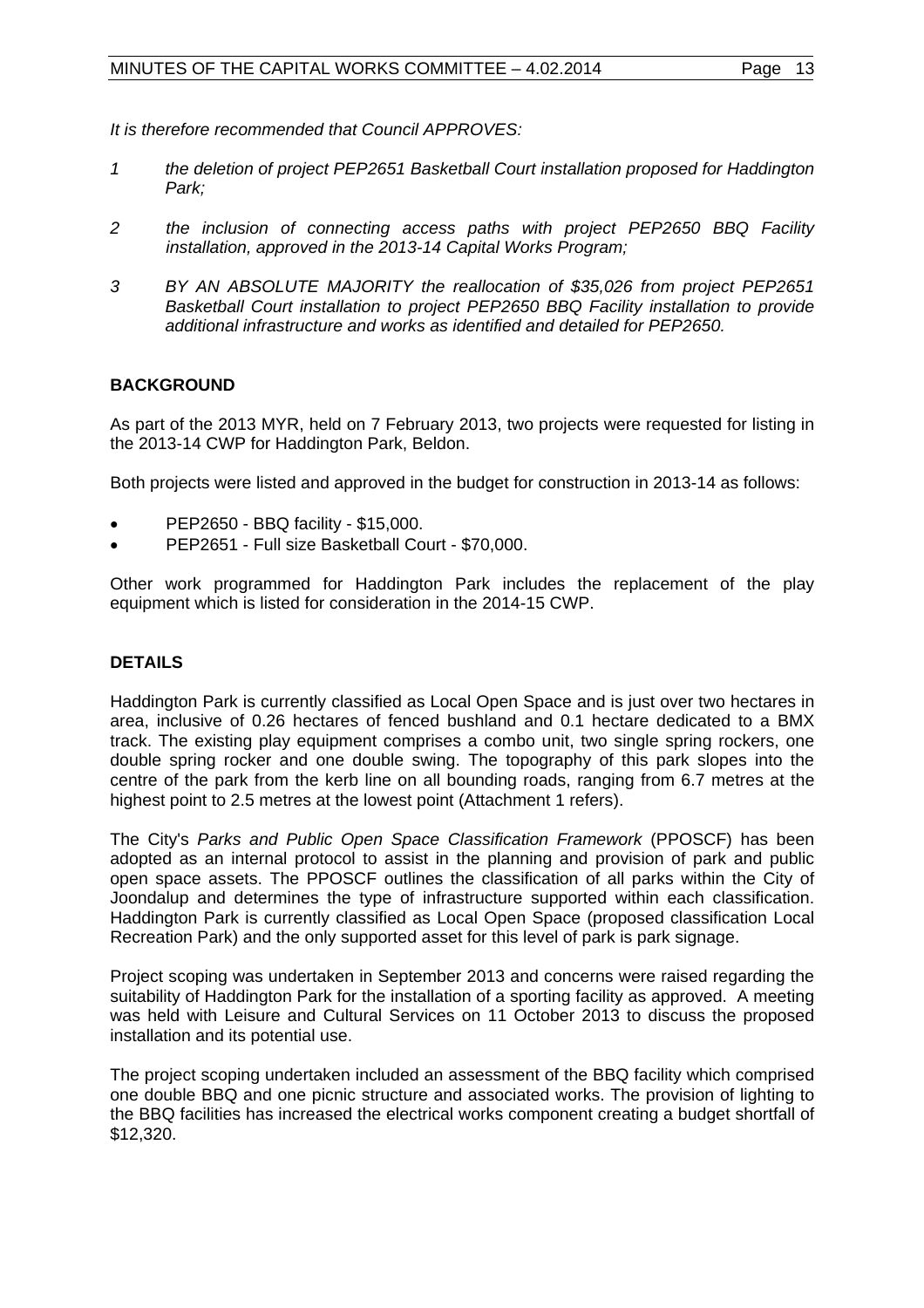The enhanced BBQ amenity proposed for Haddington Park includes connecting access paths estimated at \$22,706. The total funding required for the enhanced BBQ project, inclusive of the identified shortfall of \$12,320, is \$35,026. The play space is a separate project and is budgeted independently in the 2014-15 CWP.

Design documentation and construction scheduling will be carried out for both the BBQ facility and play space simultaneously to facilitate the installation of the two projects as a whole. Timing for the BBQ facility installation is proposed for late in the 2013-14 financial year. This will potentially be a carried forward project, to align with the construction of the play space.

# **Issues and options considered**

# **Constraints**

A new full size basketball court installed at Haddington Park, Beldon is constrained by the following:

- The park classification, being Local Recreation Park, does not support the installation of sporting infrastructure.
- The topography of the park limits the locations available for a full basketball court installation without impacting local residents or the existing and future planned infrastructure (Attachment 1 refers).
- The booking potential of this facility as a hireable space is jeopardised without supporting amenities such as toilets and parking.
- Historically it is shown that the majority of the City's existing outdoor basketball courts are not booked out by user groups but are mainly used informally by local residents.

# **Options**

No alternative options to the installation of a full size basketball court on Haddington Park, Beldon are recommended, however notwithstanding the park classification, it is proposed that an enhanced amenity be provided with the inclusion of connecting access paths with the BBQ and shelter installation in the 2013-14 financial year.

# **Legislation / Strategic Community Plan / policy implications**

| Legislation                     | Not applicable.                                                                                                       |  |
|---------------------------------|-----------------------------------------------------------------------------------------------------------------------|--|
| <b>Strategic Community Plan</b> |                                                                                                                       |  |
| Key theme                       | <b>Quality Urban Environment.</b>                                                                                     |  |
| <b>Objective</b>                | Quality open spaces.                                                                                                  |  |
| <b>Strategic initiative</b>     | Employ quality and enduring infrastructure designs that<br>encourage high utilisation and increased outdoor activity. |  |
| <b>Policy</b>                   | Not applicable.                                                                                                       |  |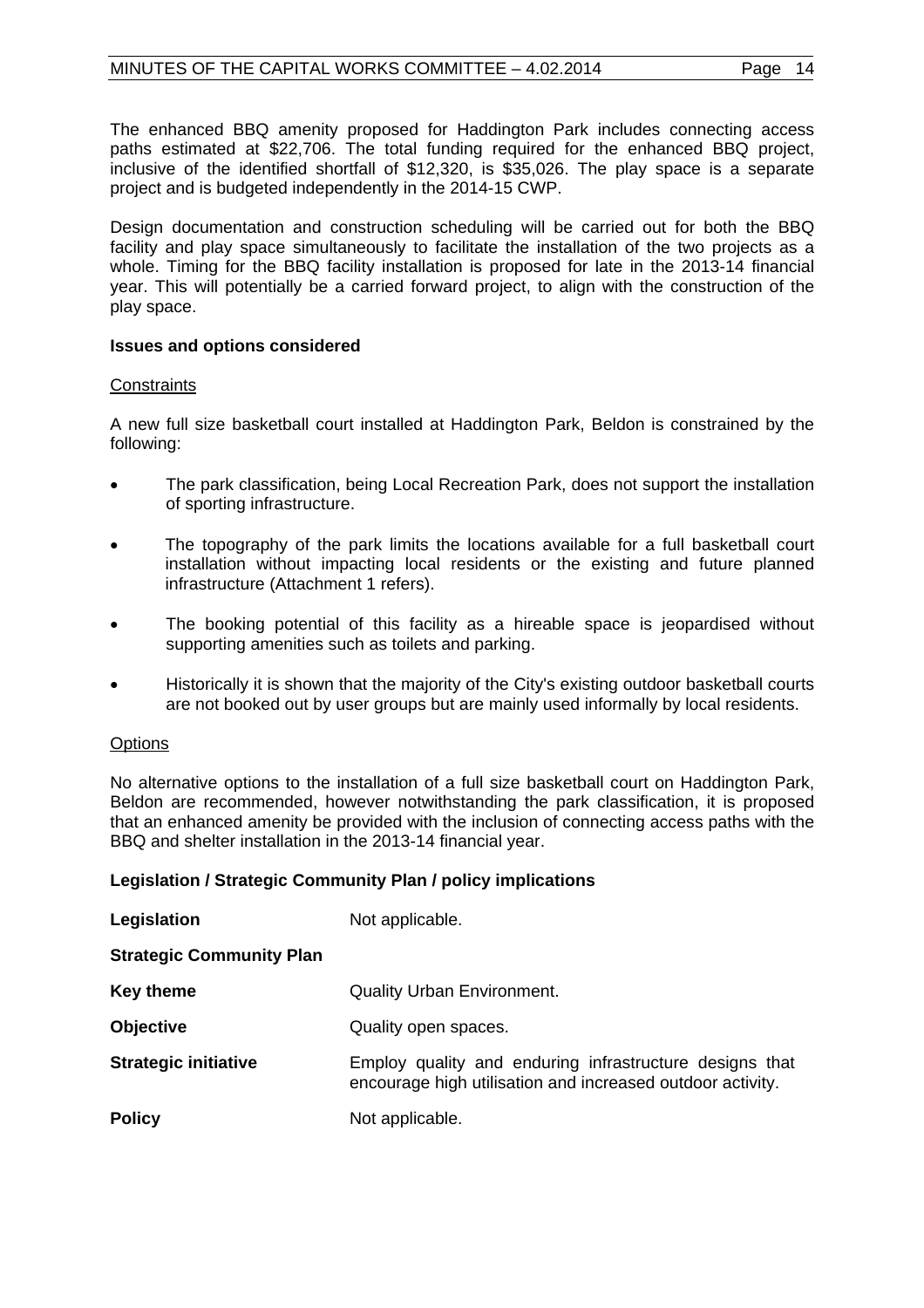# **Risk management considerations**

There is no risk to the City if this project does not proceed.

Proceeding with this project without a comprehensive assessment of potential users for this infrastructure, risks investment with no valuable amenity return.

# **Financial/budget implications**

The recommendation to Council is for the reallocation of \$35,026 from PEP2651 to PEP2650 as detailed below:

| Account no.                   | PEP2651                              |
|-------------------------------|--------------------------------------|
| <b>Budget Item</b>            | <b>Basketball Court installation</b> |
| <b>Budget amount</b>          | \$70,000                             |
| Amount spent to date          | \$<br>O                              |
| <b>Proposed reallocation</b>  | \$35,026                             |
| <b>Balance</b>                | \$34,974                             |
| Account no.                   | PEP2650                              |
|                               |                                      |
| <b>Budget Item</b>            | <b>BBQ Facility installation</b>     |
| <b>Budget amount</b>          | \$15,000                             |
| Amount spent to date          | \$<br>$\mathbf{\Omega}$              |
| <b>Estimated actual cost</b>  | \$27,320                             |
| <b>Enhanced proposal cost</b> | \$50,026                             |
| reallocation<br>Proposed      | \$35,026                             |
| <b>Balance</b>                | \$<br>O                              |
| <b>Annual maintenance</b>     | \$7,510                              |

#### **Regional significance**

Not applicable.

# **Sustainability implications**

Not applicable.

# **Consultation**

No consultation has been undertaken for the proposed basketball court installation.

# **COMMENT**

There is no additional historical information available supporting the installation of a full size basketball court on Haddington Park, Beldon.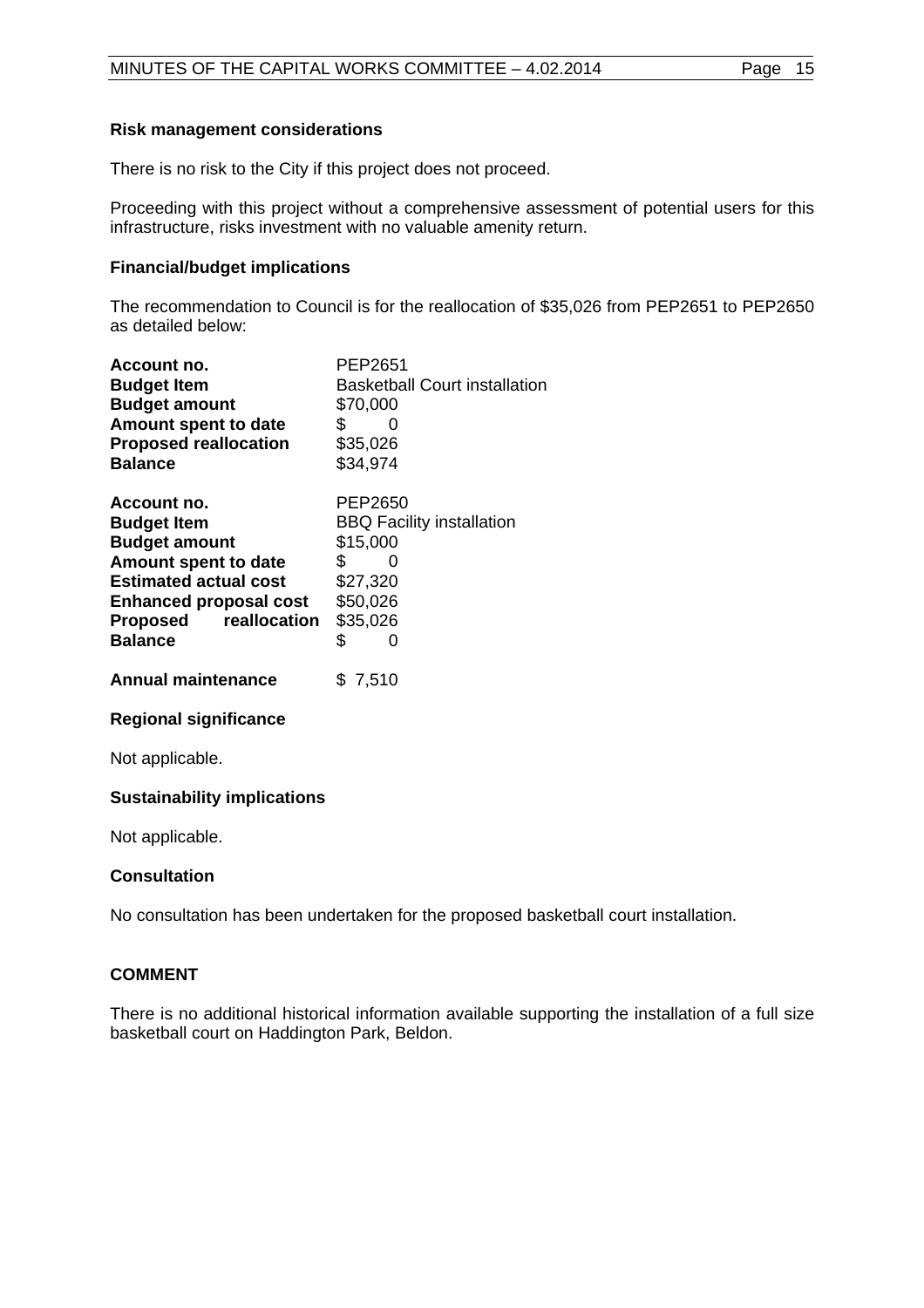# **VOTING REQUIREMENTS**

Absolute Majority.

**MOVED Cr Hamilton-Prime, SECONDED Cr Amphlett that Council APPROVES:** 

- **1 the deletion of project PEP2651 Basketball Court installation proposed for Haddington Park;**
- **2 the inclusion of connecting access paths with project PEP2650 BBQ Facility installation, approved in the 2013-14 Capital Works Program;**
- **3 BY AN ABSOLUTE MAJORITY the reallocation of \$35,026 from project PEP2651 Basketball Court installation to project PEP2650 BBQ Facility installation to provide additional infrastructure and works as identified and detailed for PEP2650.**

#### The Motion was Put and **CARRIED** (7/0)

**In favour of the Motion:** Cr Hollywood, Mayor Pickard, Crs Amphlett, Corr, Hamilton-Prime, Ritchie and Taylor.

*Appendix 3 refers* 

*[To access this attachment on electronic document, click here: Attach3agnCWC040214.pdf](http://www.joondalup.wa.gov.au/files/committees/CWOC/2014/Attach3agnCWC040214.pdf)*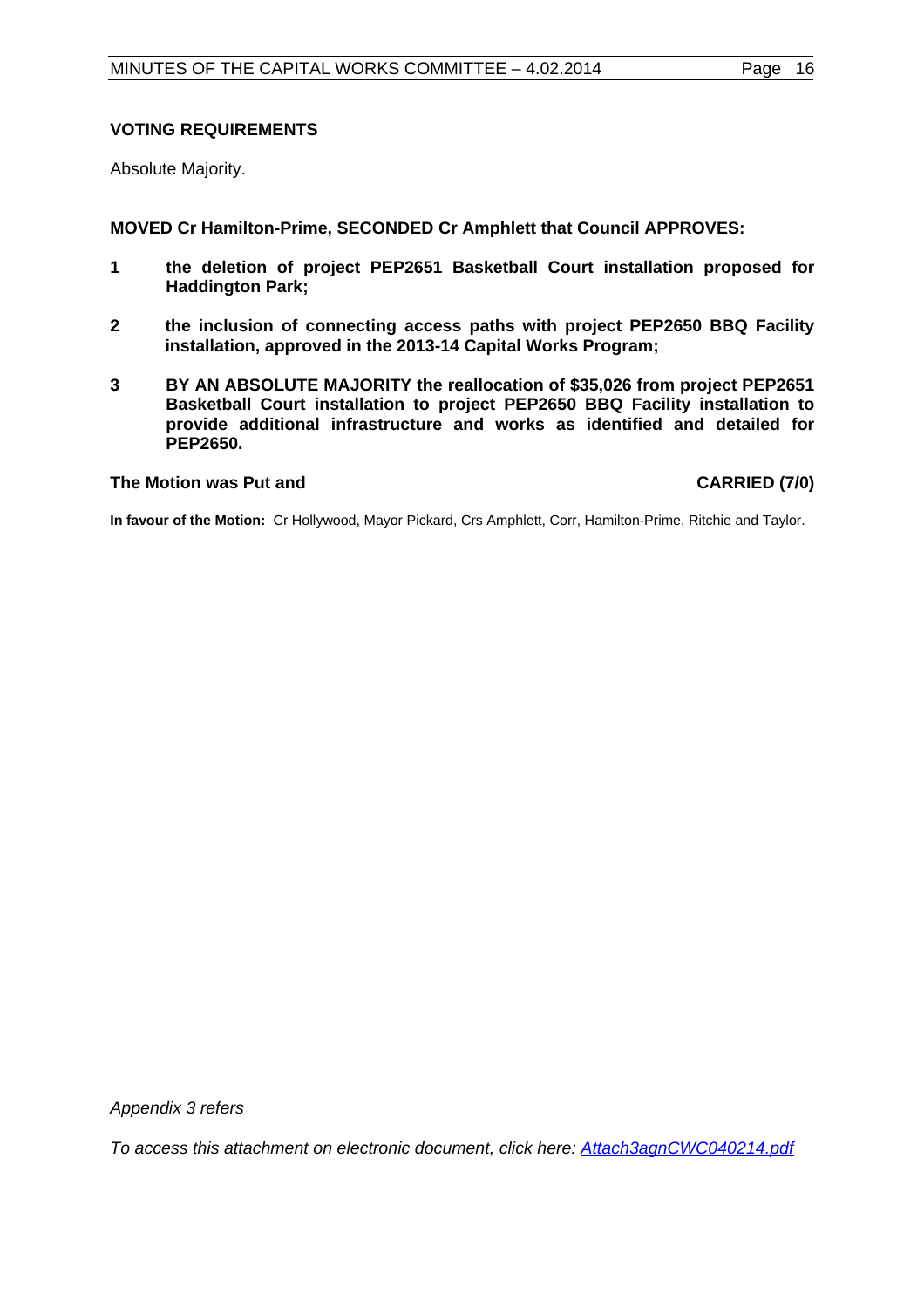# <span id="page-16-0"></span>**Disclosures of interest affecting impartiality**

| <b>Name/Position</b>      | <b>Mayor Troy Pickard.</b>                                                                                                                                                                                    |
|---------------------------|---------------------------------------------------------------------------------------------------------------------------------------------------------------------------------------------------------------|
| <b>Item No./Subject</b>   | Item 4 - 2014-15 Community Facility Refurbishment Projects.                                                                                                                                                   |
| <b>Nature of interest</b> | Interest that may affect impartiality.                                                                                                                                                                        |
| <b>Extent of Interest</b> | In his capacity as Mayor, Mayor Pickard is the patron of the<br>Joondalup Cricket Club, Joondalup Lakers Hockey Club and<br>Joondalup City Football Club, all members of the Beaumaris<br>Sports Association. |

| <b>Name/Position</b>      | Mr Mike Smith, Manager Leisure and Cultural Services.           |
|---------------------------|-----------------------------------------------------------------|
| <b>Item No./Subject</b>   | Item 4 - 2014-15 Community Facility Refurbishment Projects.     |
| <b>Nature of interest</b> | Interest that may affect impartiality.                          |
| <b>Extent of Interest</b> | Mr Smith is a member of Joondalup Districts Cricket Club, which |
|                           | is a member of the Beaumaris Sports Association.                |

# **ITEM 4 2014-15 COMMUNITY FACILITY REFURBISHMENT PROJECTS**

| <b>WARD</b>                           | All                                       |                                                                                                                                                                                   |
|---------------------------------------|-------------------------------------------|-----------------------------------------------------------------------------------------------------------------------------------------------------------------------------------|
| <b>RESPONSIBLE</b><br><b>DIRECTOR</b> | Mr Mike Tidy<br><b>Corporate Services</b> |                                                                                                                                                                                   |
| <b>FILE NUMBER</b>                    | 08127, 02046, 77575, 101515               |                                                                                                                                                                                   |
| <b>ATTACHMENT</b>                     | Attachment 1                              | Aerial Map of Beaumaris Community<br>Centre                                                                                                                                       |
|                                       | <b>Attachment 2</b>                       | Beaumaris Community Centre floor plan<br>(existing)                                                                                                                               |
|                                       | Attachment 3                              | Aerial Map of Iluka Sports Complex                                                                                                                                                |
|                                       | Attachment 4                              | Iluka<br>Sports Complex<br>floor<br>plan                                                                                                                                          |
|                                       |                                           | (existing)                                                                                                                                                                        |
|                                       | Attachment 5                              | Aerial Map of Heathridge Park Clubroom                                                                                                                                            |
|                                       | Attachment 6                              | Heathridge Park Clubroom floor plan<br>(existing)                                                                                                                                 |
|                                       | Attachment 7                              | City's Endorsed<br>Planning<br>Master<br>Process                                                                                                                                  |
|                                       | Attachment 8                              | <b>Beaumaris Community Centre Concept</b><br>Plan                                                                                                                                 |
|                                       | Attachment 9                              | <b>Community Centre</b><br><b>Beaumaris</b><br>Cost<br>Estimate                                                                                                                   |
|                                       | Attachment 10                             | Iluka Sports Complex Concept Plan                                                                                                                                                 |
|                                       | Attachment 11                             | Iluka Sports Complex Cost Estimate                                                                                                                                                |
|                                       | Attachment 12                             | Heathridge Park Clubroom Concept<br>Plan                                                                                                                                          |
|                                       | Attachment 13                             | Clubroom<br>Heathridge<br>Park<br>Cost<br>Estimate                                                                                                                                |
| <b>AUTHORITY / DISCRETION</b>         | amending budgets.                         | Executive - The substantial direction setting and oversight<br>role of Council, such as adopting plans and reports,<br>accepting tenders, directing operations,<br>setting<br>and |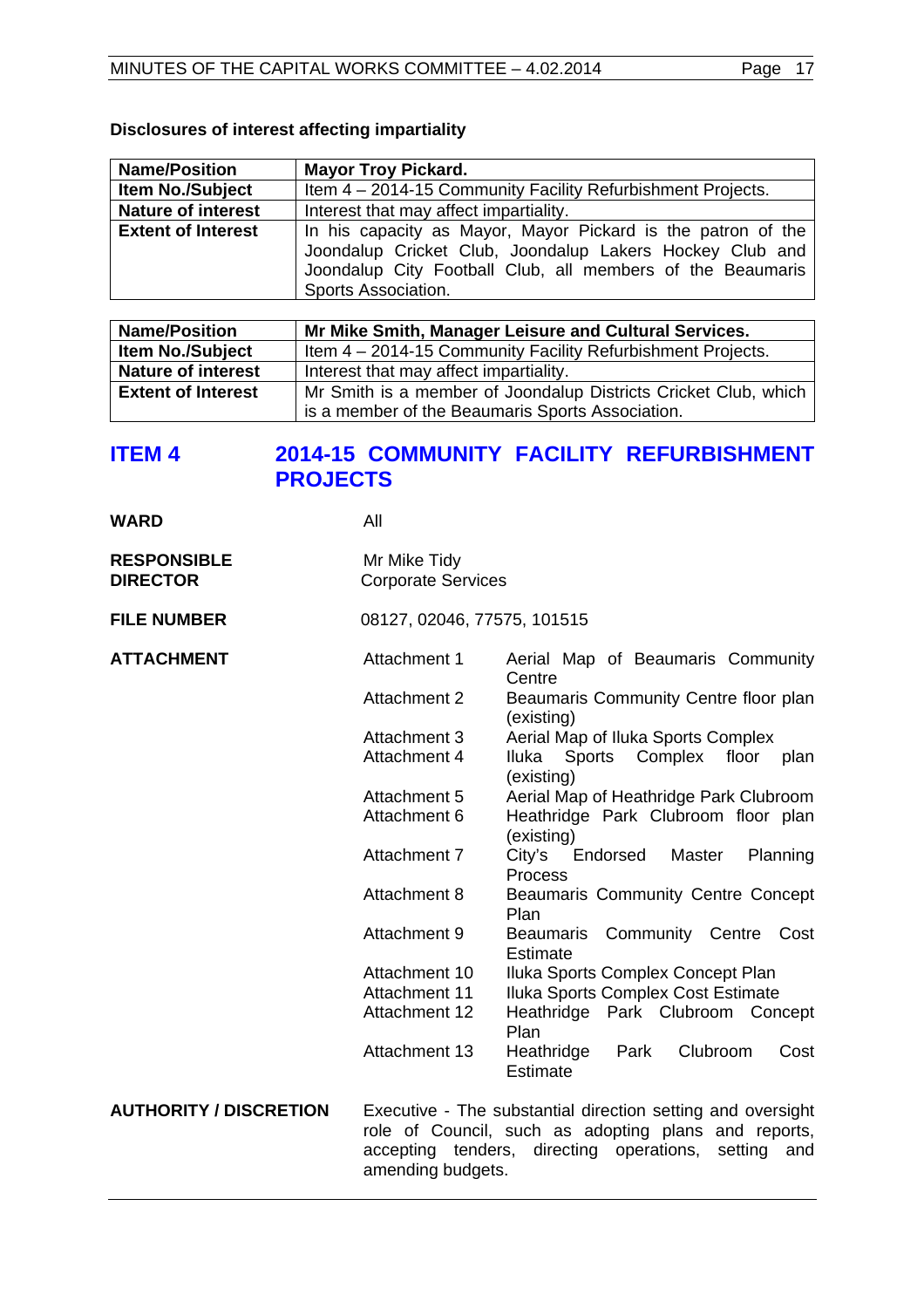#### **PURPOSE**

For Council to consider the concept plans and estimated capital costs for the proposed refurbishment of Beaumaris Community Centre, Ocean Reef; Iluka Sports Complex, Iluka; and Heathridge Park Clubroom, Heathridge.

#### **EXECUTIVE SUMMARY**

Each year the City plans to undertake one or two refurbishments of community and sporting facilities.

In 2011, the City undertook an internal review of community facilities in order to identify and prioritise future redevelopment and refurbishment projects for the City's *Five Year Capital Works Program*. As a result of this review, three community facilities were identified for refurbishment listed in the *2014-15 Capital Works Program*.

The three community facilities proposed for refurbishment in the *2014-15 Capital Works Program* include (with their respective budget listings):

- Beaumaris Community Centre, Ocean Reef \$130,000.
- Iluka Sports Complex, Iluka \$350,000.
- Heathridge Park Clubroom, Heathridge \$262,840.

A budget of \$265,225 was also listed for Kingsley Memorial Clubrooms within the *2014-15 Capital Works Program*. As the City is unable to undertake four refurbishment projects in one year, planning for this has not been completed and it is proposed that this project be deferred to 2015-16, where adequate funds are available to undertake this project.

The three proposed refurbishment projects were presented at the Capital Works Committee meeting held on 26 November 2013. At this meeting, the three projects were referred back to the Chief Executive Officer for further review to consider the comments provided by the Capital Works Committee and to consider a separate report on the potential to master plan the Heathridge Park site. The comments received by the Capital Works Committee have been considered in this report and a report on a potential master plan of Heathridge Park will presented for consideration at a later date.

As part of the needs analysis stage of the project, stakeholder consultation was undertaken with existing user groups who hire each facility on a regular basis. Considering the feedback from user groups and priorities identified by the City, a scope of works was developed in order to develop concept plans and a cost estimate for each project.

Each project's cost estimate has been itemised and the feasibility of each item determined. As the cost estimates exceed the current amounts listed in the *2014-15 Capital Works Program*, it is recommended to remove certain items from the scope of works for the Beaumaris Community Centre and the Iluka Sports Complex to enable cost savings. The proposed works at the Heathridge Park Clubroom significantly exceeded the budget listed in the *2014-15 Capital Works Program*. While cost savings are evident, the priority scope of work still exceeds the budget allocation therefore it is recommended to investigate a master plan for Heathridge Park site, including the Heathridge Park Clubroom, Heathridge Leisure Centre and Guy Daniel Clubrooms.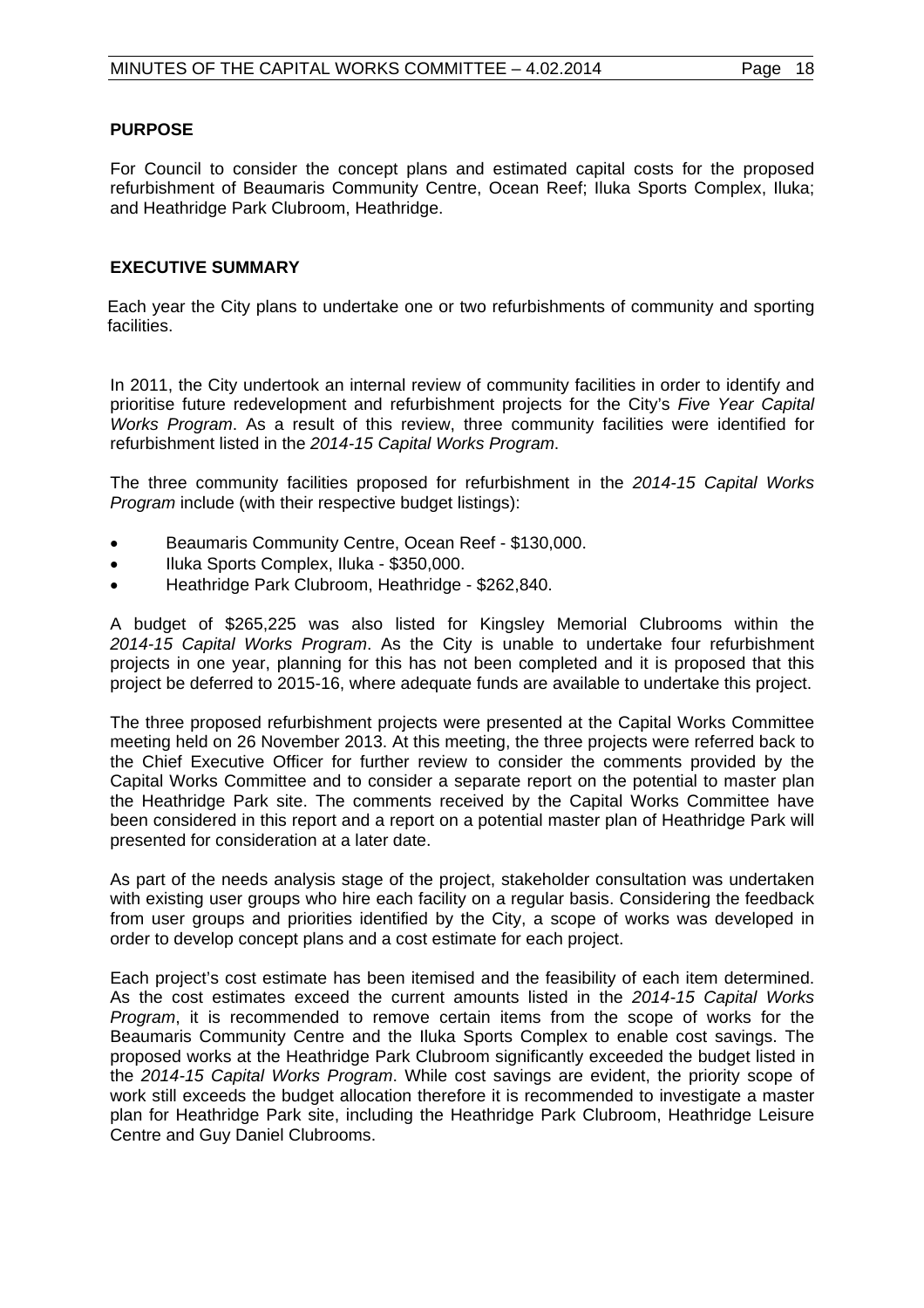*It is therefore recommended that Council:* 

- *1 NOTES the following amounts are currently listed within the City's Five Year Capital Works Program for 2014-15:* 
	- *1.1 \$130,000 for Beaumaris Community Centre;*
	- *1.2 \$350,000 for Iluka Sports Complex;*
	- *1.3 \$262,840 for Heathridge Park Clubroom;*
- *2 APPROVES the proposed refurbishment works at the Beaumaris Community Centre as detailed in this Report at a project cost estimate of \$124,000;*
- *3 APPROVES the proposed refurbishment works at the Iluka Sports Complex as detailed in this Report at a project cost estimate of \$225,000;*
- *4 APPROVES the remaining \$125,000 listed for the refurbishment of Iluka Sports Complex be used for items not scoped, subject to the City working with the Beaumaris Sports Association and the total project expenditure does not exceed \$350,000;*
- *5 APPROVES the proposed refurbishment works at the Heathridge Park Clubroom as detailed in this Report at a project cost estimate of \$78,000;*
- *6 REQUESTS the Chief Executive Officer to prepare a 'Philosophy and Parameters' report in relation to a master plan for Heathridge Park that includes the Heathridge Park Clubroom, Heathridge Leisure Centre and Guy Daniel Clubrooms to be presented to Council for consideration;*
- *7 LISTS for consideration in the City's draft 2015-16 Capital Works Program the refurbishment of the Kingsley Memorial Clubrooms.*

# **BACKGROUND**

Since 2007, the City has planned to undertake one or two refurbishments of community and sporting facilities each year. Refurbishment projects intend to improve the functionality and aesthetics of the facility and are not designed to undertake general maintenance. The scope of each project is generally confined to:

- painting
- replacing fixtures and fittings
- upgrading external environments such as pathways, landscaping, signage
- **•** kitchen facilities
- floor coverings
- toilets and change rooms (including refurbishment or new extensions)
- storage facilities (extensions to the facility)
- heating/cooling system
- window treatments.

Construction of new buildings, major facility extension works and/or re-design works are considered a redevelopment project. These projects are outside the scope of a refurbishment project and are normally addressed as a separate redevelopment project within the *Capital Works Program*.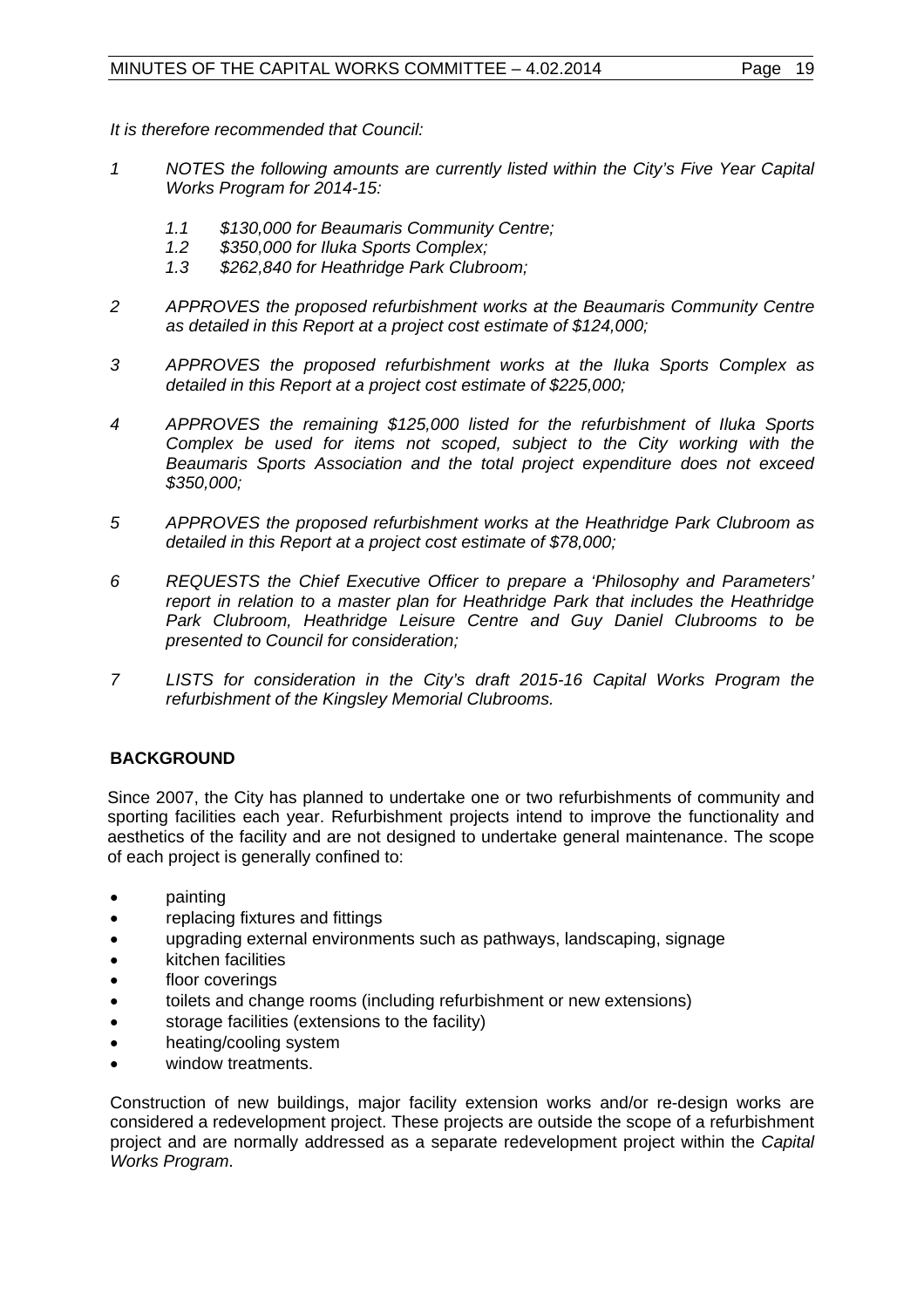In 2011, the City undertook an internal review of community facilities in order to identify and prioritise future redevelopment and refurbishment projects for the City's *Five Year Capital Works Program*. As a result of this review, three community facilities were identified for refurbishment listed in the *2014-15 Capital Works Program*.

#### Beaumaris Community Centre

The Beaumaris Community Centre is located at 66 Constellation Drive, Ocean Reef (Attachment 1 refers). The building was constructed in 1994 and includes a main hall, kitchen, furniture store, two meeting rooms, toilets and storage (Attachment 2 refers).

Eight groups (approximately 475 participants) utilise the hall annually for functions and regular meetings. The facility design and layout meets the needs of the user groups well, however the current kitchen is outdated and is proposed to be refurbished. Currently, there is a listing of \$130,000 in the City's *2014-15 Capital Works Program* for this project.

#### Iluka Sports Complex

Iluka Sports Complex is located at 6 Miami Beach Promenade, Iluka (Attachment 3 refers). The facility is currently occupied by the Beaumaris Sports Association (approximately 1,800 members) which includes the following sporting groups:

- Joondalup Bowling Club.
- Joondalup District Cricket Club.
- Joondalup City Soccer Club.
- Joondalup Lakers Hockey Club.

A number of regular hirers book the facility through the association and the facility is used for weddings, events and functions. Currently, the facility includes two function rooms, kitchen, bar, two meeting rooms, four change rooms, office space and storage areas (Attachment 4 refers). The existing kitchen limits the opportunities the association can provide to those who hire the facility and currently those who use the facility for functions are required to arrange catering off-site. The association would like to expand their opportunities to provide catering for functions for facility hirers and the option to deliver counter meals to assist overall revenue streams and financial sustainability. Furthermore, due to the recent addition of the Joondalup City Soccer Club to the association, there is increased pressure on storage available for sporting club equipment, furniture and the association's food and beverage stock which have become an environmental health issue. Currently, there is a listing of \$350,000 in the City's *2014-15 Capital Works Program* for this project*.* 

#### Heathridge Park Clubroom

Heathridge Park Clubroom was built in 1991 and is located at 16 Sail Terrace, Heathridge (Attachment 5 refers). The facility was constructed at an approximate cost of \$90,000 and records indicate the Ocean Ridge Senior Cricket Club contributed \$5,000 and the Ocean Ridge Junior Football Club contributed \$15,000 towards the construction.

In 2009-10, floodlighting for Heathridge Park was installed at a total project cost of \$201,600. The project was funded on a one-third basis between the City, the Ocean Ridge Junior Football Club and the Department of Sport and Recreation's *Community Sporting and Recreation Facilities Fund* (CSRFF) program with each contributing \$67,200.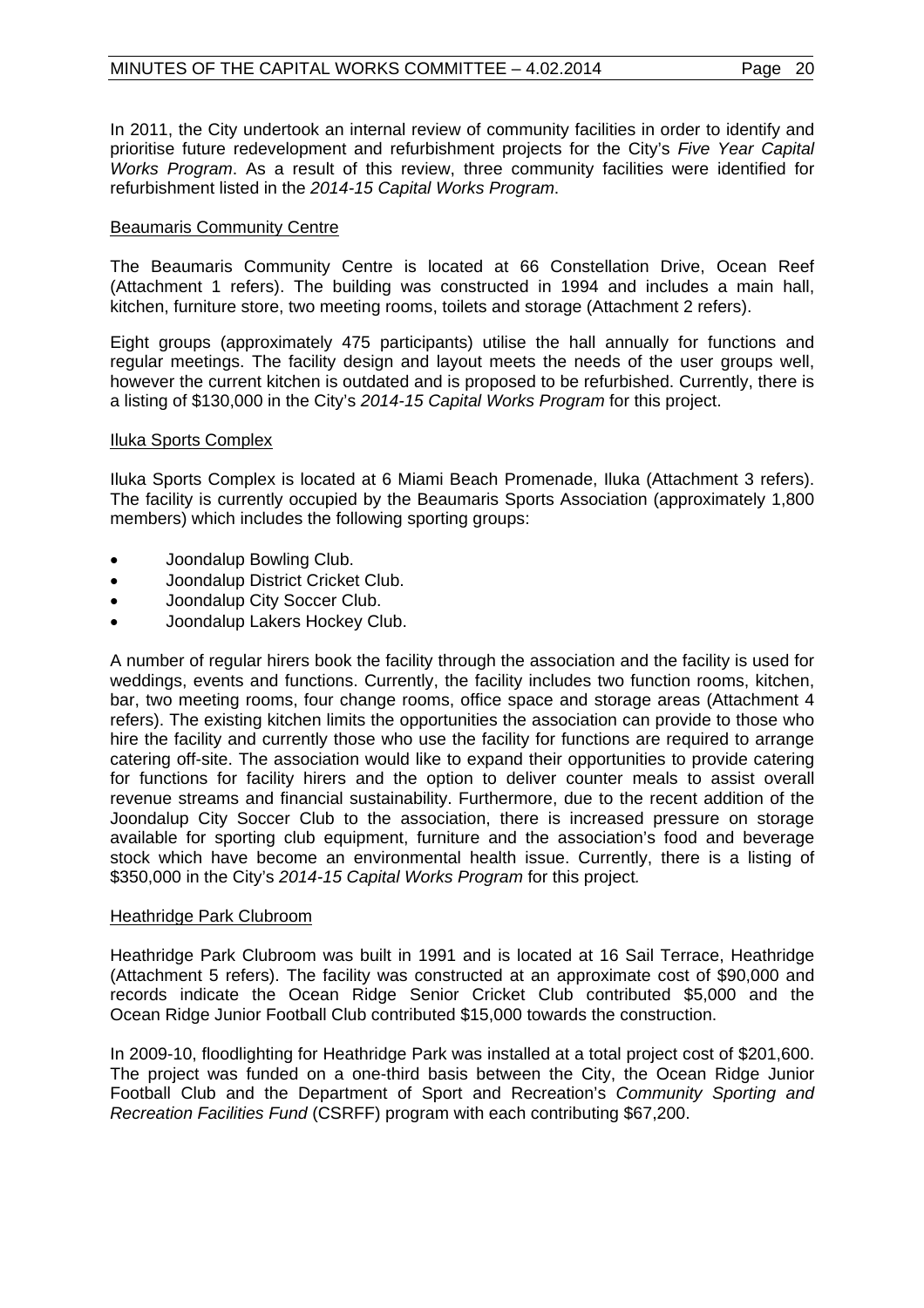The facility is used by the following groups:

- Ocean Ridge Junior Cricket Club (160 members).
- Ocean Ridge Senior Cricket Club (100 members).
- Ocean Ridge Junior Football Club (730 members).
- Ocean Ridge Amateur Football Club (170 members).

The existing facility includes a 145 $m^2$  meeting room, kitchen/kiosk/bar and small store (Attachment 6 refers). Hirers currently use the toilets and change rooms at the rear of the Heathridge Leisure Centre, and furniture (tables and chairs) and user group belongings are kept within the meeting room reducing its usable size and aesthetics. Currently, there is a listing of \$262,840 in the City's *2014-15 Capital Works Program* for this project.

A budget of \$265,225 was also listed for Kingsley Memorial Clubrooms within the *2014-15 Capital Works Program*. As the City is unable to undertake four refurbishment projects in one year, planning for this has not been undertaken and it is proposed that this project be deferred to 2015-16, where adequate funds are available to undertake this project.

The three proposed community facility refurbishment projects in the City's *2014-15 Capital Works Program* were presented to the Capital Works Committee at its meeting held on 26 November 2013. At this meeting, the committee referred the report back to the Chief Executive Officer:

- *"1 for further review of the three projects considering the views expressed by the Capital Works Committee;*
- *2 to allow a separate report being prepared for the Capital Works Committee's consideration on the potential for a master planning exercise for Heathridge Park including the Heathridge Leisure Centre, Guy Daniel Clubrooms, tennis courts and surrounding car parks."*

As a result, this report includes a review of the three proposed community facility refurbishment projects based on the comments received from the Capital Works Committee. A separate report will be presented for consideration at a later date on the potential to master plan Heathridge Park.

# **DETAILS**

# **Stakeholder Consultation**

Planning for the projects commenced in line with the City's endorsed *Master Planning Process* (Attachment 7 refers). As part of the needs analysis stage of the project, stakeholder consultation was undertaken with existing user groups who hire each facility on a regular basis. A consultation package was sent to each regular user group which included a cover letter, frequently asked questions sheet and comment form. Stakeholder consultation was undertaken for a period 21 days from Monday 24 June to Friday 12 July 2013.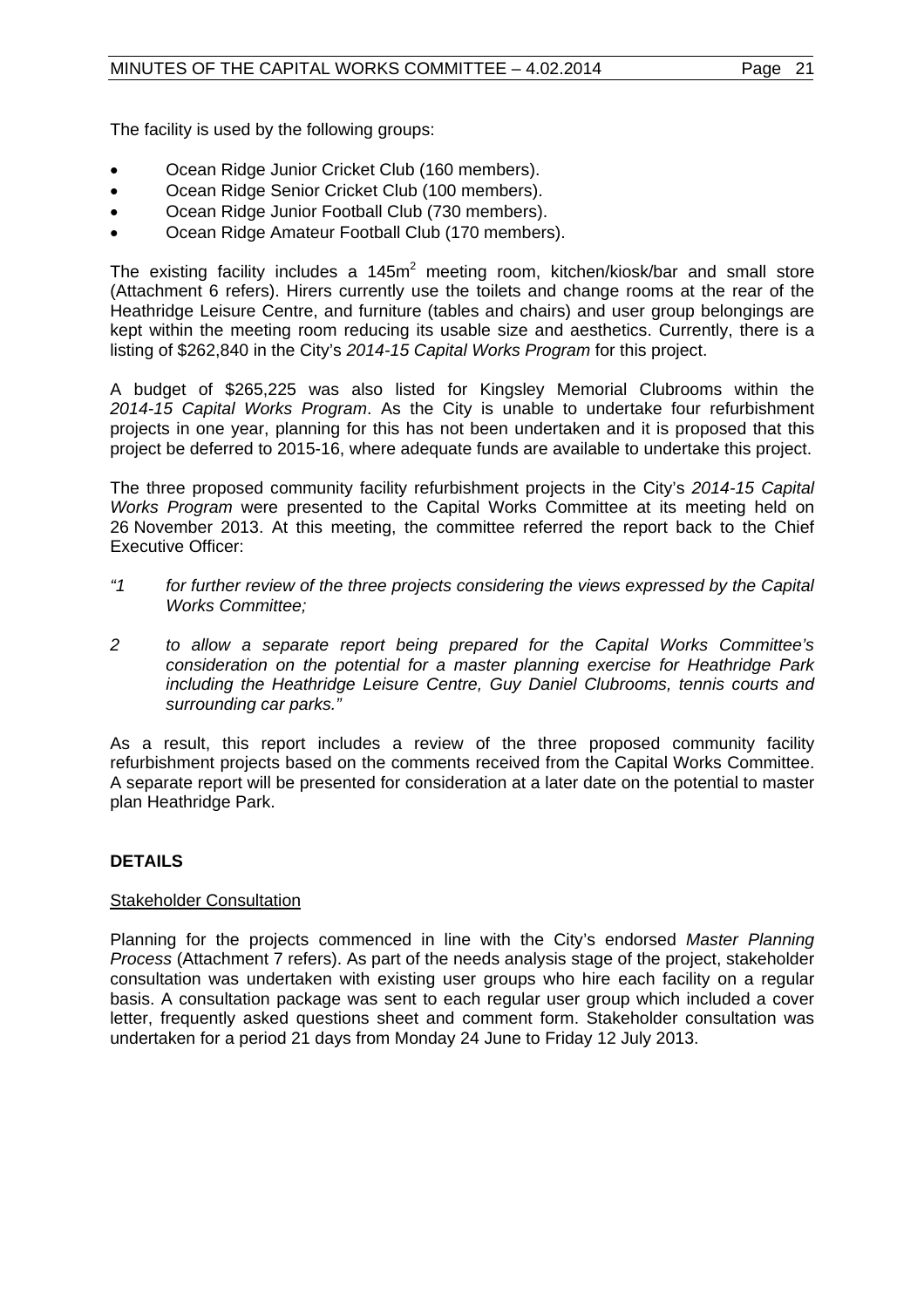The following is a summary of the stakeholder consultation.

# *Beaumaris Community Centre*

The regular user groups of the Beaumaris Community Centre were asked to indicate their feedback on the inclusions of the following items as part of the refurbishment project:

- replacement of the kitchen sink, taps, bench tops and cabinets
- painting of hall and foyer
- sanding and polishing of floorboards in main hall
- new alarm system.

The majority of user groups supported all of the above items to be included as part of the refurbishment project. In addition, user groups were allowed to make additional comments. Various groups requested consideration of the following items and these were included in the scope of work to progress to concept design:

- smoke detectors
- false ceiling for main hall (for more efficient heating/cooling).

Other requests such as a shade sail to the playground and reducing noise from the air-conditioning ducts were not included in the scope as they were deemed either not feasible, a building maintenance issue or outside the scope of a refurbishment project.

# *Iluka Sports Complex*

The Beaumaris Sports Association was asked to provide comments on the proposed scope of the refurbishment project. The association requested the following items as part of their refurbishment in order of priority:

- 1 Upgrade kitchen to a commercial standard.
- 2 New storage area for furniture and sporting equipment.
- 3 Painting of internal and external areas of the building.
- 4 Brick pave the northern external area of the facility and provide an additional shade shelter.

During the consultation period, the City met with the association to provide an overview of the project*.* The association was made aware of the existing project budget and that a financial contribution to the project from the association may be required. Furthermore, the association outlined the desire for a commercial kitchen as it provides a revenue opportunity while the main function area is hired out externally during times the member clubs of the association are not using the space.

In October 2013, the City met with the association to provide an overview of the concept plans and cost estimate. The project scope of work was discussed with the association and subsequent information has been provided in the 'Issues and options considered' section of this Report.

# *Heathridge Park Clubroom*

The regular user groups of the Heathridge Park Clubroom were asked to indicate their support on new toilets being accessible from inside the clubroom, a new furniture store and a new community group storage area. The majority of user groups supported all the above items to be included as part of the refurbishment project. In addition, user groups were allowed to make additional comments and some groups requested consideration of the following items which were included in the scope of works to progress to concept design: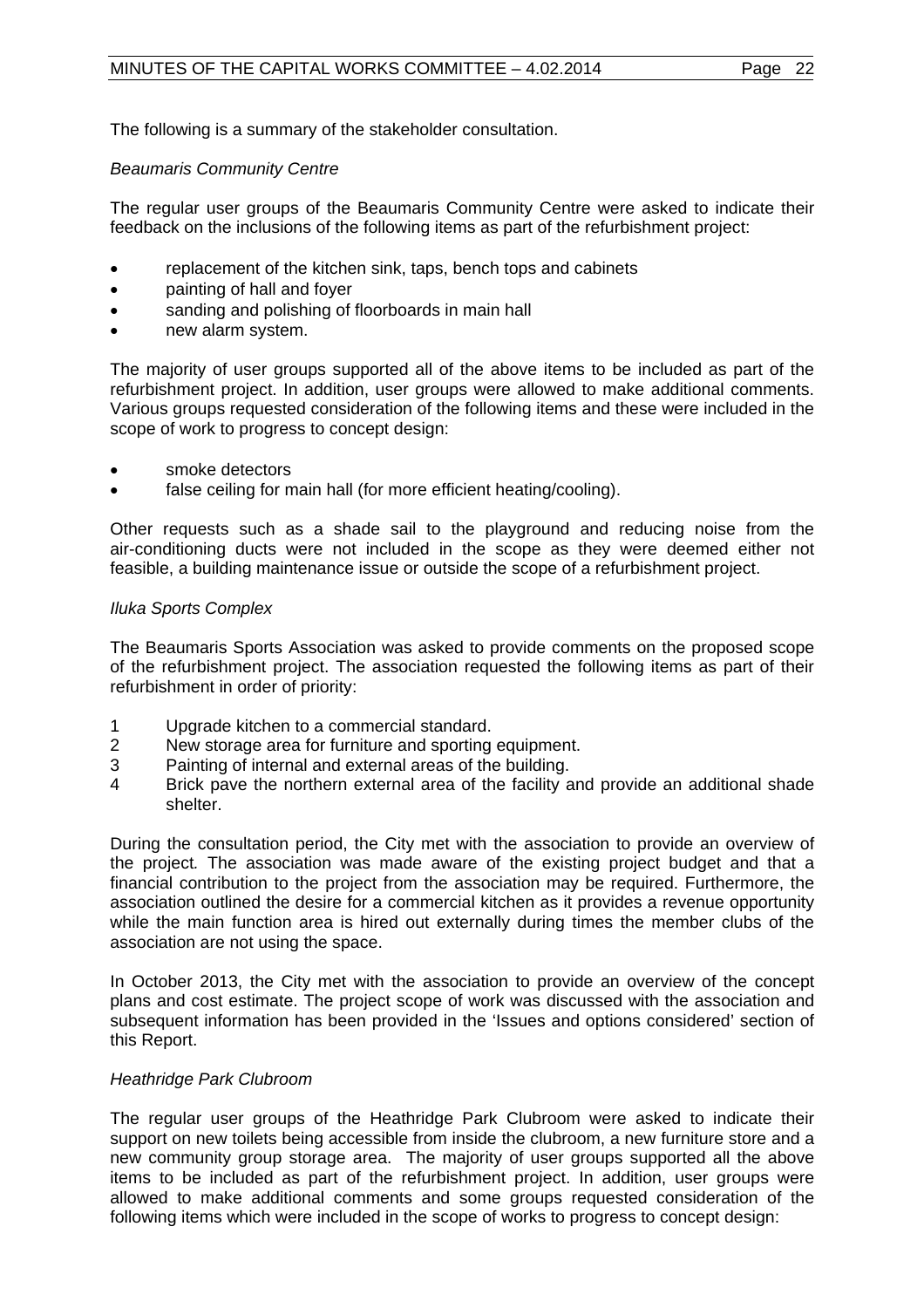- Undercover verandah extension.
- Increased shade around BBQ areas.
- Extension of the meeting area to accommodate 200 patrons.
- Bi-fold style glass doors opening on to verandah for better viewing over the oval.

In October 2013, the City met with all regular user groups to provide an overview of the concept plans and cost estimate. The project scope of works was discussed with the user groups and subsequent information has been provided in the 'Issues and options considered' section of this Report.

#### Concept Plans and Capital Cost Estimates

A scope of works was developed for each facility based on addressing the challenges identified by the internal review undertaken in 2011, any new challenges identified during a site tour by City officers and stakeholder consultation with user groups. Facility concept plans were developed based on the scope of works for each facility and a cost estimate was obtained by an external Quantity Surveyor. It should be noted that at the concept design stage of a project, cost estimates are broader and allow for larger margins in comparison to those obtained during the detailed design stage of the project (pre-tender estimate). The following is a summary of each facility's scope of works, concept plan and capital cost estimate.

# *Beaumaris Community Centre*

The internal review of community facilities in 2011 outlined the kitchen was the main priority to be refurbished at the Beaumaris Community Centre. Subsequently the facility concept plan (Attachment 8 refers) has focused on this area. A number of other items were included as part of the scope to investigate as they were identified as part of the stakeholder consultation. The following is a summary of the items and a cost estimate (Attachment 9 refers):

| <b>Item</b>                                                                 | Cost      |
|-----------------------------------------------------------------------------|-----------|
| Refurbishment of existing kitchen                                           | \$104,700 |
| Painting of hall and foyer                                                  | \$12,000  |
| Sanding and polishing of floor boards (main hall)                           | \$30,300  |
| False ceiling for main hall (including modification of existing gas heaters | \$77,300  |
| and lighting)                                                               |           |
| Bin wash down area                                                          | \$2,400   |
| New locks and re-keying                                                     | \$4,400   |
| Push bars and modifications to external gates                               | \$6,100   |
| Toilet grab rails                                                           | \$1,700   |
| Signage (Disability)                                                        | \$2,100   |
| Smoke detectors and alarm system                                            | \$6,000   |
| <b>TOTAL</b>                                                                | \$247,000 |

<sup>1</sup>Reverse cycle air-conditioning could be installed as an additional option for the false ceiling to efficiently heat and cool the facility. Including this item in the scope would cost an extra \$55,000.

The above summary includes:

- **preliminaries and small works margin**
- professional fees in order to undertake detailed design
- design contingencies
- building contingencies and cost escalation to January 2015.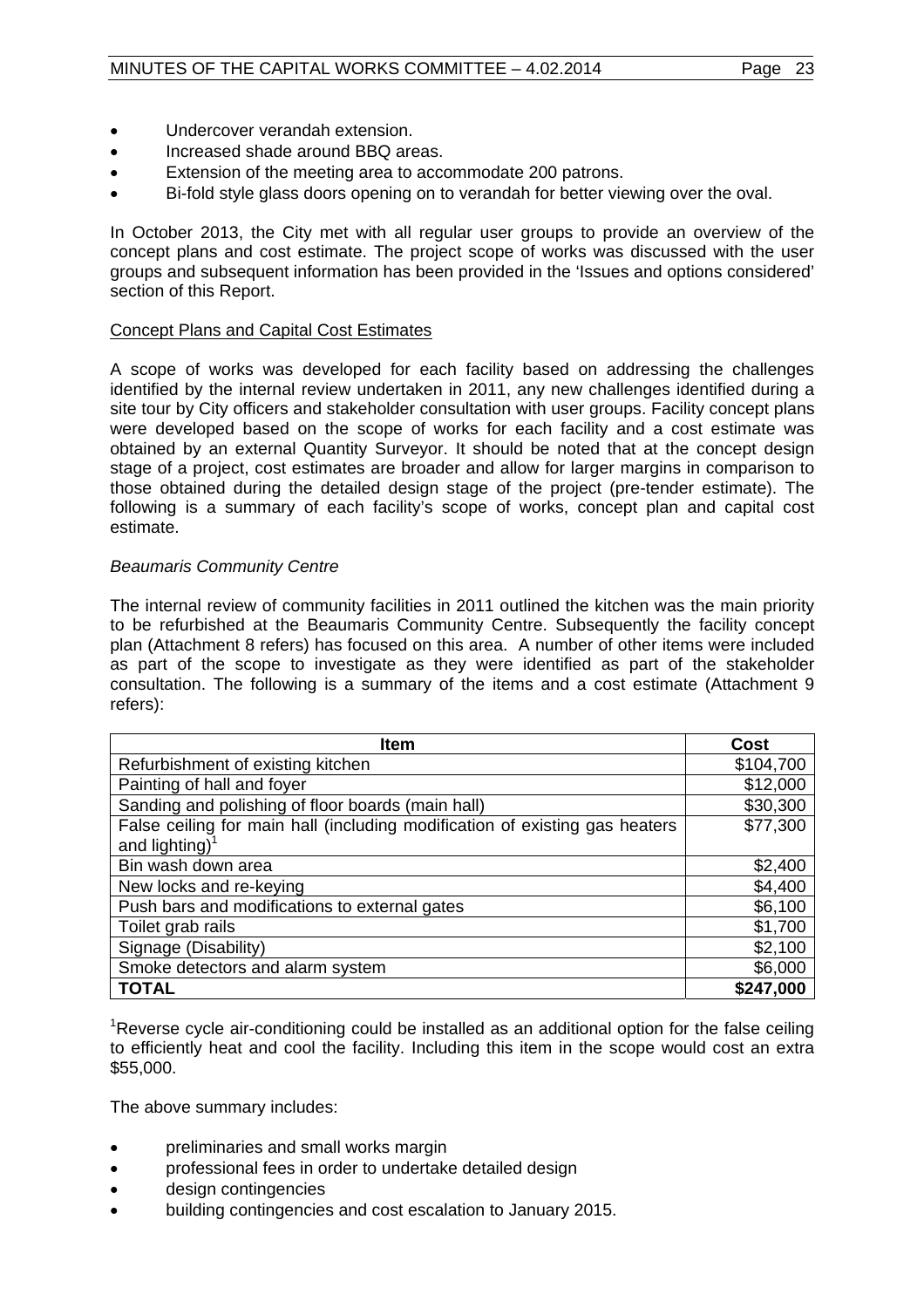# *Iluka Sports Complex*

The main priority identified by the Beaumaris Sports Association in the facility refurbishment is to include a commercial kitchen. Early during concept design, the existing kitchen location was deemed not suitable for the purpose the association desired due to the physical size, layout and access to sewer for a grease trap. In addition, storage for furniture and two user groups is a high priority. Also, some additional items have been included as part of the facility concept plan (Attachment 10 refers) which have been identified by the association and subsequently itemised in the following capital cost estimate (Attachment 11 refers):

| <b>Item</b>                                                            | Cost      |
|------------------------------------------------------------------------|-----------|
| New commercial kitchen area (no fit-out)                               | \$160,000 |
| Commercial kitchen fit-out (including cool room, freezer and kitchen   | \$320,000 |
| exhaust)                                                               |           |
| Grease trap (requirement for commercial kitchen)                       | \$40,000  |
| Refurbishment of existing kitchen to bar store                         | \$20,000  |
| New office store                                                       | \$60,000  |
| New sport store                                                        | \$80,000  |
| Bin wash down area                                                     | \$3,000   |
| Repainting to lobby/internal foyer                                     | \$6,000   |
| Refurbishment of existing changerooms                                  | \$25,000  |
| External brick paving and shade shelter                                | \$16,000  |
| Relocate existing dance floor (required for new location of commercial | \$15,000  |
| kitchen)                                                               |           |
| Allowance for modifications and extensions to external services<br>(as | \$35,000  |
| necessary)                                                             |           |
| <b>TOTAL</b>                                                           | \$780,000 |

The above summary includes:

- preliminaries and small works margin
- professional fees in order to undertake detailed design
- design contingencies
- building contingencies and cost escalation to January 2015.

# *Heathridge Park Clubroom*

A concept plan (Attachment 12 refers) and a capital cost estimate (Attachment 13 refers) was presented at the Capital Works Committee meeting held on 26 November 2013. The proposed works included new toilets and storage areas, an undercover verandah extension, bi-fold doors (aluminium sliding), heating and cooling system and new internal flooring. The total cost estimate of these works was \$582,000.

Given the cost estimate presented at the Capital Works Committee meeting held on 26 November 2013 exceeded the listing of \$262,840 and the committee's view that the Heathridge Park site including the Heathridge Park Clubrooms, Heathridge Leisure Centre and Guy Daniel Clubrooms provided an opportunity for the City to master plan the site, the City has investigated a reduced scope of works to meet the immediate needs of the existing user groups. These works include undertaking the undercover verandah extension and minor modifications to enable access to the ground floor activity room within the Heathridge Leisure Centre and suit the immediate needs of the existing user groups.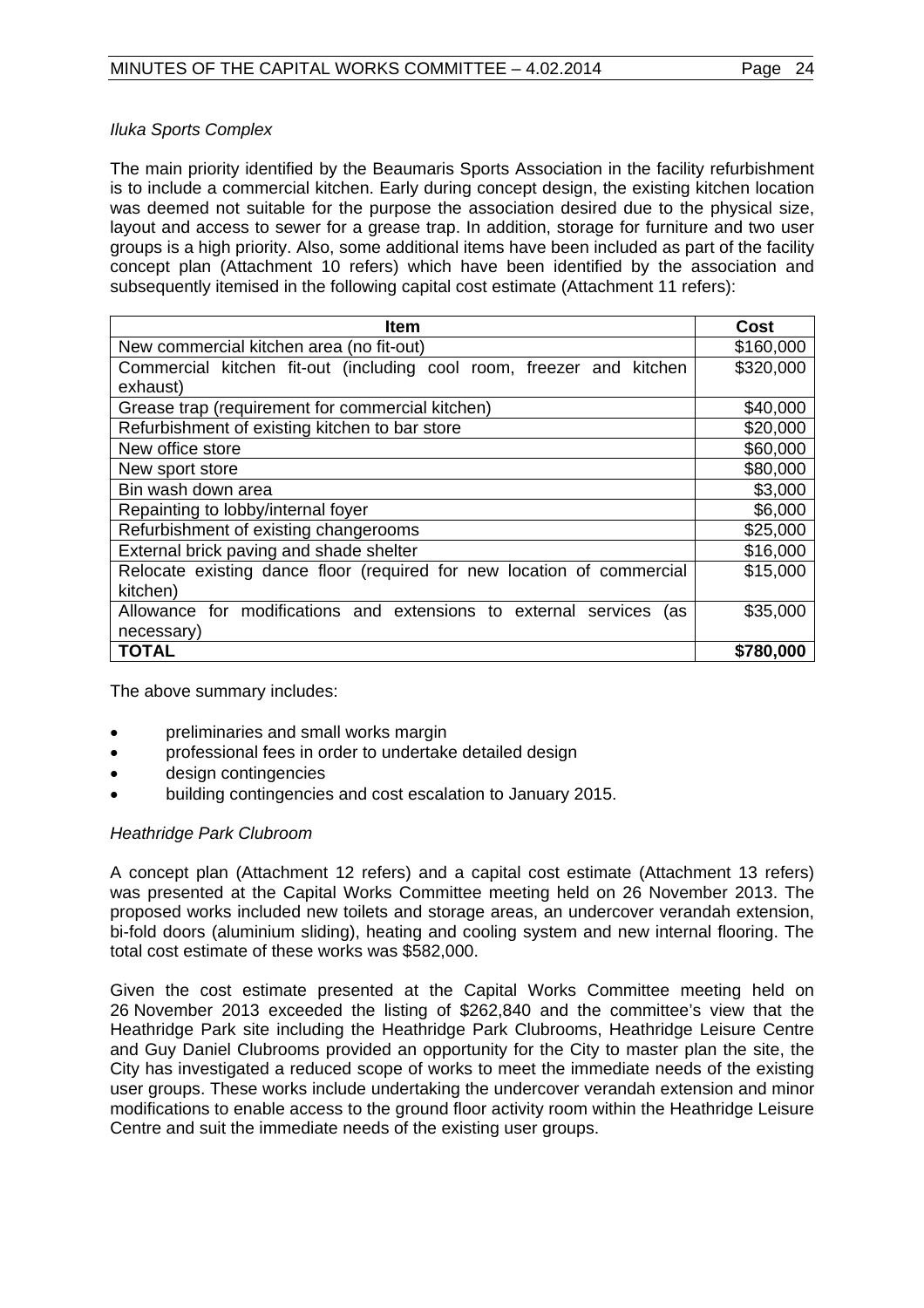These works have been estimated at \$78,000. If a cost saving is required, a single pitch undercover verandah extension option could be undertaken which will reduce the total cost estimate by \$6,000.

Given the minor cost saving, the double pitch undercover verandah extension is recommended as it will provide more shade and shelter to the outside area overlooking the oval. In addition, it is more resistant to uplift forces from wind gusts and the design aligns with the existing building profile.

#### **Issues and options considered**

The budget amounts within the *2014-15 Capital Works Program* for each facility were indicative and the figures were not based on any project scoping, concept plan or cost estimate.

Each project's cost estimate has been itemised and the feasibility of each item determined. As the cost estimates exceed the current amounts listed in the *2014-15 Capital Works Program*, there is an option to remove certain items from each project to enable cost savings.

# *Beaumaris Community Centre*

The total cost estimate to undertake the refurbishment project is \$247,000, although a number of items included in the scope were added as desirable items and are not required for the facility to meet compliance standards, safety and user functionality. In addition, a number of items can be undertaken as programmed maintenance items.

Upgrading the kitchen, installing a new bin wash down area, installing push bars and modifications to external gates, installing toilet grab rails, new signage (disability), and smoke detectors and alarm system are considered items that meet compliance standards or are important to the user group's (predominately senior groups) functionality of the facility. Therefore the following items have been removed from the project scope:

- Painting of hall and foyer \$11,000.
- Sanding and polishing of floorboards \$30,300.
- False ceiling (including modification of existing gas heaters and lighting) \$77,300.
- New locks and re-keying \$4,400.

Painting of the hall and foyer, and sanding and polishing of floor boards are deemed as building maintenance and will be listed within the operating budget. New locks and re-keying are part of the City's program of re-keying facilities and are scheduled to be updated in early 2014. The false ceiling was deemed not feasible or necessary as modifications to the existing heating and cooling system are required or a new reverse cycle air-conditioning system would need to be installed.

Removing these items from the project will reduce the total project cost to \$124,000, which is within the project budget of \$130,000 within the City's *2014-15 Capital Works Program.*

In addition to the works to be undertaken as part of the refurbishment project, a number of maintenance items have been identified including the replacement of the external building sign and external clock. These items are classified as general maintenance items and will be undertaken in 2014-15 as part of the City's general maintenance of the building.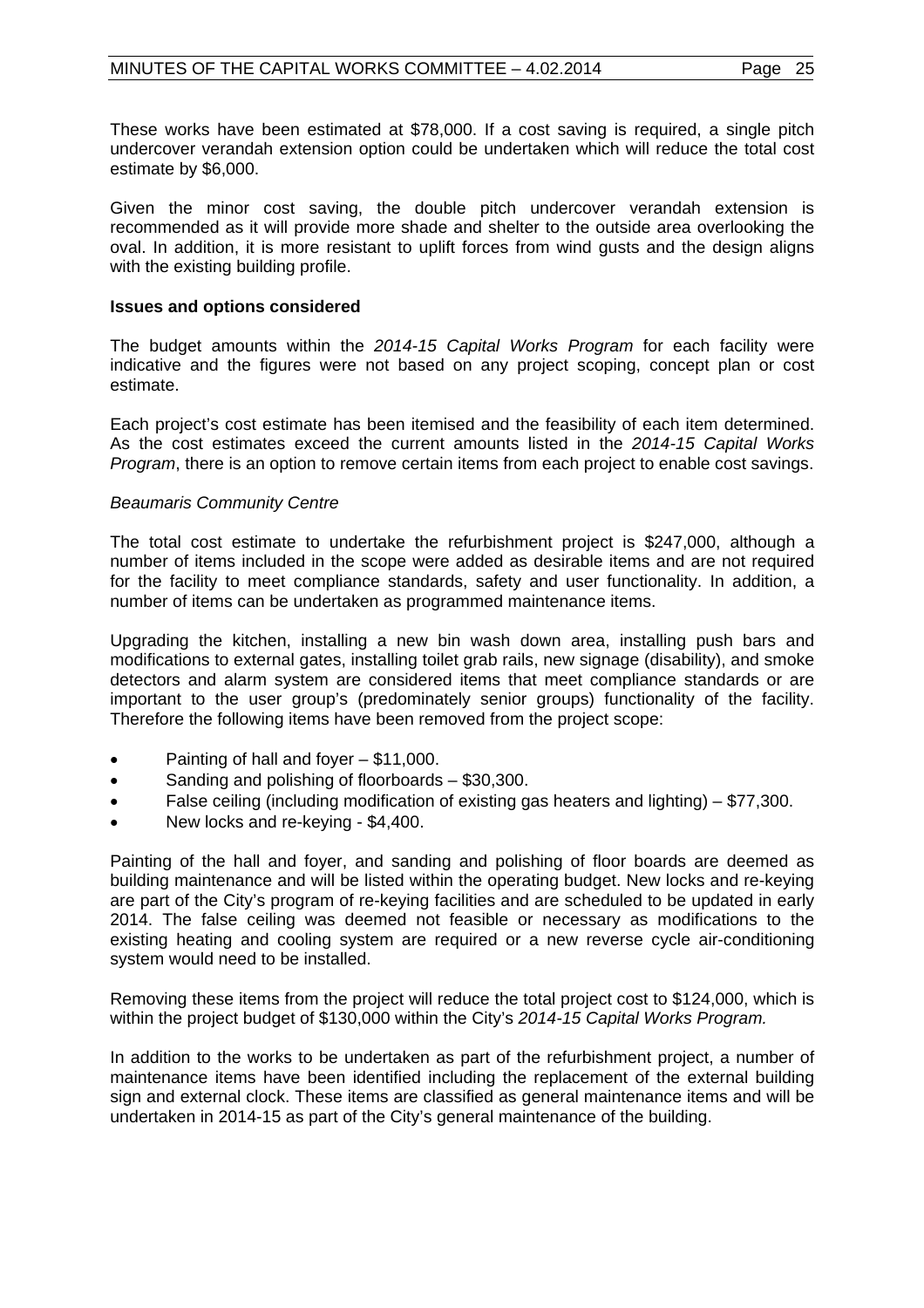#### *Iluka Sports Complex*

During initial stakeholder consultation, four main items were requested by the association. This included upgrade of the kitchen to a commercial standard; additional storage for furniture, food and beverage and sporting groups; re-painting of the internal lobby/foyer and external brick paving and a shade shelter.

The total cost estimate to undertake all items in the refurbishment project is \$780,000, although during the stakeholder consultation in October 2013 the City outlined to the association that the proposed kitchen fit-out specification is higher than the level provided at other community facilities across the City. For example, the Currambine Community Centre (currently under construction) will have the highest standard of fit-out for a kitchen across the City. A pre-tender estimate for the Currambine Community Centre outlined that the estimated fit-out cost for the kitchen is \$77,500.

The Currambine Community Centre pre-tender estimate does not include additional fees such as, preliminaries, professional fees, and design and building contingencies. Therefore, in order to make a comparison, the Iluka Sports Complex proposed kitchen should have additional fees removed resulting in a cost estimate of \$217,500. Therefore the cost difference between the highest standard of fit-out the City provides for a kitchen (Currambine Community Centre) and the proposed kitchen at the Iluka Sports Complex is \$140,000. The City requested that the association contribute the financial difference between Currambine Community Centre kitchen fit-out and the cost estimate for the kitchen fit-out at the Iluka Sports Complex proposed refurbishment (\$140,000).

Subsequently, the association deemed that making a financial contribution to the project was not feasible and has requested that the following scope of work be undertaken:

| <b>Item</b>                                                         | <b>Cost</b> |
|---------------------------------------------------------------------|-------------|
| New office store                                                    | \$60,000    |
| New sport store                                                     | \$80,000    |
| Bin wash down area                                                  | \$3,000     |
| Repainting to lobby/internal foyer                                  | \$6,000     |
| Refurbishment of existing changerooms                               | \$25,000    |
| External brick paving and shade shelter                             | \$16,000    |
| Allowance for modifications and extensions to external services (as | \$35,000    |
| necessary)                                                          |             |
| <b>TOTAL</b>                                                        | \$225,000   |

Undertaking the abovementioned works are estimated to cost \$225,000, which is within the listing of \$350,000 within the City's *2014-15 Capital Works Program.* This will leave \$125,000 remaining from the budget for the Iluka Sports Complex. This amount could be allocated towards alternative projects within 2014-15 or could be considered as an overall saving for the City. However, the association has requested these funds be used for non-scoped items for the project including upgrading/replacement of existing kitchen equipment and re-painting to all internal and external areas of the Iluka Sports Complex. The association has requested that the \$350,000 budget remains and the association and the City work towards expending the remaining funds on the Iluka Sports Complex, keeping within the project budget.

If the \$125,000 remains part of the project budget, the City will work with the association to develop an updated scope of works. The association will be required to provide the City information regarding the use of the proposed refurbished kitchen to ensure the use and purpose remains within the *Food Act 2008* guidelines and relevant Australian Standards. As part of this process the City will develop kitchen concept designs in consultation with the association and a new cost estimate will be sought.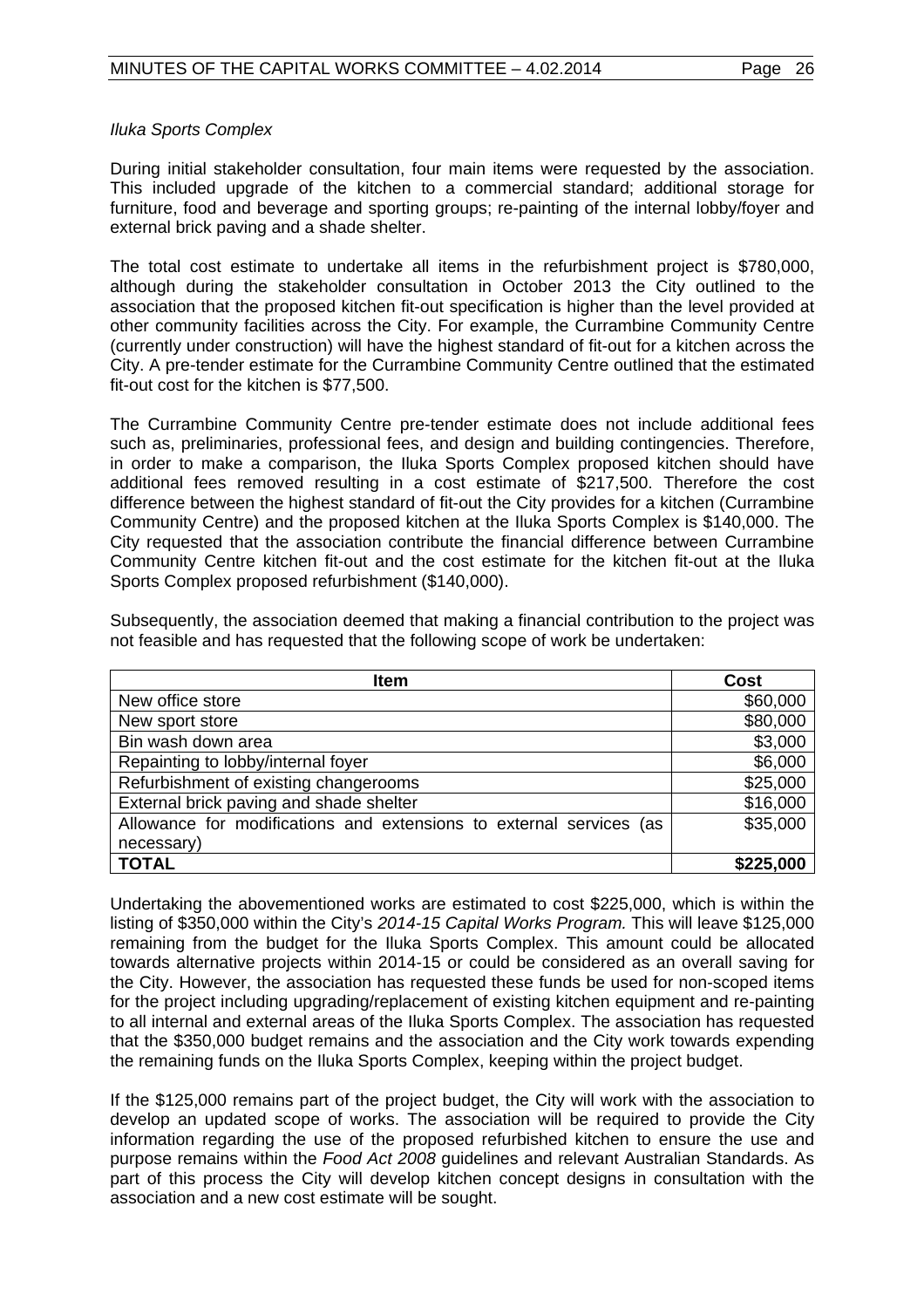In addition to the works to be undertaken as part of the refurbishment project, a number of maintenance items have been identified including cracks in the render on the external facade and calcium build-up and corrosion on the external window frames. These items are classified as general maintenance items and will be undertaken in the 2014-15 financial year as part of the City's general maintenance of the building.

# *Heathridge Park Clubroom*

The initial proposed works included new toilets and storage areas, an undercover verandah extension, bi-fold doors (aluminium sliding), heating and cooling system and new internal flooring at a total cost estimate of \$582,000. Given the cost estimate for the works and the nearby location of the Heathridge Leisure Centre and Guy Daniel Clubrooms also located on the site, there is an opportunity to redevelop the site with a master plan in the future.

Therefore a reduced scope of works is recommended to be undertaken at the clubrooms to support the existing user group's immediate needs. The reduced scope of works is estimated to cost \$78,000.

A cost saving of \$6,000 is an option to construct a single pitch undercover verandah extension. However, this option is not recommended given the reduction in shade, lower resistance to wind gusts and the design not fitting the existing clubroom profile.

#### **Legislation / Strategic Community Plan / policy implications**

**Legislation Not applicable.** 

# **Strategic Community Plan**

**Key theme Community Wellbeing.** 

- **Objective**  Quality facilities.
- 
- **Strategic initiative •** Support a long-term approach to significant facility upgrades and improvements.
	- Understand the demographic context of local communities to support effective facility planning.
	- Employ facility design principles that will provide for longevity, diversity, inclusiveness and where appropriate support the decentralising of City services.

**Policy** Not applicable.

#### **Risk management considerations**

All capital projects bring risks in relation to contingencies and over runs against original design. The capital cost estimate is based on high level concept designs although costs may differ once further detailed designs are undertaken for the project.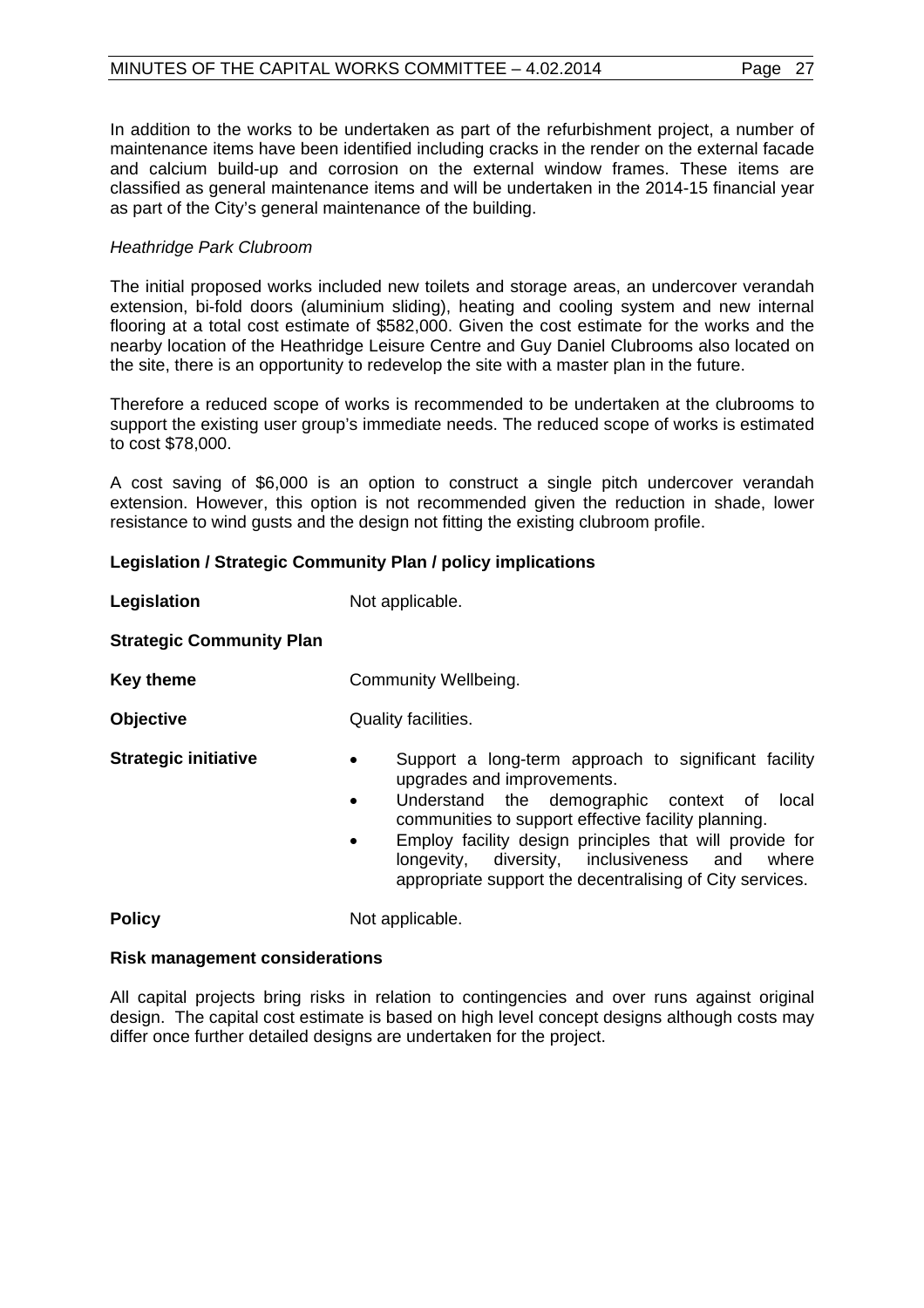# **Financial/budget implications**

# *Beaumaris Community Centre*

The following is listed within the City's *2014-15 Capital Works Program:*

| BCW2523.                                          |
|---------------------------------------------------|
| 2014-15 Beaumaris Community Centre Refurbishment. |
| \$130,000                                         |
| £.                                                |
| \$130,000                                         |
|                                                   |

The estimated capital cost as provided by the external Quantity Surveyor for this project is \$247,000. However, this estimate includes desirable items as outlined in the 'Issues and options considered' section of this report. Subsequently, the following items are recommended to be completed as part of the refurbishment project:

- Refurbishment of existing kitchen.
- Bin wash down area.
- Push bars and modifications to external gates.
- Toilet grab rails.
- Signage (Disability).
- Smoke detectors and alarm system.

The overall estimated cost for these items is \$124,000.

Furthermore, the refurbishment works will not have any impact on future operational and maintenance costs for the facility.

#### *Iluka Sports Complex*

The following is listed within the City's *2014-15 Capital Works Program:*

| Account no.          | BCW2106.                                    |
|----------------------|---------------------------------------------|
| <b>Budget Item</b>   | 2014-15 Iluka Sports Complex Refurbishment. |
| <b>Budget amount</b> | \$350,000                                   |
| Amount spent to date |                                             |
| <b>Balance</b>       | \$350,000                                   |

The estimated capital cost as provided by the external Quantity Surveyor for this project is \$780,000. However, the estimate includes scoping the cost for a commercial kitchen which has been deemed not feasible to construct for the association as outlined in the 'Issues and options considered' section of this report. Subsequently, the following items have been requested by the association:

- New office store.
- New sport store.
- Bin wash down area.
- Repainting to lobby/internal foyer.
- Refurbishment of existing change rooms.
- External brick paving and shade shelter.
- Allowance for modifications and extensions to external services (as necessary).

The overall estimated cost for these items is \$225,000.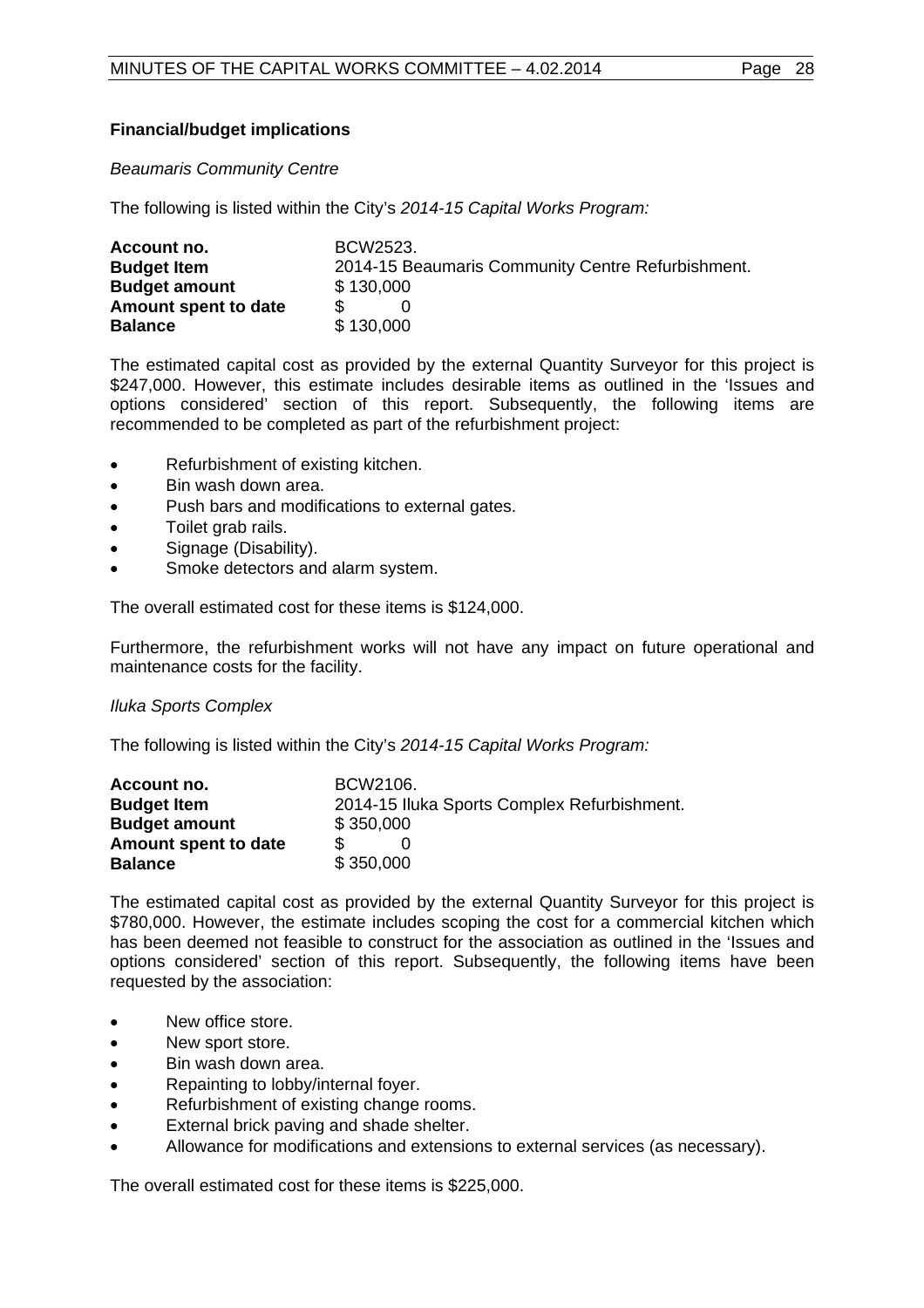Currently, the Iluka Sports Complex operates on a lease arrangement between the City and the association. The City has explained that as part of the existing lease arrangement, the association will be responsible for all increases in rent, utility, maintenance and any additional operating costs associated with any refurbishment works as outlined in the lease agreement.

#### *Heathridge Park Clubroom*

The following is listed within the City's *2014-15 Capital Works Program:*

| Account no.          | BCW2522.                                        |
|----------------------|-------------------------------------------------|
| <b>Budget Item</b>   | 2014-15 Heathridge Park Clubroom Refurbishment. |
| <b>Budget amount</b> | \$262,840                                       |
| Amount spent to date |                                                 |
| <b>Balance</b>       | \$262,840                                       |

It is recommended that the reduced scope of works be undertaken at the Heathridge Park Clubroom at the total estimated cost of \$78,000. Subsequently, this will result in a cost saving of \$184,840 in the City's *2014-15 Capital Works Program*.

In 2013-14, the estimated net operating cost for Heathridge Park Clubroom is \$38,179 based on an expected expenditure of \$43,817 and an income of \$5,638.

If the proposed refurbishment works are approved, the net operating cost is estimated at \$41,179 per annum based on an expected expenditure of \$46,817 and an income of \$5,638 (in today's dollars).

#### *Kingsley Memorial Clubrooms*

It is also important to note that as an outcome of a review of community facilities undertaken in 2011, Kingsley Memorial Clubrooms was originally listed for refurbishment in the City's *2015-16 Capital Works Program* with a budget of \$265,225 (BCW2524). As part of the capital works budget process last year, these funds were brought forward to 2014-15 however, as the City is unable to undertake four refurbishment projects in one year, planning for this project has not been completed. This project will need to be deferred back to 2015- 16, where adequate funds are available.

All amounts quoted in this report are exclusive of GST.

# **Regional significance**

Not applicable.

# **Sustainability implications**

#### **Environmental**

All facility refurbishment projects are planned to reduce the impact of the carbon footprint and consider environmental sustainability design features where possible within the project budget.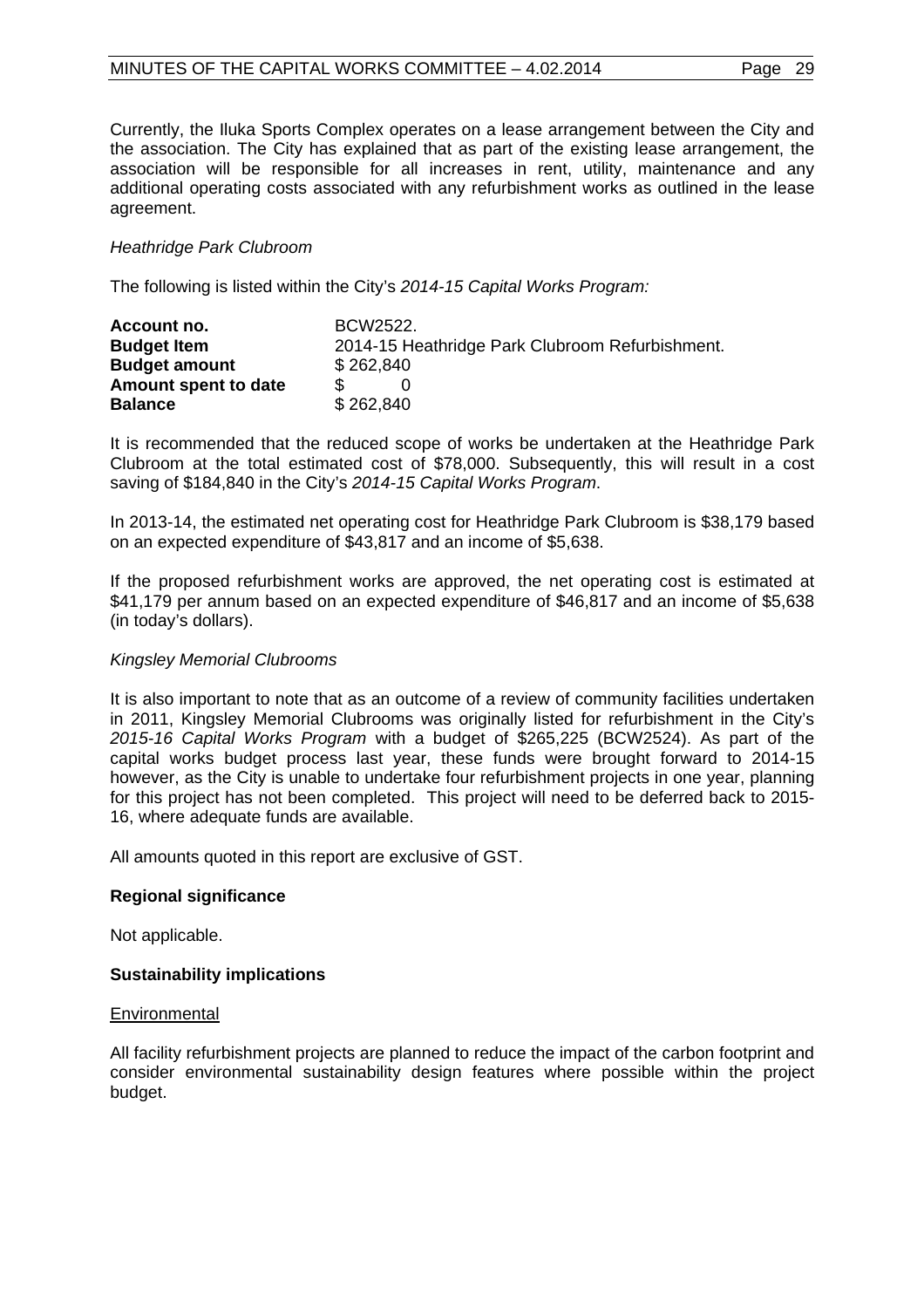#### Social

The project has included consultation with existing user groups to ensure that feedback received represents their needs. Furthermore, any refurbishment works will consider access and inclusion principles and will aim to enhance the amenity of the public space.

#### Economic

One of the main principles of the City's *Master Planning Framework* is the development of 'shared' and 'multipurpose' facilities to avoid their duplication, and to reduce the ongoing maintenance and future capital expenditure requirements.

# **Consultation**

Consultation was undertaken with existing user groups of three facilities during the site and needs analysis stage of the project. In addition, the City also consulted with users of the Iluka Sports Complex and Heathridge Park Clubroom during the concept design stage of the project. Details of the consultation have been highlighted in the 'Details' and 'Issues and options considered' sections of this report. Notably, the option to master plan the Heathridge Park site has not been mentioned to the user groups of the Heathridge Park Clubroom.

# **COMMENT**

Refurbishment projects aim to address the functionality and aesthetic issues the City has with facilities. Given that all three facilities service over 3,400 patrons on a regular basis, it is recommended that refurbishment works are undertaken on all three facilities.

As outlined, a number of items can be removed from the proposed refurbishment at Beaumaris Community Centre and it is recommended that the following works be undertaken at this facility:

- Refurbishment of existing kitchen.
- Bin wash down area.
- Push bars and modifications to external gates.
- Toilet grab rails.
- Signage (Disability).
- Smoke detectors and alarm system.

These works are estimated to cost \$124,000 which is within the \$130,000 project budget.

As agreed by the Beaumaris Sports Association, the following works are recommended for inclusion in the refurbishment of the Iluka Sports Complex:

- New office store.
- New sport store.
- Bin wash down area.
- Repainting to lobby/internal foyer.
- Refurbishment of existing changerooms.
- External brick paving and shade shelter.
- Allowance for modifications and extensions to external services (as necessary).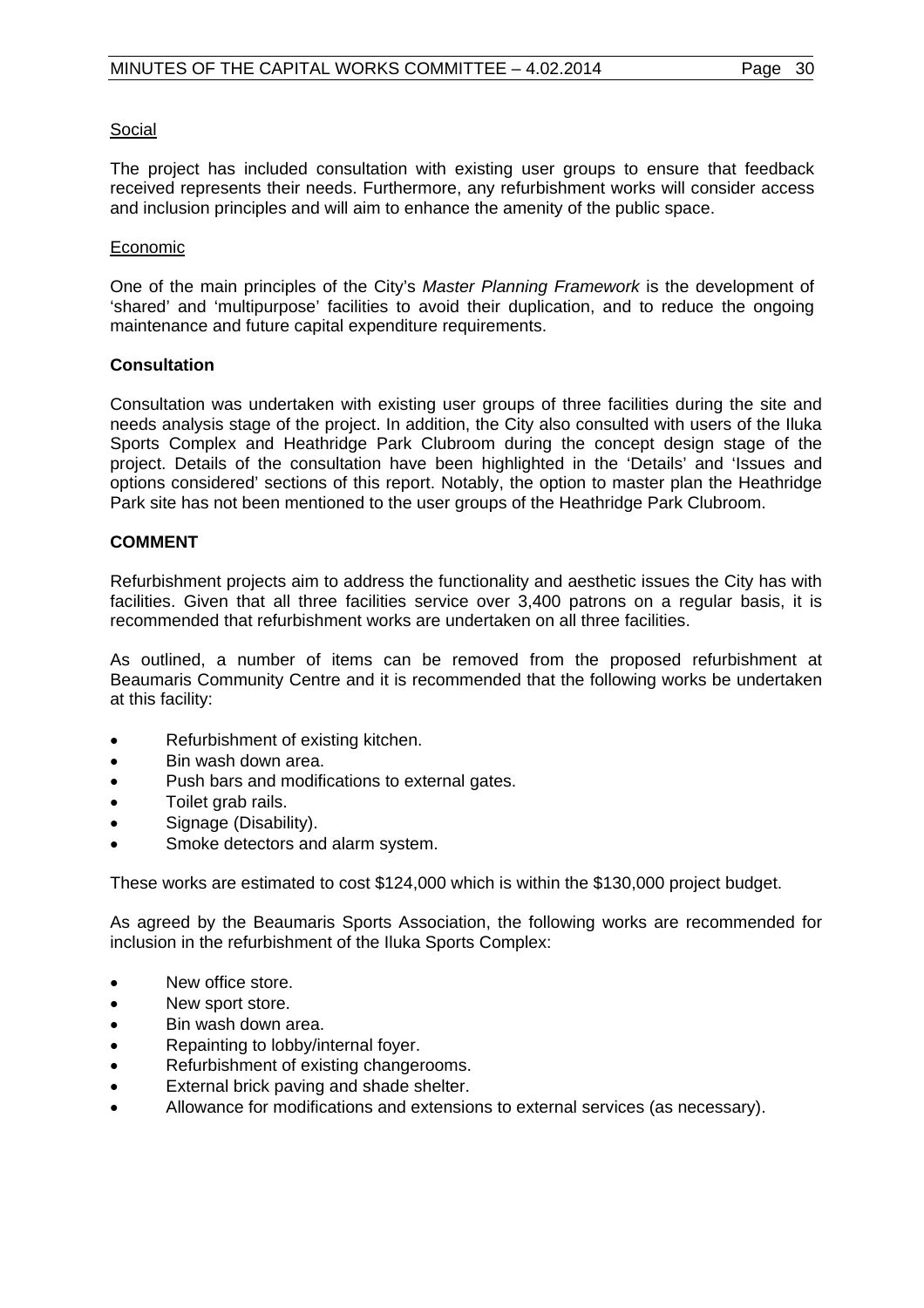The total amount for the these works is \$225,000 which is currently within the \$350,000 budget in the City's *2014-15 Five Year Capital Works Program.* The remaining \$125,000 could be considered as an overall saving to the City, however the association has requested that the remaining \$125,000 be allocated towards other items not yet scoped. It is recommended that the City scope the new works and develop a new concept plan to use the remaining \$125,000, ensuring that the final project does not exceed \$350,000.

It is recommended that the reduced scope of works at Heathridge Park Clubroom, which includes an undercover verandah extension and modifications to the ground floor activity room at an estimated cost of \$78,000, be undertaken. The remaining \$184,840 will result in a cost saving within the City's *2014-15 Capital Works Program*. Furthermore given the opportunity to master plan the Heathridge Park site, a 'Philosophy and Parameters' report will be developed and presented to Council for consideration.

# **VOTING REQUIREMENTS**

Simple Majority.

# **OFFICER'S RECOMMENDATION**

That Council:

- 1 NOTES the following amounts are currently listed within the City's 2014-15 Five Year Capital Works Program:
	- 1.1 \$130,000 for Beaumaris Community Centre;
	- 1.2 \$350,000 for Iluka Sports Complex;
	- 1.3 \$262,840 for Heathridge Park Clubroom;
- 2 APPROVES the proposed refurbishment works at the Beaumaris Community Centre as detailed in this Report at a project cost estimate of \$124,000;
- 3 APPROVES the proposed refurbishment works at the Iluka Sports Complex as detailed in this Report at a project cost estimate of \$225,000;
- 4 APPROVES the remaining \$125,000 listed for the refurbishment of Iluka Sports Complex be used for items not scoped, subject to the City working with the Beaumaris Sports Association and the total project expenditure does not exceed \$350,000;
- 5 APPROVES the proposed refurbishment works at the Heathridge Park Clubroom as detailed in this Report at a project cost estimate of \$78,000;
- 6 REQUESTS the Chief Executive Officer to prepare a 'Philosophy and Parameters' report in relation to a master plan for Heathridge Park that includes the Heathridge Park Clubroom, Heathridge Leisure Centre and Guy Daniel Clubrooms to be presented to Council for consideration;
- 7 LISTS for consideration in the City's 2015-16 Capital Works Program the refurbishment of the Kingsley Memorial Clubrooms.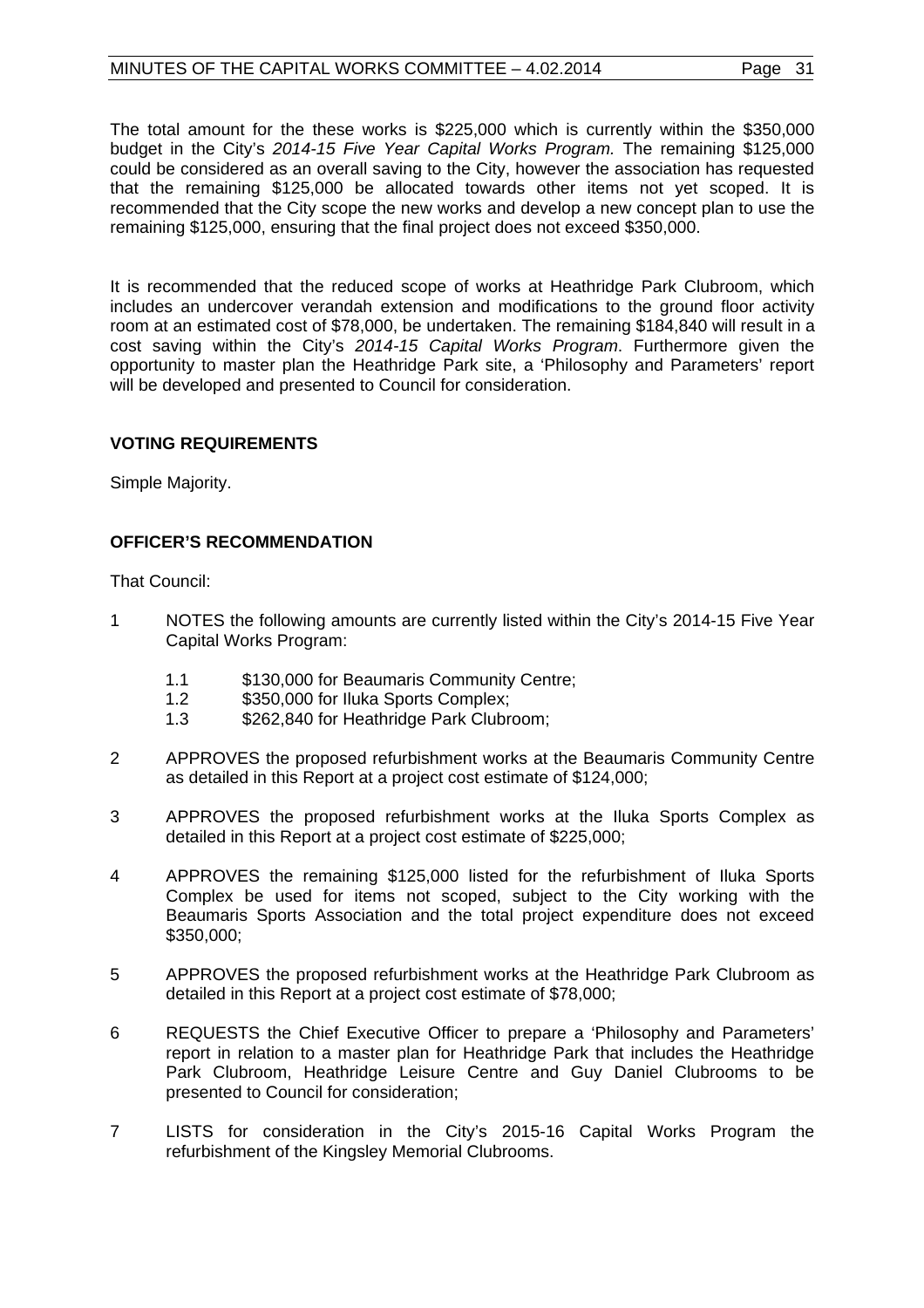**MOVED Mayor Pickard, SECONDED Cr Hamilton-Prime that Council:** 

- **1 NOTES the following amounts are currently listed within the City's 2014-15 Five Year Capital Works Program:** 
	- **1.1 \$130,000 for Beaumaris Community Centre;**
	- **1.2 \$350,000 for Iluka Sports Complex;**
	- **1.3 \$262,840 for Heathridge Park Clubroom;**
- **2 APPROVES the proposed refurbishment works at the Beaumaris Community Centre as detailed in this Report at a project cost estimate of \$124,000;**
- **3 APPROVES the full original refurbishment works at the Iluka Sports Complex as detailed in this Report which was estimated at \$780,000, however removing the fit out of the commercial kitchen costed at \$320,000 to bring the total City of Joondalup project to \$460,000;**
- **4 REQUESTS an additional \$110,000 be listed for consideration in the City's 2014-15 Capital Works Program for the refurbishment of the Iluka Sports Complex subject to:** 
	- **4.1 The Beaumaris Sports Association providing the City with a copy of the association's resolution and proof of financial capability to fund the fit out of equipment for the commercial kitchen;**
	- **4.2 The fit out to be completed within two years of the completion of the City's works;**
	- **4.3 The Beaumaris Sports Association working with the City on the kitchen fit out to ensure commercial grade and equipment standards are met;**
	- **4.4 That in the event the Beaumaris Sports Association does not complete the fit out within the terms as per Part 4.2 above that they be required to repay the additional \$110,000 to the City of Joondalup;**
- **5 APPROVES the proposed refurbishment works at the Heathridge Park Clubroom as detailed in this Report at a project cost estimate of \$78,000;**
- **6 REQUESTS the Chief Executive Officer to prepare a 'Philosophy and Parameters' report in relation to a master plan for Heathridge Park that includes the Heathridge Park Clubroom, Heathridge Leisure Centre and Guy Daniel Clubrooms to be presented to Council for consideration;**
- **7 LISTS for consideration in the City's 2015-16 Capital Works Program the refurbishment of the Kingsley Memorial Clubrooms.**

#### **The Motion was Put and CARRIED (7/0) CARRIED (7/0)**

**In favour of the Motion:** Cr Hollywood, Mayor Pickard, Crs Amphlett, Corr, Hamilton-Prime, Ritchie and Taylor.

#### *Appendix 4 refers*

*[To access this attachment on electronic document, click here: Attach4agnCWC040214.pdf](http://www.joondalup.wa.gov.au/files/committees/CWOC/2014/Attach4agnCWC040214.pdf)*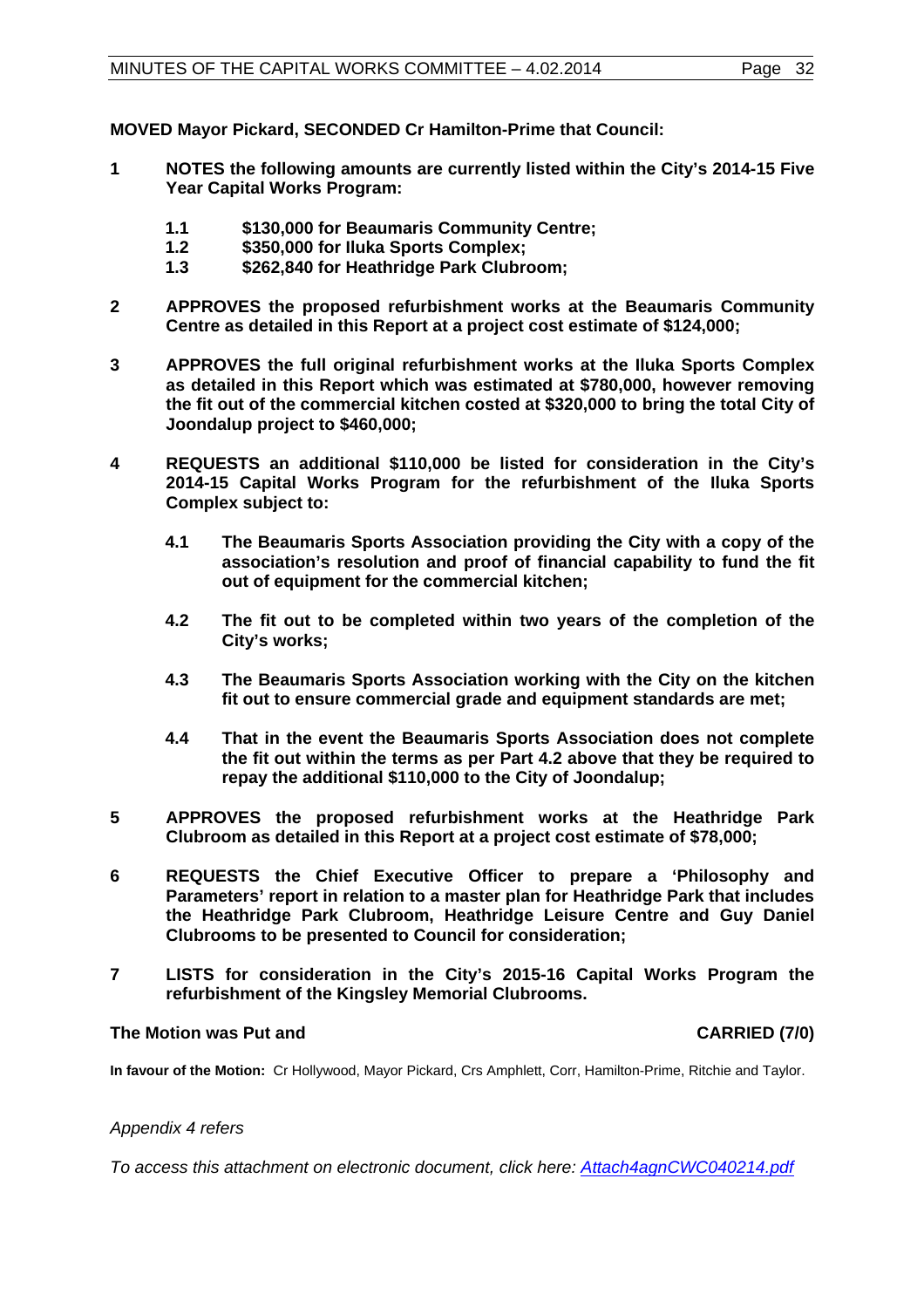| <b>Name/Position</b>      | Cr Teresa Ritchie, JP.                                          |
|---------------------------|-----------------------------------------------------------------|
| <b>Item No./Subject</b>   | Item 5 - 2013-14 Refurbishment Projects - Timberlane Park Hall, |
|                           | Woodvale.                                                       |
| <b>Nature of interest</b> | <b>Proximity Interest.</b>                                      |
| <b>Extent of Interest</b> | Cr Ritchie resides approximately 400 metres from Timberlane     |
|                           | Park, Woodvale.                                                 |

#### <span id="page-32-0"></span>**Disclosure of Financial / Proximity Interest**

*Cr Ritchie left the room at 6.44pm.* 

# **ITEM 5 2013-14 REFURBISHMENT PROJECTS TIMBERLANE PARK HALL, WOODVALE**

| <b>WARD</b>                           | Central                                                                                                                                                                                          |
|---------------------------------------|--------------------------------------------------------------------------------------------------------------------------------------------------------------------------------------------------|
| <b>RESPONSIBLE</b><br><b>DIRECTOR</b> | Mr Mike Tidy<br><b>Corporate Services</b>                                                                                                                                                        |
| <b>FILE NUMBER</b>                    | 02387, 101515                                                                                                                                                                                    |
| ATTACHMENT                            | Nil.                                                                                                                                                                                             |
| <b>AUTHORITY / DISCRETION</b>         | Executive - The substantial direction setting and oversight<br>role of Council, such as adopting plans and reports,<br>accepting tenders, directing operations, setting and<br>amending budgets. |

# **PURPOSE**

For Council to be updated on the outcome of the Regional Development Australia Fund - Round Five grant application for the refurbishment of Timberlane Park Hall, Woodvale and defer the project to the *2015-16 Capital Works Program.*

# **EXECUTIVE SUMMARY**

Timberlane Park Hall is located on Timberlane Drive, Woodvale. In the *2013-14 Capital Works Program* an indicative amount of \$400,000 (from the Strategic Asset Management Reserve) is allocated to refurbish the hall. The refurbishment will improve the level of amenity provide for existing users while also assisting to spread organised sport usage on nearby Chichester Park, which due to its high utilisation rates has led to challenges in maintaining a quality sport surface. Subsequently, a concept plan was developed and a capital cost estimate was obtained. The project was estimated to cost \$813,900.

In June 2013, the City received notification from the *Department of Regional Australia, Local Government, Arts and Sport* (the Department) that it had been allocated \$275,016 through the *Regional Development Australia Fund* (RDAF) Round Five. As a result, at its meeting held on 16 July 2013 (CJ143-07/13 refers), Council agreed to put forward the Timberlane Park Hall refurbishment project for the Round Five RDAF and supported the City funding any unallocated portion of the refurbishment in the *2014-15 Capital Works Program.*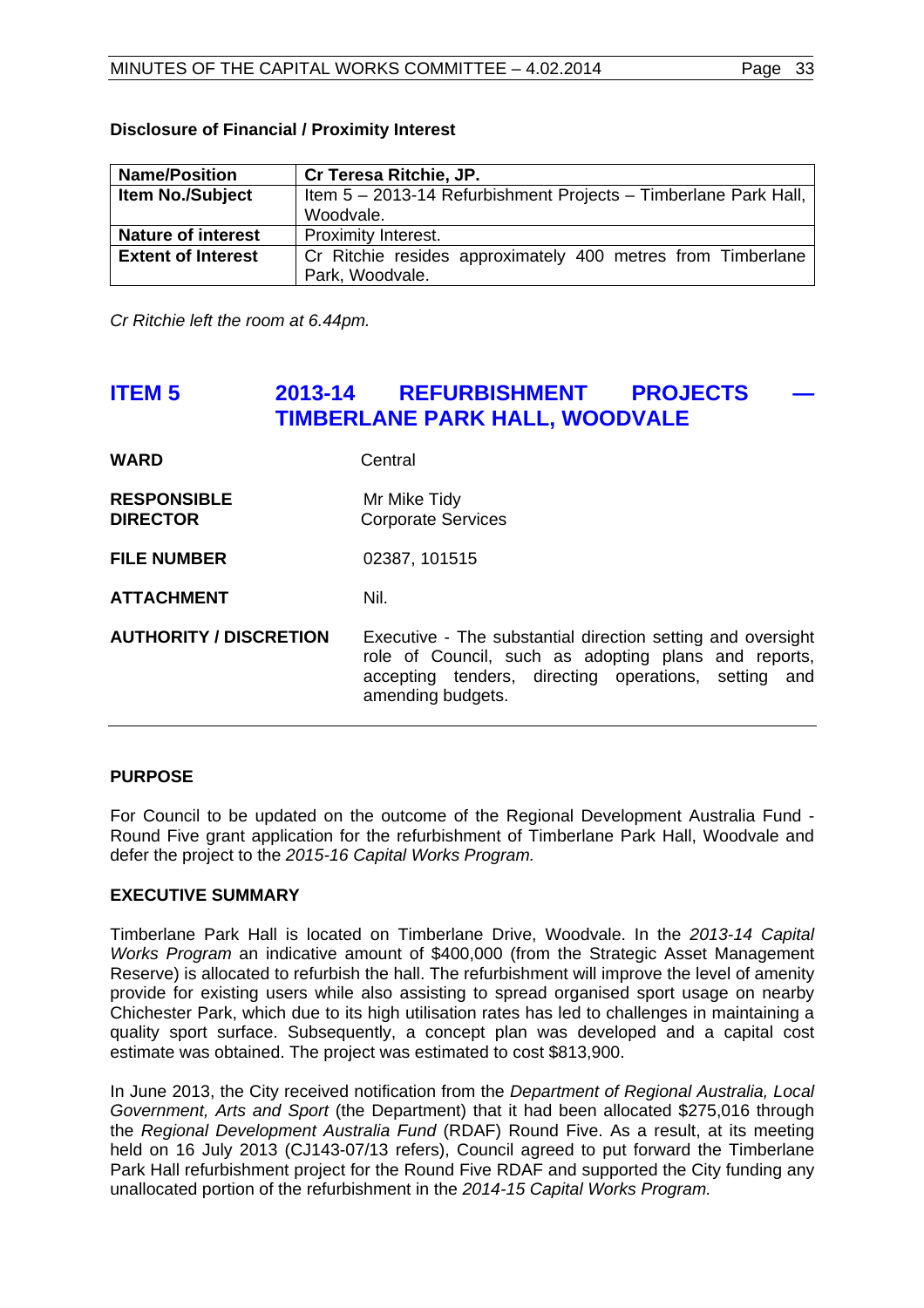Following a change in federal government at the election in October 2013, the City received notification in December 2013 that the new government will not fund projects from the RDAF Round Five. Given the federal funding for this project is no longer available, a decision on the future of the project needs to be determined.

The Timberlane Park Hall refurbishment project remains a priority for the City as it supports the needs of local sporting groups and will assist to spread the organised sport usage in Woodvale. Given the City did not receive funding from the RDAF and budget priorities for 2014-15 are already determined, it is recommended that the project be deferred and Council lists \$845,643 in the City's draft *2015-16 Capital Works Program.*

*It is therefore recommended that Council:* 

- *1 NOTES that the funding for the Timberlane Park Hall refurbishment project through the Regional Development Australia Fund was withdrawn;*
- *2 BY AN ABSOLUTE MAJORITY REVOKES Part 3 its decision of 16 July 2013 (Item CJ143-07/13 refers) as follows:* 
	- *"3 SUPPORTS any unallocated portion of the Timberlane Park Hall refurbishment project budget to be included in the 2014-15 Capital Works Program";*
- *3 APPROVES the proposed refurbishment project including new change rooms, universal park access toilet, umpire room, extension of internal toilets and new internal showers, CCTV room, new alarm system, new BBQ area, new bin wash area and path to oval at Timberlane Park Hall as detailed in Report CJ143-07/13 at the revised project cost estimate of \$845,643 (includes cost escalation to 2015-16);*
- *4 LISTS for consideration \$845,643 in the City's draft 2015-16 Capital Works Program for the refurbishment at Timberlane Park Hall.*

# **BACKGROUND**

Timberlane Park Hall is located on Timberlane Drive, Woodvale and is situated within Timberlane Park. In the *2013-14 Capital Works Program* an indicative amount of \$400,000 (from the Strategic Asset Management Reserve) is allocated to the proposed refurbishment of Timberlane Park Hall. The allocation was listed based on potential project costs only as no project scoping, concept design or cost estimates were finalised when the budget was determined.

The intention of the refurbishment is to improve the level of amenity for the user groups (four groups) of the hall, however more importantly to assist to spread the organised sport usage from nearby Chichester Park, Woodvale due to its high utilisation rates which has led to challenges in maintaining a quality surface for organised sport in winter.

Subsequently a concept plan was developed which included the following:

- Internal accessible toilets/showers.
- Modification of northern storeroom to include a CCTV Room.
- Two changerooms.
- two store rooms (for relocated sporting clubs).
- Umpire changeroom.
- Universal access 'park' toilet including automated timed door lock system.
- Reconfiguration of central internal storage areas to allow for new internal access toilets.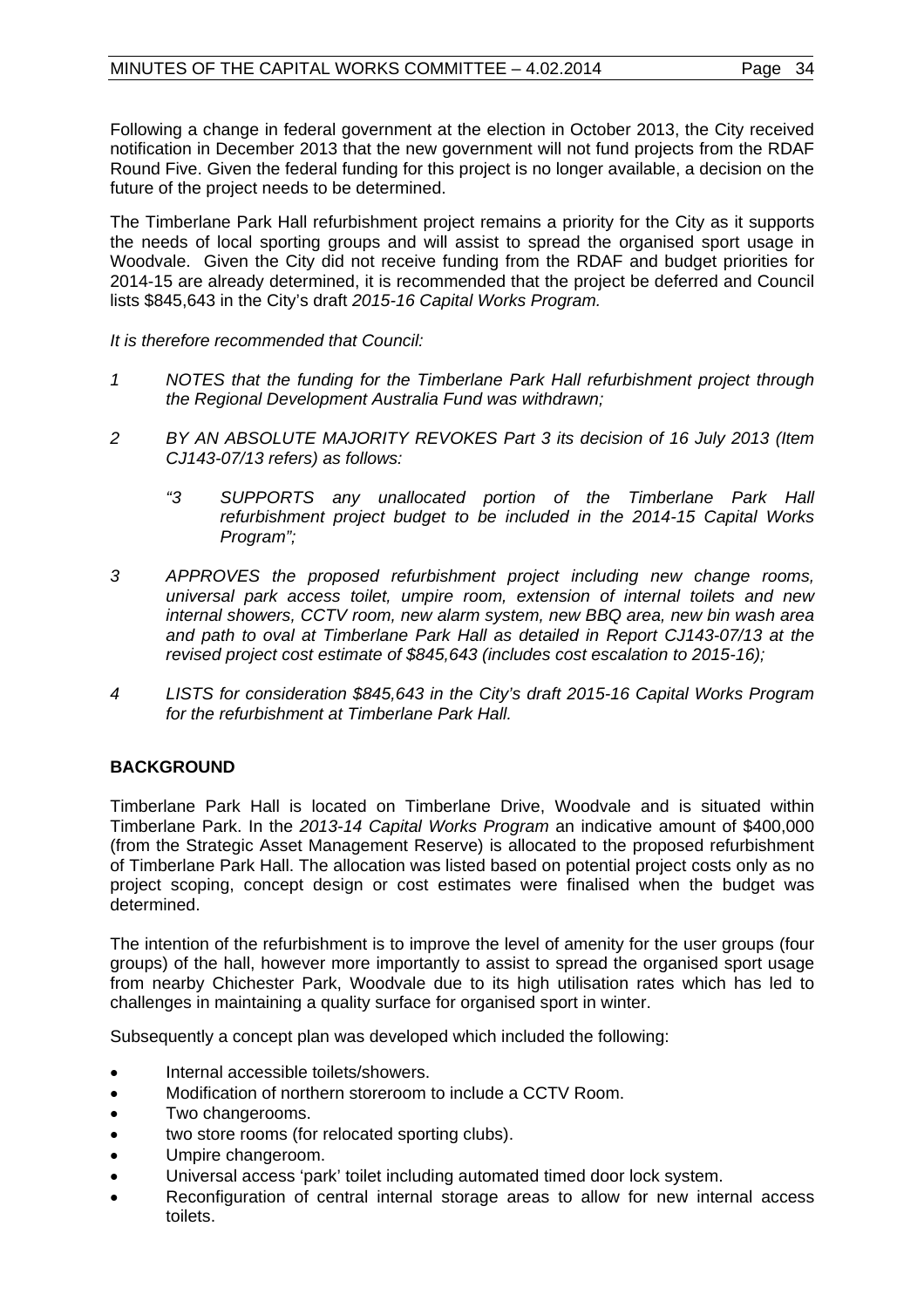A capital cost estimate was obtained for the proposed refurbishment works and the project was estimated to cost \$813,900 including detailed design and contingencies.

In June 2013, the City received notification from the *Department of Regional Australia, Local Government, Arts and Sport* (the Department) that it had been allocated \$275,016 through the Regional Development Australia Fund (RDAF) Round Five. The purpose of this grant funding was to assist local governments fund the immediate infrastructure needs of their communities.

At its meeting held on 16 July 2013 (CJ143-07/13 refers), Council considered concept plans and a capital cost estimate for the Timberlane Park Hall refurbishment. Given the shortfall of funds (\$413,900) for the Timberlane Park Hall refurbishment project and the project meeting all of the RDAF's criteria, the following was resolved:

*"That Council:* 

- *1 NOTES that \$400,000 is currently listed in 2013-14 in the City's Five Year Capital Works Program for the Timberlane Park Hall refurbishment;*
- *2 AGREES to put forward the Timberlane Park Hall refurbishment project as the nominated project to Round 5 of the Regional Development Australia Fund (RDAF);*
- *3 SUPPORTS any unallocated portion of the Timberlane Park Hall refurbishment project budget to be included in the 2014-15 Capital Works Program."*

It was proposed that if the grant funding was successful, that the project would be undertaken over two financial years (2013-14 and 2014-15).

# **DETAILS**

As a result of the Council meeting held on 16 July 2013, an application was prepared and submitted to the Department. Following a change in federal government at the election in October 2013, the City received notification in December 2013 that the new government will not fund projects from the RDAF Round Five. Given the federal funding for this project is no longer available, a decision on the future of the project needs to be determined.

# **Issues and options considered**

There are a number of options for the project outlined below.

#### Option 1 – Not proceed with the refurbishment

If this option was preferred, it would mean the current facility would continue to function with limited ability to meet user group needs. Currently, hall users do not have access to internal toilets and use external 'park standard' toilets. Furthermore the City will be unable to spread some of the usage in winter from nearby Chichester Park as there are no change rooms at the facility.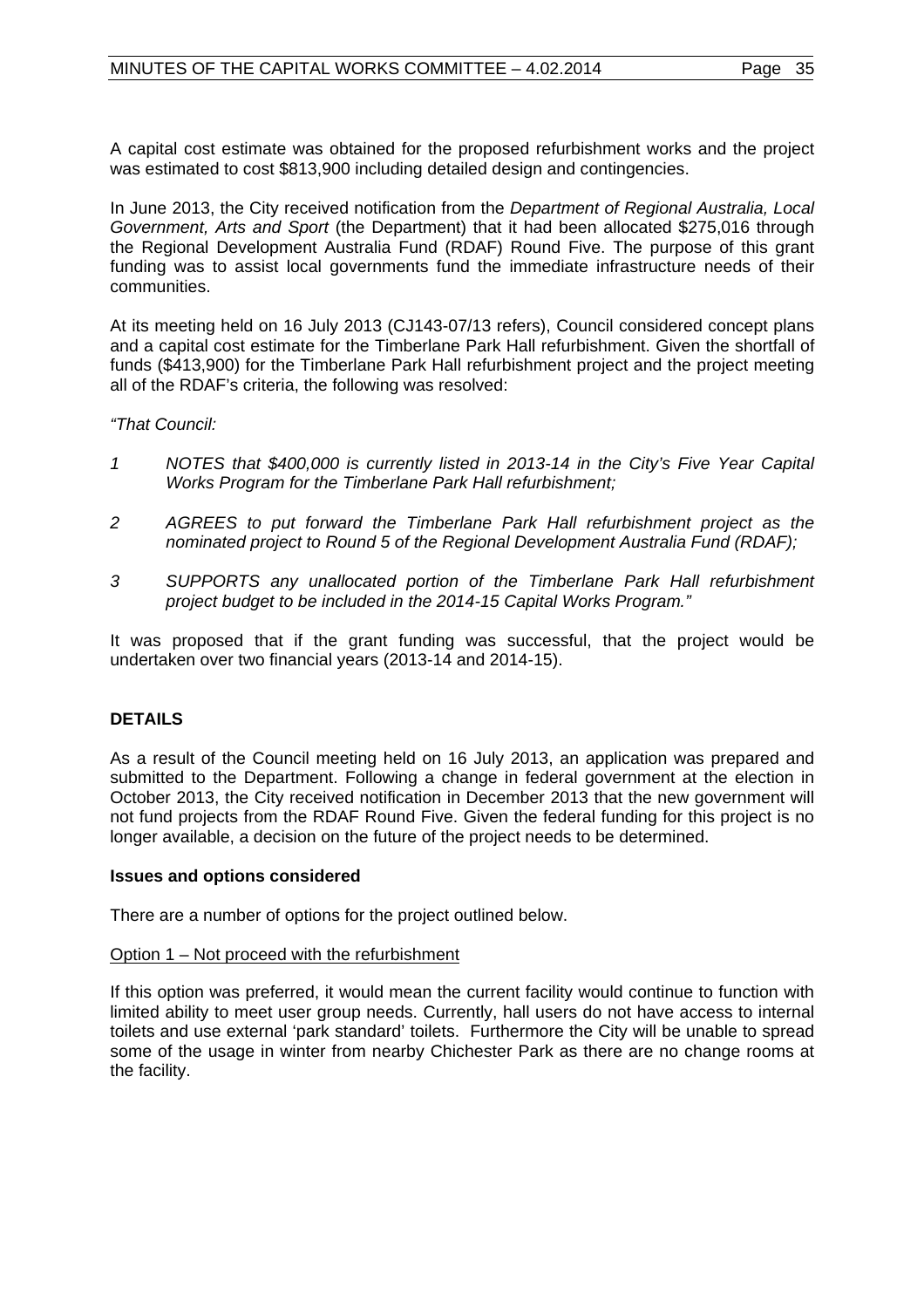#### Option 2 – Proceed with the project as planned

This option would see the refurbishment undertaken as planned over two years in 2013-14 and 2014-15 with the City required to fund the additional project costs within the *2014-15 Capital Works Program.* Notably three other projects, Beaumaris Community Centre, Iluka Sports Complex and Heathridge Park Clubroom refurbishment projects have been planned and are proposed as part of the *2014-15 Capital Works Program.* 

#### Option 3 – Defer the project until 2015-16

Currently in the City's *2015-16 Capital Works Program*, it is proposed that a refurbishment be undertaken of the Kingsley Memorial Clubrooms. If the Timberlane Park Hall project was to be deferred, the Kingsley Memorial Clubroom project would also be undertaken in the same year. Deferring the Timberlane Park Hall refurbishment project would require listing of the total project cost for consideration in *2015-16 Capital Works Program* for the Timberlane Park Hall refurbishment project.

Deferring the Timberlane Park Hall refurbishment project to 2015-16 will also allow an opportunity to apply for the Department of Sport and Recreation's *Community Sporting and Recreation Facilities Fund* (CSRFF). In order to construct in 2015-16 as per the City's *Five Year Capital Works Program* (and to meet CSRFF application deadlines), an application would need to be made to the next Forward Planning Grant funding round which closes on 30 September 2014. The CSRFF program considers a contribution of up to one third for projects that demonstrate an increase in sport participation as a result of the development.

#### Option 4 – Defer the project until 2015-16 and defer all subsequent refurbishment projects by a year

As outlined in Option three, it is proposed that a refurbishment be undertaken of the Kingsley Memorial Clubrooms. Alternatively, if the Timberlane Park Hall project was to be deferred, the Kingsley Memorial Clubroom project could be deferred to 2016-17 so that only one refurbishment project is undertaken in each year. All subsequent refurbishment projects would then be deferred one year later.

Again, deferring the Timberlane Park Hall refurbishment project to 2015-16 will also allow an opportunity to apply for the Department of Sport and Recreation's *Community Sporting and Recreation Facilities Fund* (CSRFF).

# **Legislation / Strategic Community Plan / policy implications**

| Legislation                     | Not applicable.                                                                                                                                                                                                                                                                                                                                                                                            |  |  |  |
|---------------------------------|------------------------------------------------------------------------------------------------------------------------------------------------------------------------------------------------------------------------------------------------------------------------------------------------------------------------------------------------------------------------------------------------------------|--|--|--|
| <b>Strategic Community Plan</b> |                                                                                                                                                                                                                                                                                                                                                                                                            |  |  |  |
| <b>Key theme</b>                | Community Wellbeing.                                                                                                                                                                                                                                                                                                                                                                                       |  |  |  |
| <b>Objective</b>                | Quality facilities.                                                                                                                                                                                                                                                                                                                                                                                        |  |  |  |
| <b>Strategic initiative</b>     | Support a long-term approach to significant facility<br>$\bullet$<br>upgrades and improvements.<br>Understand the demographic context of<br>local<br>$\bullet$<br>communities to support effective facility planning.<br>Employ facility design principles that will provide for<br>$\bullet$<br>longevity, diversity, inclusiveness and where<br>appropriate support the decentralising of City services. |  |  |  |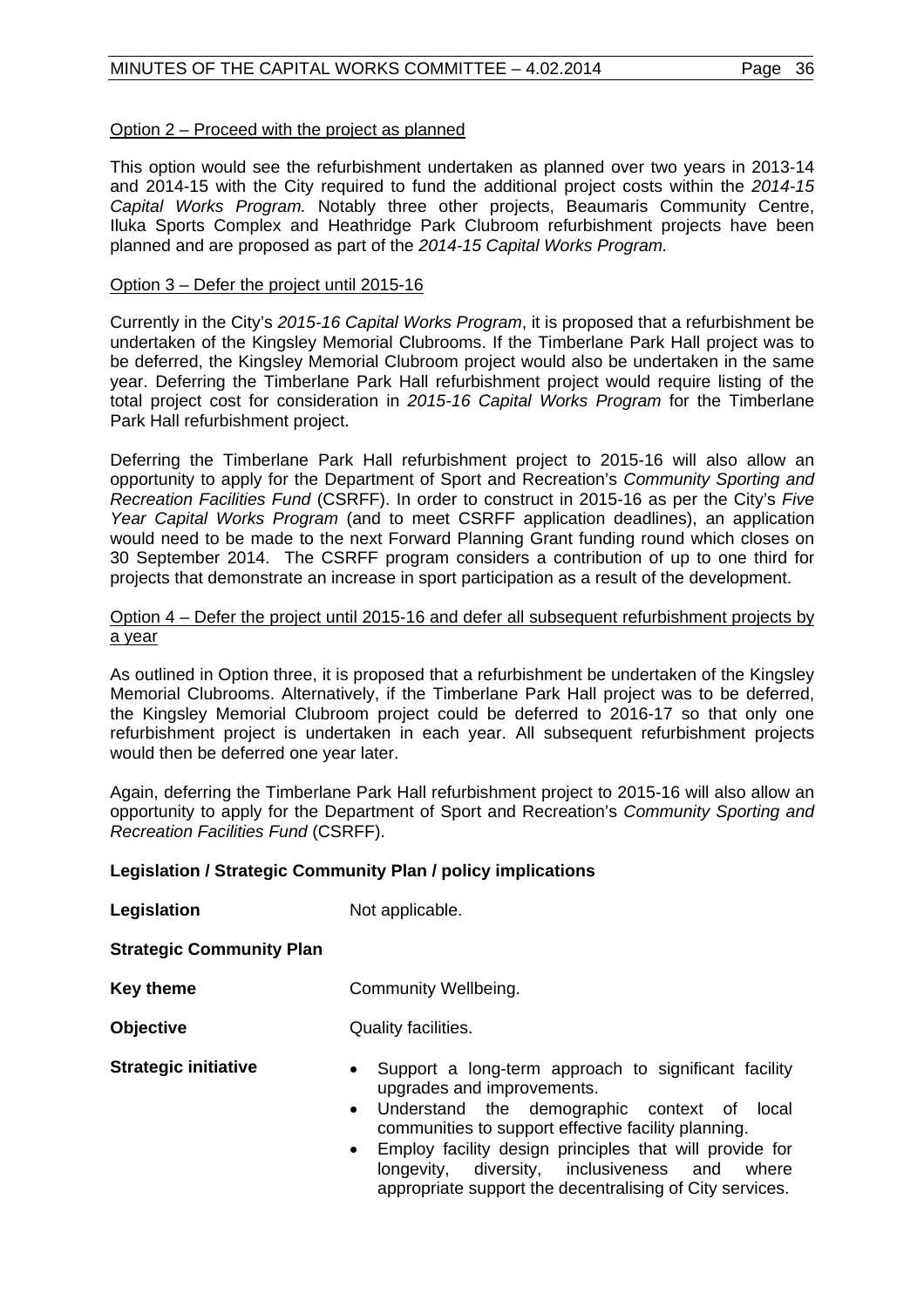**Policy** Not applicable.

# **Risk management considerations**

All capital projects bring risks in relation to contingencies and over runs against original design. The capital cost estimate is based on concept designs and may differ once further detailed designs are undertaken for the project.

If the City seeks CSRFF funding in the next Forward Planning Grant funding round for this project, it will effectively be competing against other City project submissions which could result in a significant risk that not all projects will be funded.

# **Financial/budget implications**

Currently, an amount of \$400,000 (from the Strategic Asset Management Reserve) is listed in the City's *2013-14 Capital Works Program* for the project. The proposed refurbishment works were estimated at \$813,900. Given the cost estimate was provided in April 2013 and if works were to be deferred to 2015-16, it is prudent to add cost escalation (3.9%). The estimated cost including cost escalation for the Timberlane Park Hall refurbishment project is \$845,643.

All amounts quoted in this report are exclusive of GST.

# **Regional significance**

Not applicable.

# **Sustainability implications**

The sustainability implications for this project were highlighted in the report to Council at its meeting held on 16 July 2013 (CJ143-07/13 refers).

# **Consultation**

As part of the planning phase of the project, consultation was undertaken with existing and potential user groups of the hall and oval which was highlighted in the report to Council at its meeting held on 16 July 2013 (CJ143-07/13 refers).

# **COMMENT**

The Timberlane Park Hall refurbishment is a priority for the City, given the improvements it will bring to the level of the existing amenity and the assistance it will provide in maintaining a quality playing surface at Chichester Park. However, as the funding from the RDAF is no longer available, the City would need to fund the full project costs estimated at \$845,643 (including cost escalation to 2015-16).

It is recommended that the Timberlane Park refurbishment project proceed, however given the City's priorities already being set for 2014-15, it is recommended that the project be deferred to 2015-16 and the City lists \$845,643 for consideration in the City's *Five Year Capital Works Program*.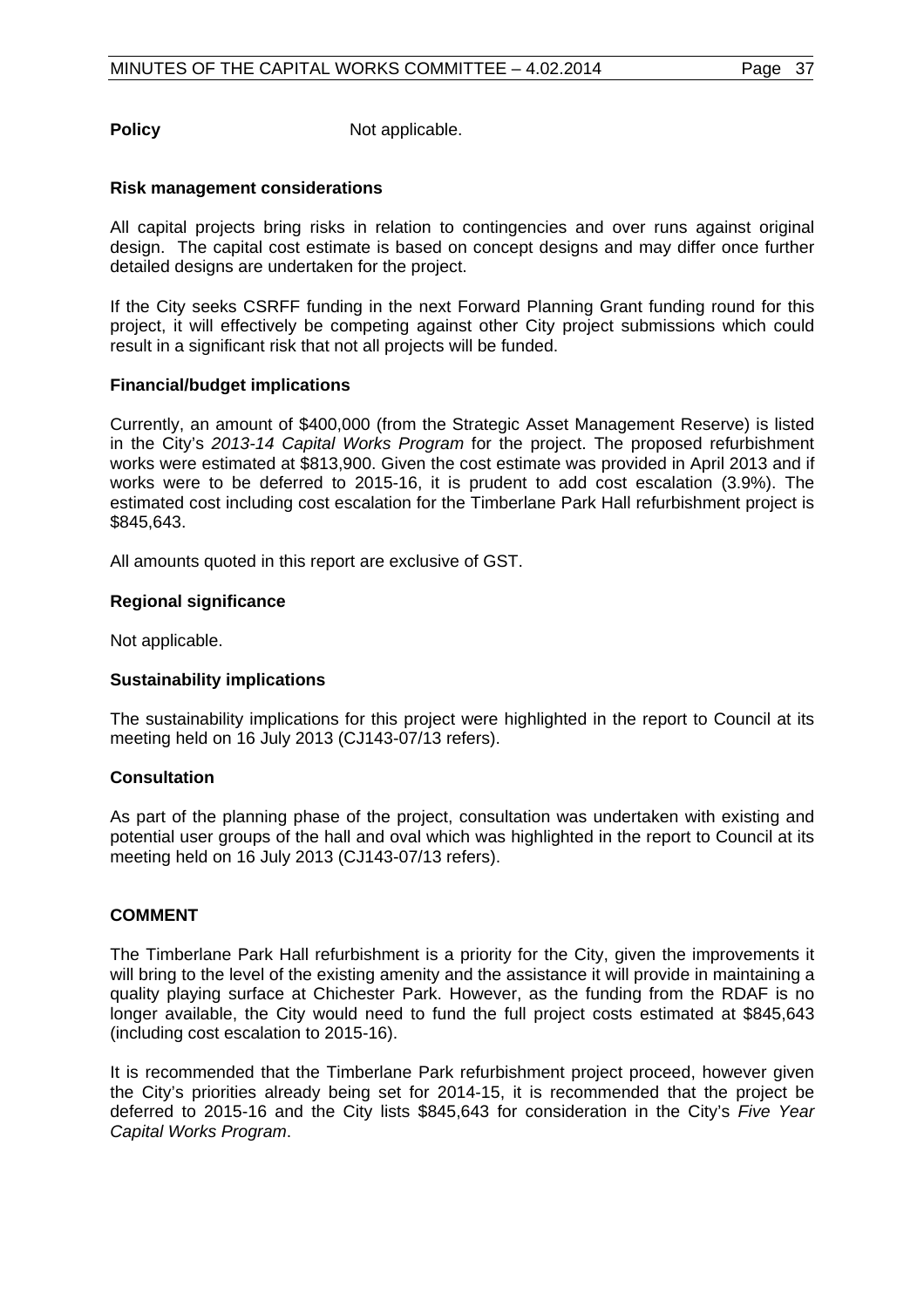# **VOTING REQUIREMENTS**

Absolute Majority.

**MOVED Cr Amphlett, SECONDED Cr Hamilton-Prime that Council:** 

- **1 NOTES that the funding for the Timberlane Park Hall refurbishment project through the Regional Development Australia Fund was withdrawn;**
- **2 BY AN ABSOLUTE MAJORITY REVOKES Part 3 its decision of 16 July 2013 (Item CJ143-07/13 refers) as follows:** 
	- *"3 SUPPORTS any unallocated portion of the Timberlane Park Hall refurbishment project budget to be included in the 2014-15 Capital Works Program"***;**
- **3 APPROVES the proposed refurbishment project including new changerooms, universal park access toilet, umpire room, extension of internal toilets and new internal showers, CCTV room, new alarm system, new BBQ area, new bin wash area and path to oval at Timberlane Park Hall as detailed in Report CJ143-07/13 at the revised project cost estimate of \$845,643 (includes cost escalation to 2015-16);**
- **4 LISTS for consideration \$845,643 in the City's draft** *2015-16 Capital Works Program* **for the refurbishment at Timberlane Park Hall.**

#### The Motion was Put and **CARRIED** (6/0)

**In favour of the Motion:** Cr Hollywood, Mayor Pickard, Crs Amphlett, Corr, Hamilton-Prime and Taylor.

*Cr Ritchie entered the room at 6.53pm.*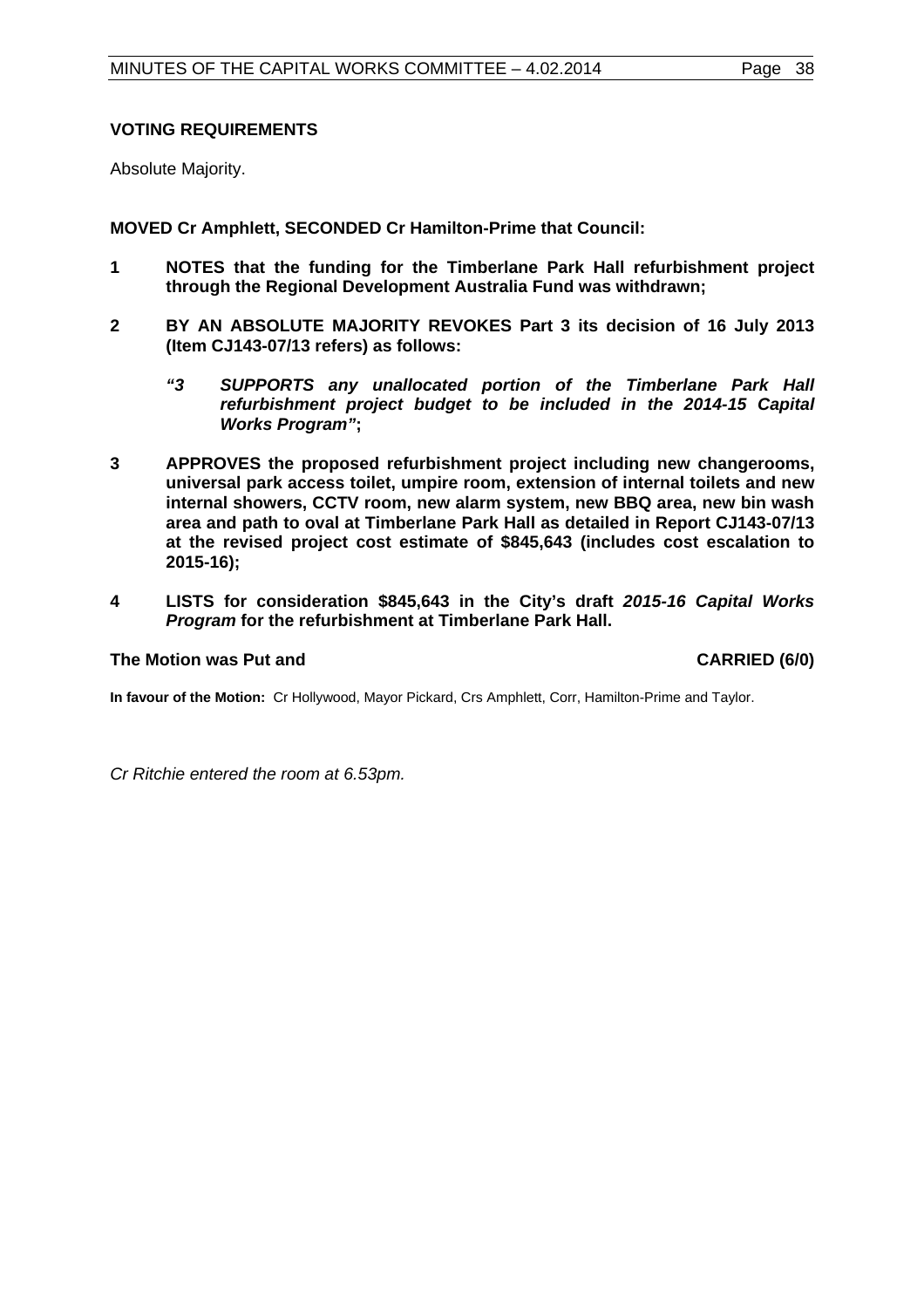| <b>Name/Position</b>      | <b>Cr Brian Corr.</b>                                            |
|---------------------------|------------------------------------------------------------------|
| <b>Item No./Subject</b>   | Item 6 - Penistone Park, Greenwood - Proposed Redevelopment.     |
| <b>Nature of interest</b> | Interest that may affect impartiality.                           |
| <b>Extent of Interest</b> | Cr Corr's son is a member of the cricket club at Penistone Park. |

# <span id="page-38-0"></span>**Disclosure of interest affecting impartiality**

# **ITEM 6 PENISTONE PARK, GREENWOOD - PROPOSED REDEVELOPMENT**

| <b>WARD</b>                           | South-East                                                                                                                   |                                                                                                                                                                                                                                                                                                                                                                                                                             |  |  |
|---------------------------------------|------------------------------------------------------------------------------------------------------------------------------|-----------------------------------------------------------------------------------------------------------------------------------------------------------------------------------------------------------------------------------------------------------------------------------------------------------------------------------------------------------------------------------------------------------------------------|--|--|
| <b>RESPONSIBLE</b><br><b>DIRECTOR</b> | Mr Mike Tidy<br><b>Corporate Services</b>                                                                                    |                                                                                                                                                                                                                                                                                                                                                                                                                             |  |  |
| <b>FILE NUMBER</b>                    | 02184, 101515                                                                                                                |                                                                                                                                                                                                                                                                                                                                                                                                                             |  |  |
| <b>ATTACHMENTS</b>                    | Attachment 1<br>Attachment 2<br>Attachment 3<br>Attachment 4<br>Attachment 5<br>Attachment 6<br>Attachment 7<br>Attachment 8 | Penistone Park aerial map<br>Penistone Park clubroom floor plan<br>(existing)<br>Penistone Park proposed community<br>sporting facility floor plan<br>Penistone Park proposed community<br>sporting facility elevations<br>Penistone Park proposed site plan -<br>Option 1<br>Penistone Park proposed site plan -<br>Option 2<br>Penistone Park proposed site plan -<br>Option 3<br>Project capital cost estimate breakdown |  |  |
| <b>AUTHORITY / DISCRETION</b>         | amending budgets.                                                                                                            | Executive - The substantial direction setting and oversight<br>role of Council, such as adopting plans and reports,<br>accepting tenders, directing operations, setting<br>and                                                                                                                                                                                                                                              |  |  |

#### **PURPOSE**

For Council to consider the concept plan options and estimated capital costs for the proposed redevelopment at Penistone Park, Greenwood.

#### **EXECUTIVE SUMMARY**

Penistone Park located on Penistone Street, Greenwood is approximately 11.4 hectares in size and is classified as a 'District Park' within the City's existing *Parks and Public Open Spaces Classification Framework* (PPOSCF). The park has two active sporting ovals, a clubroom, floodlighting, car parking, three practice cricket nets, two outdoor basketball courts, two tennis courts, a tennis shelter and a playground. The clubroom was constructed in 1975, which consists of a hall, toilets, change rooms, furniture store and user group storage. In 2007-08 the facility was refurbished with an upgrade to the toilets and change rooms and painting.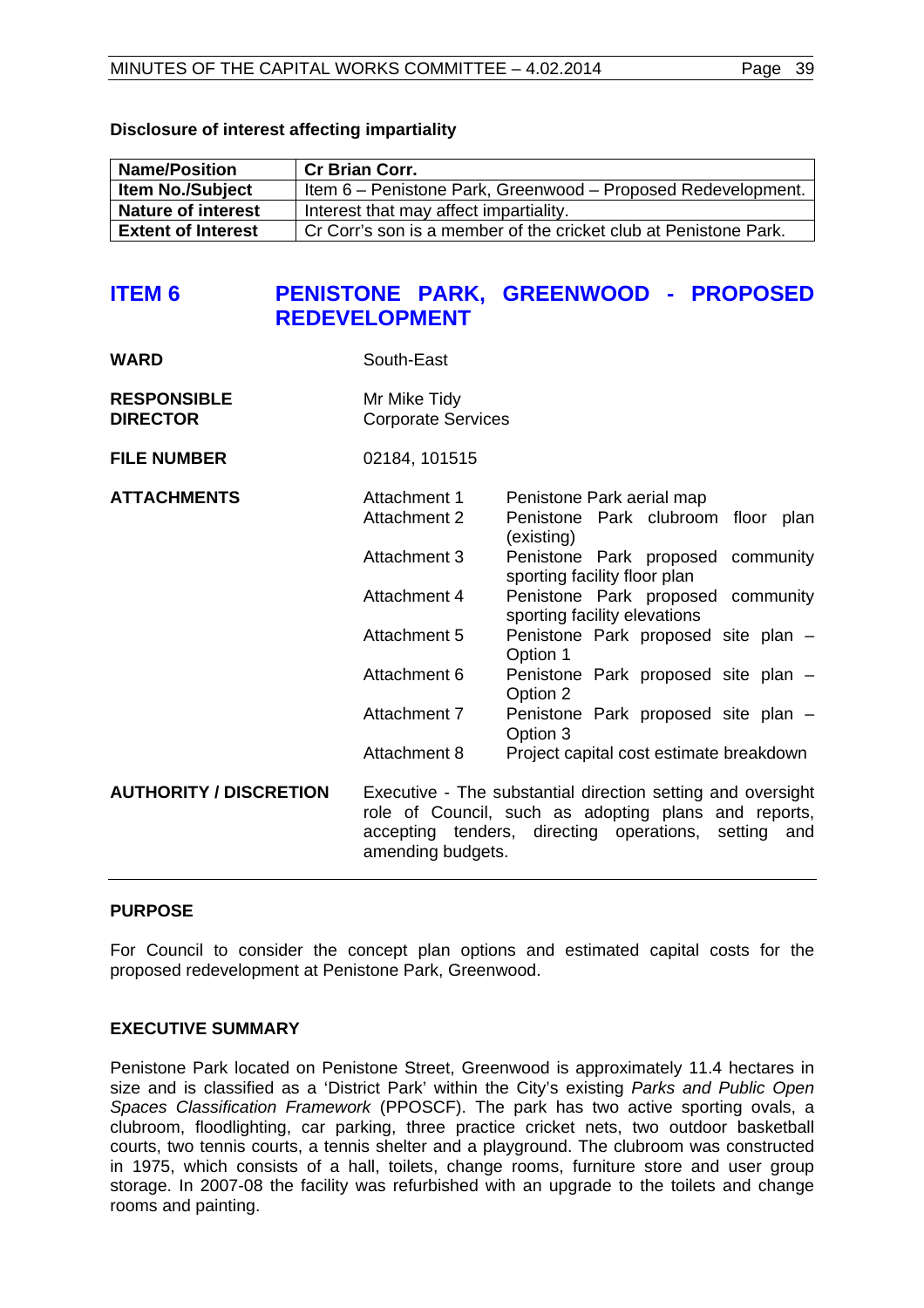In July-August 2013, the City undertook community consultation on the proposed redevelopment of the Penistone Park clubrooms and other site infrastructure. Given the support from the community on proposed redevelopment, at its meeting held on 24 September 2013 (CJ179-09/13 refers). Council requested the development of concept plans for the Penistone Park redevelopment project.

A facility floor plan and three site concept plan options have been developed for the project. The facility floor plan includes change rooms, umpire room, toilets, kitchen, 140m $^2$  main hall that overlooks both ovals, associated storage and a covered verandah area. The facility floor plan is consistent across all three site concept plan options.

Site concept plan Option one has been developed with the view of replacing the existing building and maintaining the park infrastructure in its current location. It includes:

- a new 3-on-3 basketball pad
- a picnic/BBQ area
- a tennis hit-up wall
- removal of the existing tennis shelter
- an outdoor storage shed
- basketball courts.

The total estimated cost for Option one including redevelopment of the facility is \$2,835,000.

Site concept plan Option two is identical to Option one, however it links the two existing car parks together and re-locates the playground closer to the facility. The total estimated cost for Option two including redevelopment of the facility is \$3,110,000.

Site concept plan Option three has been developed at the request of Council at its meeting held on 24 September 2013 (CJ179-09/13 refers) to consider the location of the tennis courts. This Option is identical to Option two, however it also includes the re-location of the tennis courts to the northern area of the site, the development of a new car park in the location of the existing tennis courts with access from Penistone Street and removal of the internal service road and south-western car park. This Option addresses all of the current challenges with the facility and site and creates safe and strong connections between both ovals and the new facility. It is the preferred option at a total estimated cost of \$3,707,000.

Currently listed for the project in the City's *Five Year Capital Works Program* are \$50,000 for new cricket nets (2013-14); \$240,000 for the detailed designs (2014-15); and \$2,000,000 for the construction works (2015-16). The \$2,000,000 construction works budget allocation was based on the redevelopment of the building only, with no project scoping, concept plans or cost estimates being undertaken at the time. As the project now includes infrastructure in addition to a new facility, it is reasonable to expect that the total project cost would be in excess of the budget amount that was originally estimated. As the preferred option exceeds the existing budget allocation, a further \$1,417,000 would be required to undertake all works for the project.

It has been identified that this project would be suitable for consideration as part of the Department of Sport and Recreation's *Community Sporting and Recreation Facilities Fund* (CSRFF) program. The CSRFF program considers a contribution of up to one-third for projects that demonstrate an increase in sport participation as a result of the development, in this case up to \$1,235,666.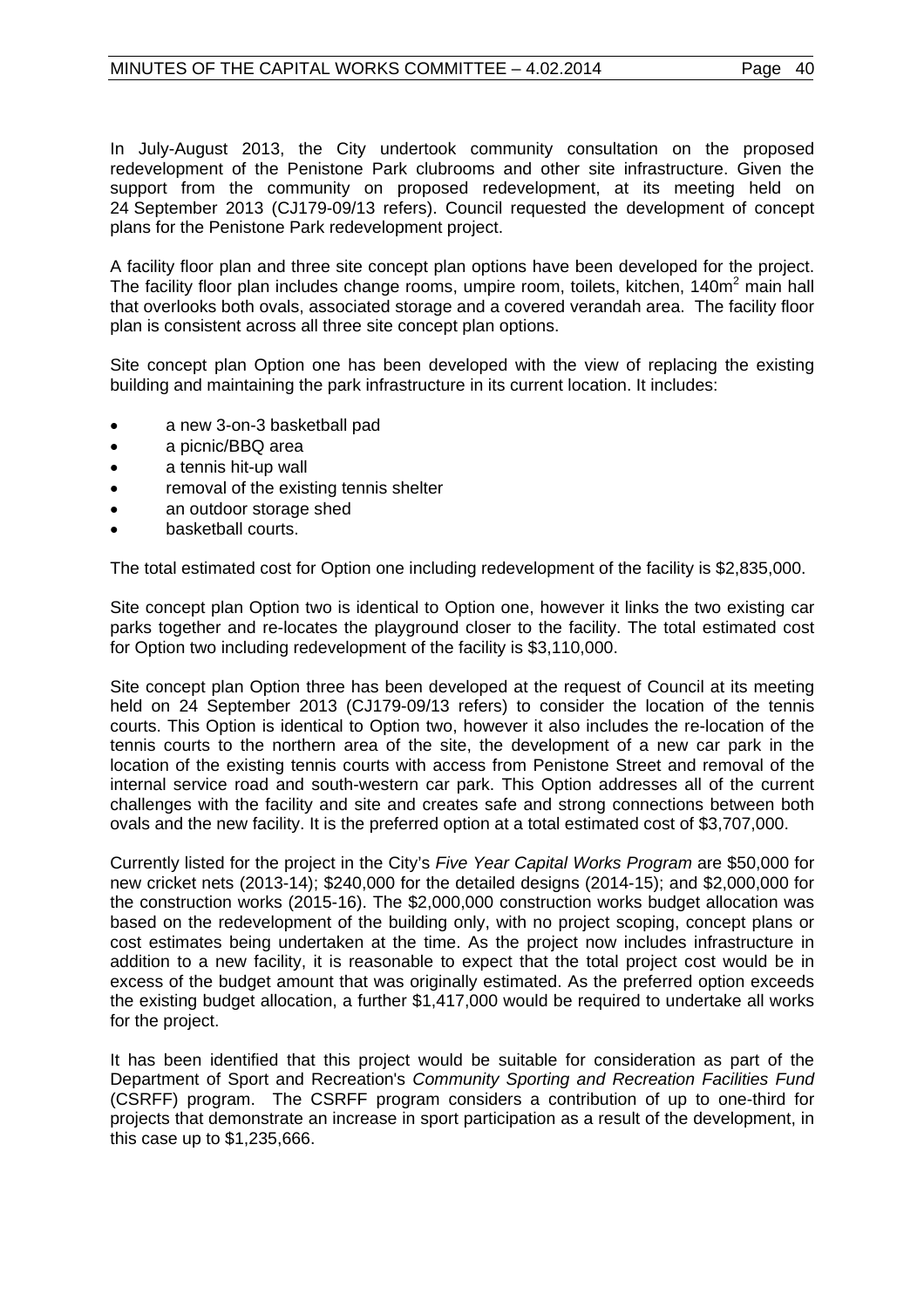It is recommended that the Penistone Park redevelopment project progress to a second round of community consultation on the preferred site concept plan - Option three as it provides the best outcome for regular users and the community. The second round of consultation would be undertaken in March-April 2014 and would seek comment on specific project details including the site plan and its infrastructure, facility components and changes to the project since the initial consultation. The feedback and results of the consultation will be collated and presented to Council in mid 2014.

Provided further community consultation is undertaken soon and the project timelines remain on schedule, it is recommended that a submission be made to the CSRFF Forward Planning Grant funding round. If supported, the project will be listed as part of the City's CSRFF project submission report to be considered by Council at its meeting to be held on 16 September 2014.

*It is therefore recommended that Council:* 

- *1 NOTES the following amounts are currently listed within the City's Five Year Capital Works Program in relation to Penistone Park:* 
	- *1.1 \$50,000 within 2013-14 for new cricket nets;*
	- *1.2 \$240,000 within 2014-15 for detailed design of the redevelopment project;*
	- *1.3 \$2,000,000 within 2015-16 for construction of the redevelopment project;*
- *2 APPROVES the proposed redevelopment project including demolition and site works, construction of a new community sporting facility, relocated playground, new BBQ/picnic area, new 3-on-3 basketball pad, new tennis hit-up wall, relocated tennis courts, construction of new car park, relocated cricket nets at Penistone Park as included in Option three and detailed in this Report at a project cost estimate of \$3,707,000;*
- *3 Subject to the approval of site concept plan Option three, REQUESTS that the \$50,000 allocated in the 2013-14 Capital Works Program for the Penistone Park cricket net replacement will be carried forward and listed for consideration in the 2015-16 Capital Works Program;*
- *4 Subject to the approval of the transfer of funds in Part 3 above REQUESTS that a further \$1,417,000 be listed for consideration in the 2015-16 Capital Works Program*  for the Penistone Park redevelopment project subject to a successful CSRFF grant *application of \$1,235,666;*
- *5 REQUESTS the Chief Executive Officer to arrange further community consultation on site concept plan Option three as detailed in this Report for the Penistone Park redevelopment project to be conducted from 31 March – 21 April 2014.*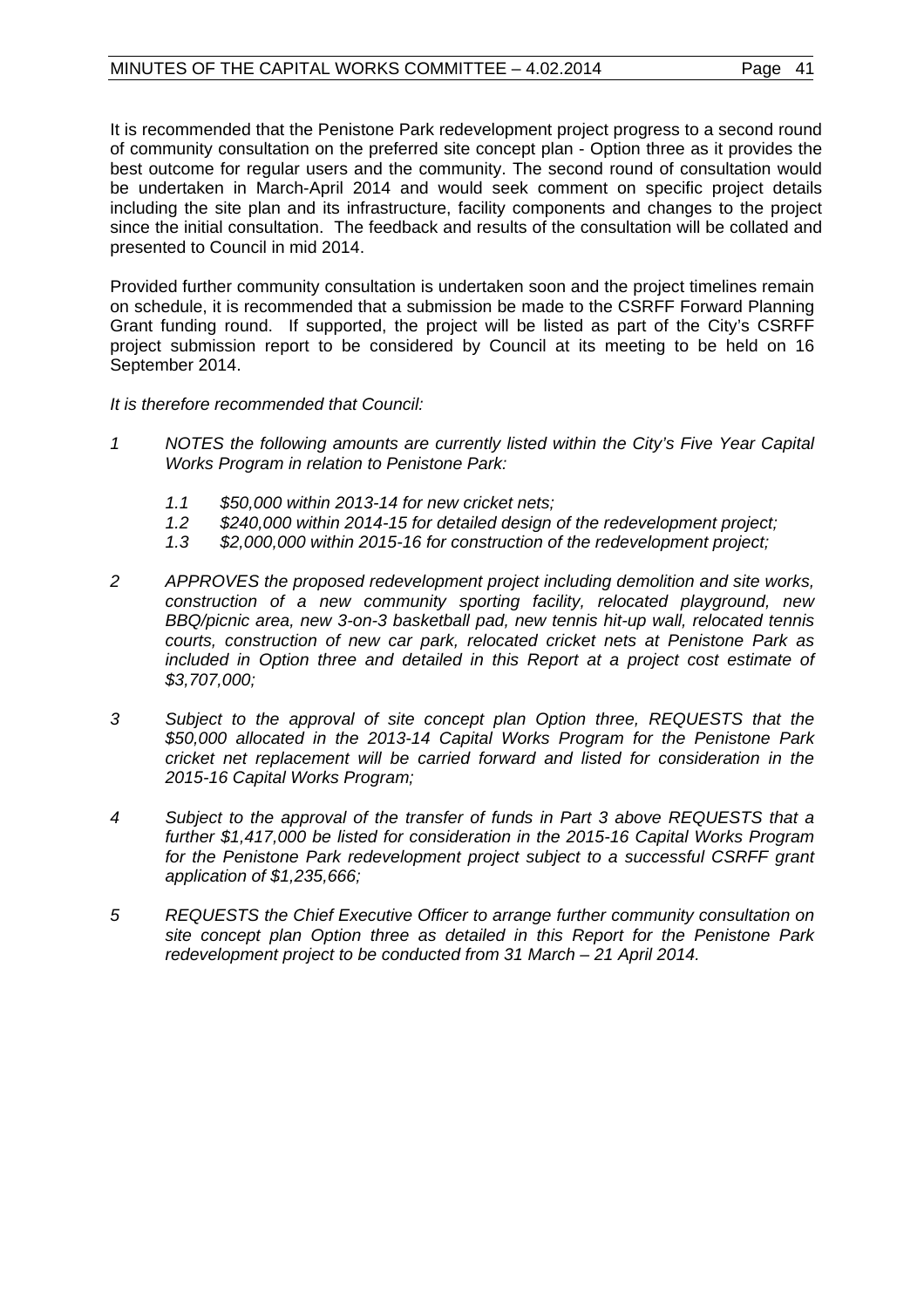# **BACKGROUND**

Penistone Park located on Penistone Street, Greenwood (Attachment 1 refers) is approximately 11.4 hectares in size and is classified as a 'District Park' within the City's existing PPOSCF*.* The park has two active sporting ovals, a clubroom, 118 car parking bays (including verge parking), three cricket practice nets, a synthetic centre cricket pitch, two outdoor basketball courts, two tennis courts, a playground and a tennis shelter. In October 2013, the City upgraded floodlighting on both sporting ovals with four towers on each oval. The upper (east) oval provides lighting levels of 250 lux (Australian Standard small ball sports training), while the lower (west) oval provides levels of 50 lux (Australian Standard large ball sports training). The additional lux levels above the City's standard level of provision (50 lux) on the upper (east) oval was provided as the Wanneroo Lacrosse Club contributed approximately \$29,000 to the project to improve the level of the lighting.

The existing clubroom (Attachment 2 refers) was constructed in 1975 which consists of a hall, kitchen, toilets, changerooms, furniture store and user group storage. In 2007-08 the facility was refurbished with an upgrade to the toilets and change rooms, and painting. In 2009-10, the playground was upgraded with new equipment, rubber softfall and new path.

Over 1,300 registered members from the following seven user groups hire the ovals and/or the clubroom on a regular basis:

- Penistone Playgroup.
- Warwick/Greenwood Cricket Club.
- Warwick/Greenwood Junior Cricket Club.
- Wanneroo Modcrosse/Lacrosse Club.
- Warwick/Greenwood Amateur Football Club.
- Warwick/Greenwood Junior Football Club.
- Greenwood Little Athletics Club.

In July – August 2013, community consultation was undertaken with 92% supporting the redevelopment of a new multi-purpose community sporting facility and subsequently at its meeting held on 24 September 2013 (CJ179-09/13 refers), Council requested the development of concept plans for Penistone Park with the inclusion of the following:

- New multi-purpose community sporting facility.
- Replacement of the existing basketball courts with a 3-on-3 basketball pad.
- Replacement of existing cricket practice nets.
- Removal of outdoor storage sheds and tennis shelter and consolidation of these into the new multi-purpose community sporting facility.
- Consideration of the existing two tennis courts located on the southern portion of the site.

Currently, \$2,000,000 is allocated in the *2015-16 Capital Works Program* for construction of the redevelopment project. As no project scoping, concept plans or cost estimates had been undertaken at the time of setting the budget, the figure was based on redeveloping the existing building only and used the cost of the Seacrest Park Community Sporting Facility as a basis. Furthermore, this figure did not factor in cost escalation.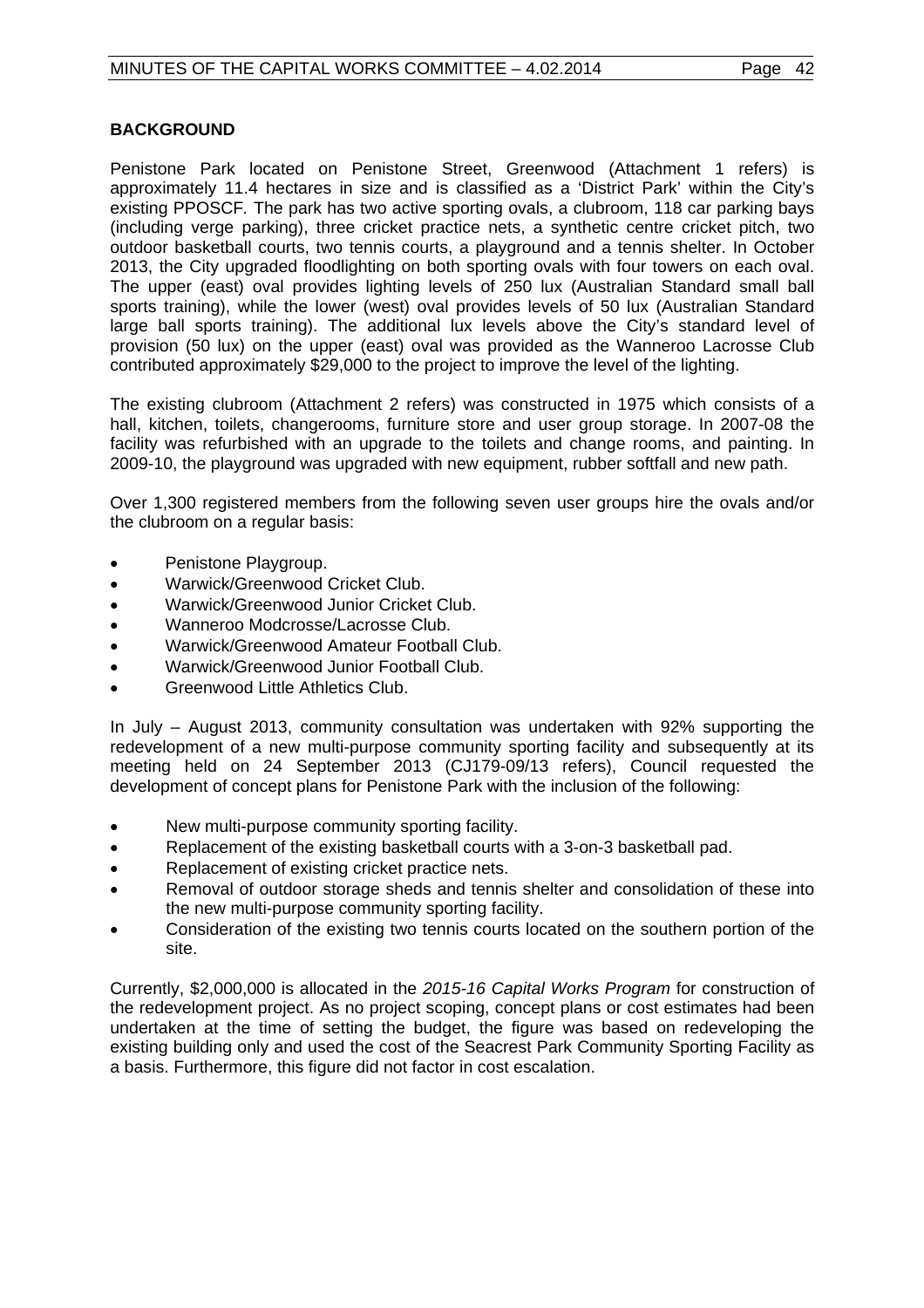#### **DETAILS**

Currently, there are a number of issues with the existing building and site including the age of the existing facility, drainage issues around the building, limited available storage and the service road that disconnects users from the AFL/Cricket oval and change room. Given these issues, the feedback received as part of the community consultation period and the resolutions of Council at its meeting held on 24 September 2013 (CJ179-09/13 refers), a facility concept plan and three site concept plan options have been developed for consideration.

#### Facility concept plan

As part of the project, a facility concept plan has been developed for a new community sporting facility (Attachments 3 and 4 refer). The community sporting facility has been designed to meet the functional needs of the user groups using the facility, the two ovals, and playground and with the key learnings from other recently constructed facilities including Seacrest Community Sporting Facility, Sorrento and Forrest Park Community Sporting Facility, Padbury.

It is proposed that the existing facility will be demolished and a new facility be constructed approximately 30 metres north of the existing location which will require removal of the existing basketball courts. The new location aligns closer to the middle of the park allowing better views of both ovals and closer access to each oval. In addition, the proposed facility location is closer to the existing car parks and playground for easier access. Key elements of the proposed facility design include:

- Main hall (140m<sup>2</sup>) with viewing over both ovals (existing hall is 138m<sup>2</sup>).
- Two changerooms and an umpire's changeroom.
- Internal toilets and external park toilet (includes automatic timed door lock system).
- Kitchen and dedicated kitchen storage area.
- Equipment storage and a furniture store.
- Closed Circuit Television (CCTV) room and undercover viewing areas around the perimeter of the facility.

All facility elements and their level of fit-out are based on the City's standard level of provision for this type of development similar to those included in the Seacrest Park Community Sporting Facility and Forrest Park Community Sporting Facility. The main hall area replicates the hall size at the existing clubrooms and user group storage areas have been allocated based on 'standard storeroom' provisions and where necessary due to sporting groups that have additional equipment, storage areas have been sized appropriately. In addition, the facility is proposed to include environmentally sustainable design features such as waterless urinals, photovoltaic (solar) panels, energy efficient light fittings and reduced flow water fixtures.

#### Site concept plans

Three site concept plan options have been developed which aim to address the existing site challenges. It has been determined that the redevelopment project will not generate any increase in car parking demand and therefore no substantial increases in car parking are proposed across all three options. During the community consultation period members of the community and the Wanneroo Lacrosse Club requested a 'tennis hit-up wall' be included which would be used as a training aid for lacrosse training in addition to passive recreation opportunities. Furthermore, both cricket clubs suggested that the cricket nets are in a poor location as they do not utilise the natural light in the evenings for training and subsequently asked the City to investigate their re-location.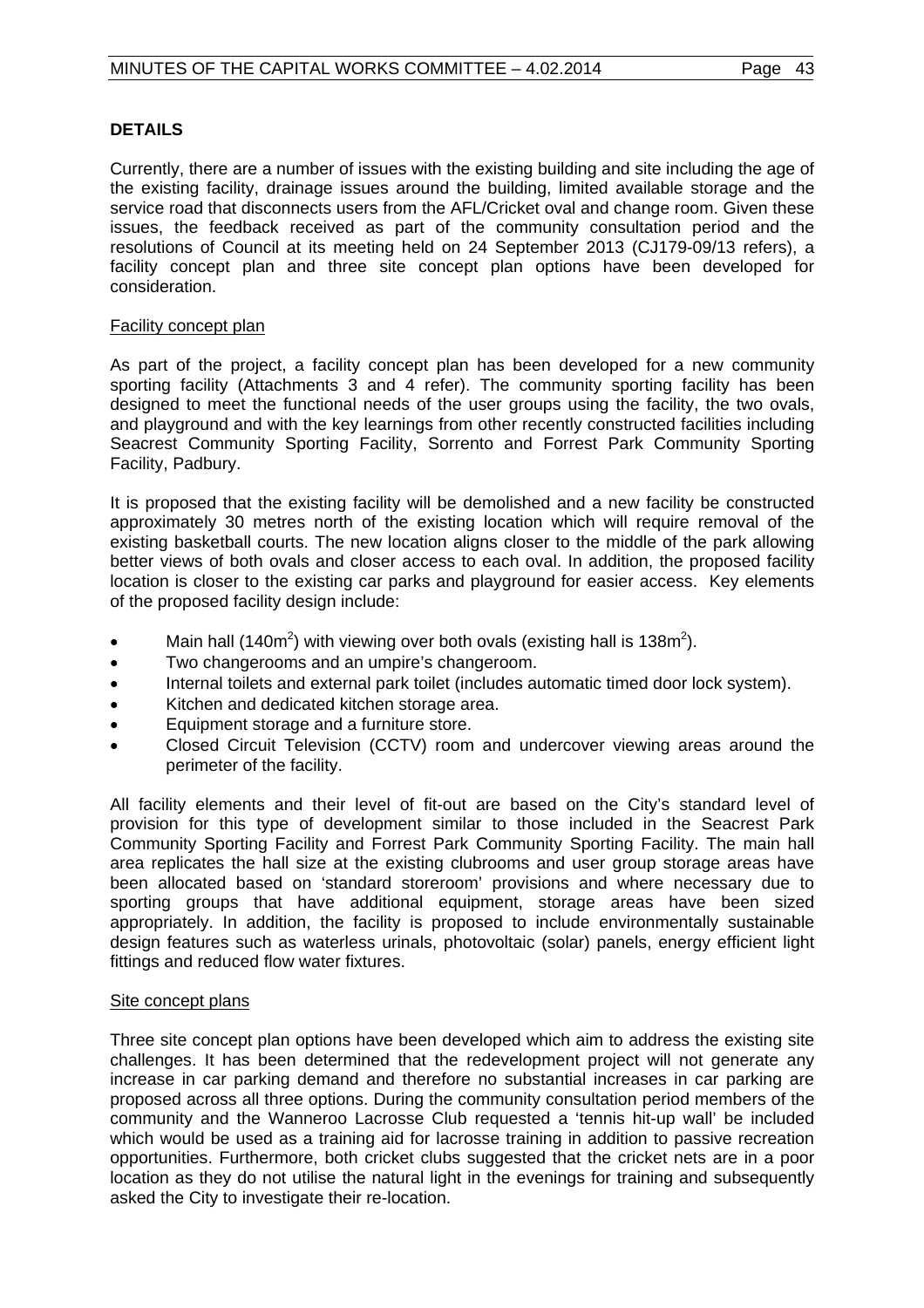# *Option One*

Site concept plan Option one (Attachment 5 refers) has been developed with the view of redeveloping the facility and maintaining the park infrastructure in its current location. This option addresses the current challenges with the facility, however the service road through the middle of the site still disconnects users from both sides of the park and causes pedestrian crossing issues. Furthermore, the service road enables cars to park along the service road which adds to the pedestrian crossing issues. Therefore a dedicated pedestrian crossing point is proposed which will include signage and guide rails to improve pedestrian safety.

# *Option Two*

Site concept plan Option two (Attachment 6 refers), is identical to Option one, however it links the two existing car parks together and re-locates the playground closer to the facility. The objective of linking the two car parks together is to allow easier access to the north eastern car park from Penistone Street as currently access is only through the local neighbourhood area with the entrance on Ranleigh Way. The new car park has been designed to discourage vehicles using the car park as a short-cut through to Penistone Street. This option also creates approximately 15 additional parking bays and the long-jump pit is proposed to be re-located as a result of moving the playground.

Similar to Option one, Option two addresses current challenges with the facility, however the service road still disconnects users from both sides of the park and causes pedestrian crossing issues. As in Option one, the same dedicated pedestrian crossing point is proposed to improve pedestrian safety.

# *Option Three*

Site concept plan Option three (Attachment 7 refers) has been developed to consider the location of the tennis courts. This option is identical to Option two, however includes the following:

- Re-location of the tennis courts to the northern area of the site.
- Development of a new car park (53 new car parking bays) in the location of the existing tennis courts with access from Penistone Street.
- Removal of the internal service road and south-western car park (loss of 45 car parking bays).
- Re-location of the cricket nets approximately 50 metres south-east.

This option addresses all of the current challenges with the facility and site and creates safe and strong viewing and walking connections between both ovals and the new facility. Furthermore, it takes advantage of the existing site levels which would limit the amount of earthworks required. The car park works results in approximately eight additional car parking bays.

# Estimated capital costs

An external Quantity Surveyor (QS) has provided a capital cost estimate on the facility and three site option plans (Attachment 8 refers). A summary of the total project cost has been provided for each option.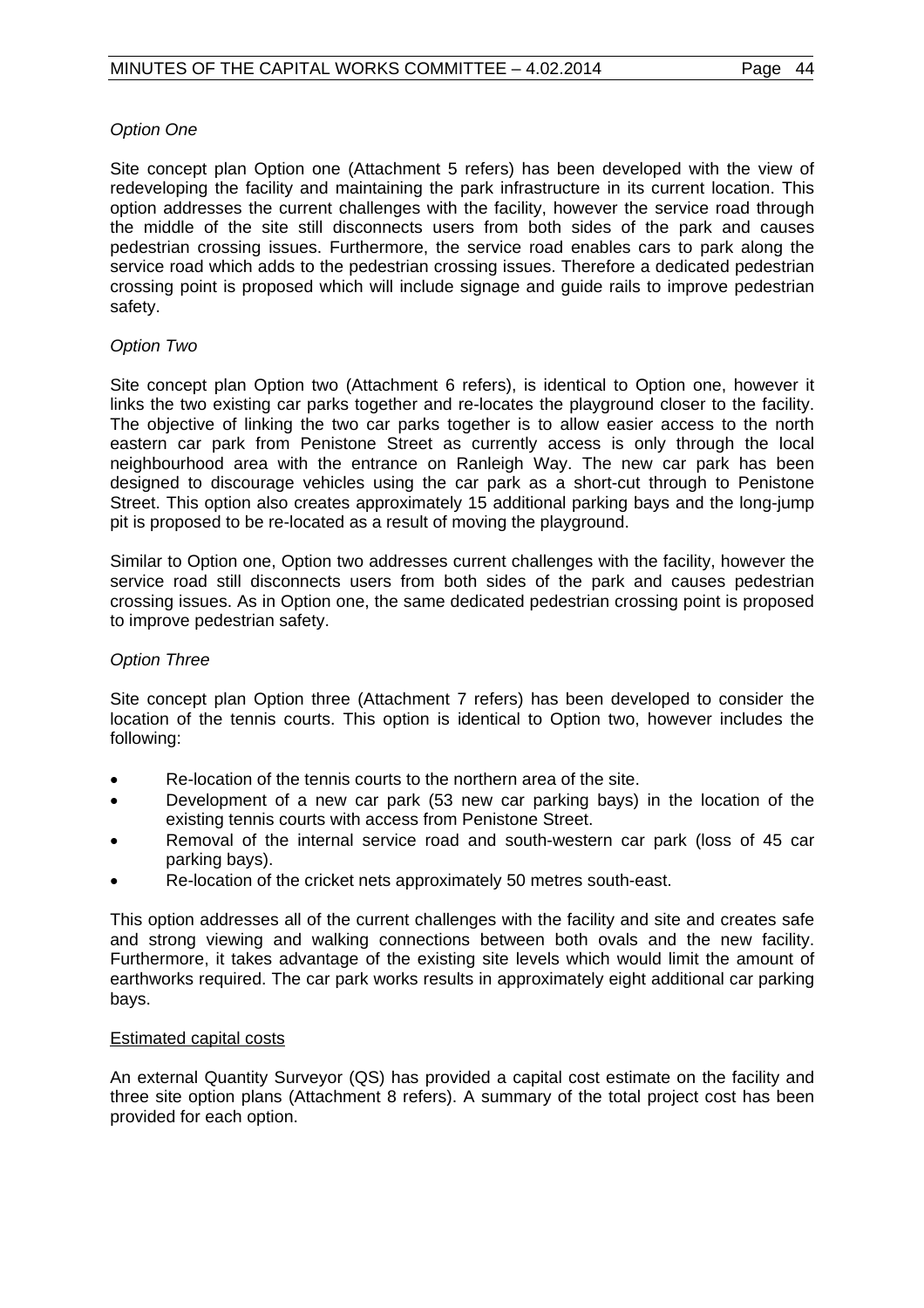| <b>Item</b>                                         | <b>Option 1</b> | <b>Option 2</b>      | <b>Option 3</b> |
|-----------------------------------------------------|-----------------|----------------------|-----------------|
| Facility – building and fit-out                     | \$1,860,000     | \$1,860,000          | \$1,860,000     |
| facility<br>External services<br>to<br>(stormwater, | \$261,300       | \$261,300            | \$261,300       |
| sewer, water, gas, electrical)                      |                 |                      |                 |
| Temporary toilets, changerooms and storage          | \$75,000        | \$75,000             | \$75,000        |
| (during the 6 month construction period)            |                 |                      |                 |
| Site preparation and clearing                       | \$105,000       | \$107,700            | \$133,500       |
| CCTV installation (equipment only)                  | \$92,000        | \$92,000             | \$92,000        |
| Photovoltaic panels (re-use existing system)        | \$45,000        | \$45,000             | \$45,000        |
| Signage                                             | \$2,100         | \$2,100              | \$2,100         |
| Traffic calming devices                             | \$1,400         | \$1,400              | N/A             |
| Paths and pedestrian paving                         | \$30,100        | \$46,400             | \$57,000        |
| Soft landscaping and benches                        | \$60,400        | \$73,500             | \$174,000       |
| Practice cricket nets (4)                           | \$171,700       | \$171,700            | \$171,700       |
| 3-on-3 basketball pad                               | \$14,200        | \$14,200             | \$14,200        |
| Picnic shelter, setting and BBQ at playground       | \$48,300        | $\overline{$}48,300$ | \$48,300        |
| Tennis hit-up wall                                  | \$28,300        | \$28,300             | \$28,300        |
| Picnic shelter and setting at tennis courts         | \$25,600        | \$25,600             | \$25,600        |
| New car park with lighting                          | N/A             | \$116,600            | \$286,000       |
| Relocation of existing playground with new          | N/A             | \$117,400            | \$117,400       |
| equipment                                           |                 |                      |                 |
| Relocation of existing long jump-pit                | N/A             | \$8,900              | \$8,900         |
| New tennis courts (2) with retaining wall,          | N/A             | N/A                  | \$292,100       |
| fencing, gates and floodlights                      |                 |                      |                 |
| Public artwork (1% of building construction         | \$14,600        | \$14,600             | \$14,600        |
| costs excluding preliminaries, design<br>and        |                 |                      |                 |
| building contingencies.)                            |                 |                      |                 |
| <b>Total</b>                                        | \$2,835,000     | \$3,110,000          | \$3,707,000     |

All capital cost estimates include preliminaries, design contingencies, building contingencies, cost escalation to July 2015, professional fees and approval fees.

The City's *Art and Memorabilia Collections Policy* states that the state government's 'Percent for Art Scheme' will be utilised when developing proposals for new public buildings and extensions over the value of \$100,000. This scheme uses an allocation of up to 1% of the estimated total cost of the building project. The City's policy states that developers of public facilities will be encouraged to adopt this policy with projects being implemented according to the Public Art Implementation Process as determined by the Chief Executive Officer. Based on this, 1% of the estimated total cost of the building has been included.

The CCTV system proposed allows for the City to install a system that meets the general needs in a public space and will assist to monitor areas inside and around the proposed building. The system will allow City officers to monitor cameras from the City's CCTV control room (in the main administration building) and if the need arises will allow expansion to the park and surrounding area. Alternatively, an entry level system can be installed which will result in a cost saving of approximately \$30,000 which will not be remotely viewable from the City's CCTV control room, however this is how existing facilities with CCTV within the City are managed.

# Tree removal

In all three site plan options, two *Eucalyptus camaldulensis* trees west of the proposed facility location have been identified as obstructions and are proposed to be removed. One of the trees branches will overhang the proposed building verandah, while the second tree's roots are currently lifting up the kerbing and asphalt in the south-western car park.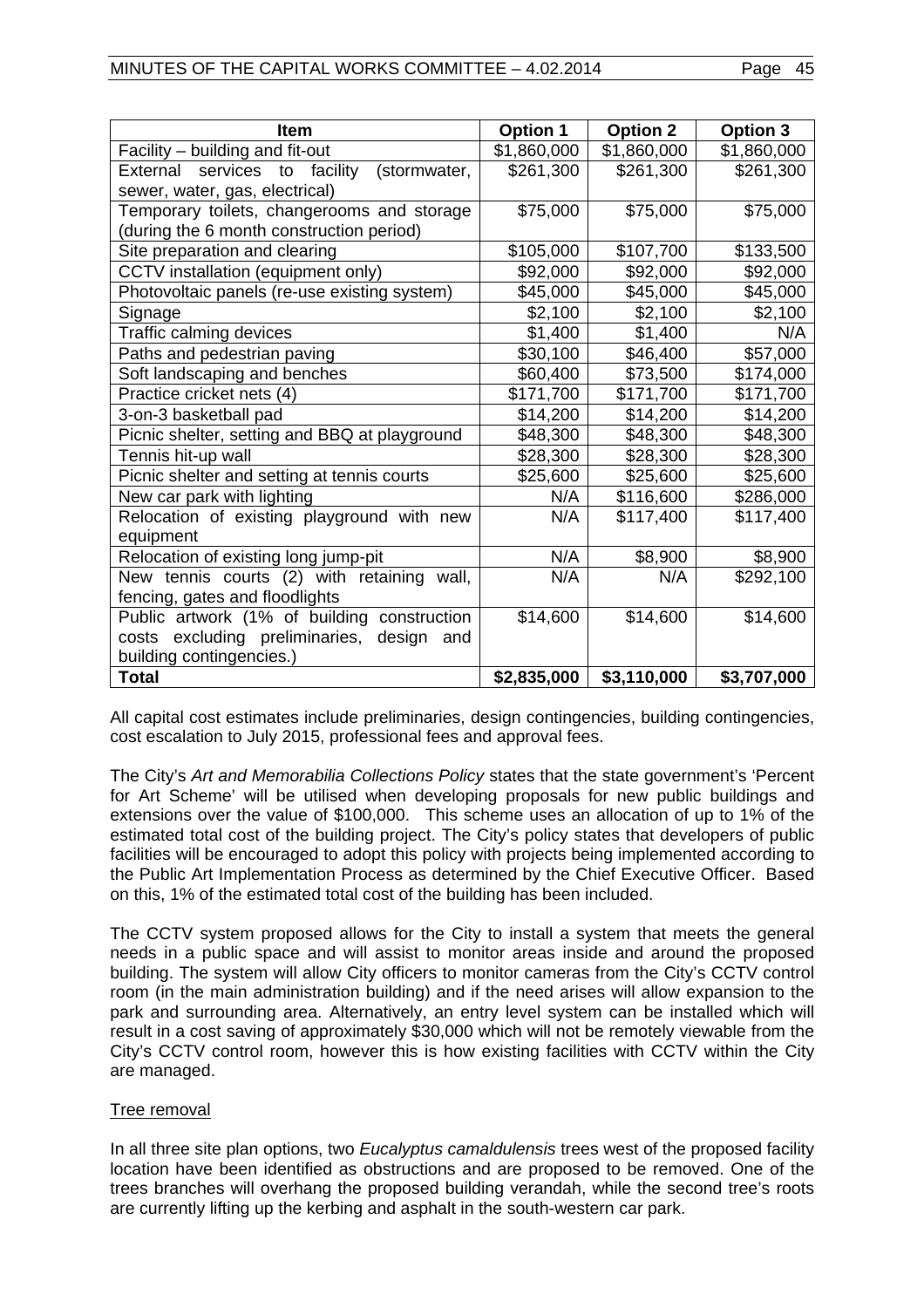It is proposed to replace the two *Eucalyptus camaldulensis* trees with four new native trees. The *Eucalyptus camaldulensis* are not an endangered species and are densely populated among Penistone Park. A suitable location will be chosen for the four new trees to be planted during the detailed design stage of the project.

In site concept plan Option three, the tennis courts and cricket nets are proposed to be relocated and three *Jacaranda mimosifolia* planted in 2009 will require re-location. There are also some small trees and shrubs which include a tuart, New Zealand christmas tree, Callistemon, Hibiscus and Malaleucas which require removal. The tuart is the only native species to Western Australia and a recent assessment has stated that is not in good condition. Given the condition of the tree, it is proposed to be removed and replaced with two new tuart trees in a suitable location during the detailed design stage of the project.

In addition, one *Eucalyptus marginata* (Jarrah) located south of the proposed location of the tennis courts is required to be removed. The trees distance is close (approximately two metres) to the edge of the tennis courts and the tennis courts may have a detrimental impact on the trees root system. Furthermore, a recent assessment has stated that this tree is currently not in good condition as the tree canopy is showing signs of stress and is suffering from tropism. Given the condition of the tree, it is proposed to be removed and replaced with two new native trees in a suitable location during the detailed design stage of the project.

South-west of the re-located cricket nets in site concept plan Option three, one *Eucalyptus robusta* is proposed to be removed. This tree is not native to Western Australia and is known to drop limbs which are a risk to users of the cricket nets.

#### Service road

During the initial community consultation period in July-August 2013, user groups of the facility and ovals expressed concerns with cars parking and travelling along the internal service road which causes a safety issue with children crossing from one side of the park to other during sports training and competition. An internal assessment of the service road indicated that the road is already heavily treated with speed humps and the main challenge is cars parking along the service road. As many children are at a similar height to car bonnets, this can cause sight line issues for drivers.

If site concept plan Options one or two proceed, it is proposed that a dedicated crossing point be marked to alert drivers and guide rails be installed to outline for pedestrians the safest place to cross. In addition, no parking signs can be installed to stop cars parking along the internal service road improving sight lines.

#### Cricket nets

Currently, there is \$50,000 listed in the *2013-14 Capital Works Program* for the replacement of the three cricket nets at Penistone Park. In all three site concept plan options it is proposed that four cricket nets are constructed as part of the project based on the training requirements of the two cricket clubs. If site concept plan Options one or two is preferred the location of the cricket nets will remain and the replacement of the cricket nets can proceed as planned in 2013-14. However, if site concept plan Option three is preferred, the location of the cricket nets will move approximately 50 metres south-east of the existing location and will be carried out as part of the full construction works of the site. Therefore, if site concept plan Option three is supported, it is proposed that the \$50,000 listed in the *2013-14 Capital Works Program* be carried forward to 2015-16.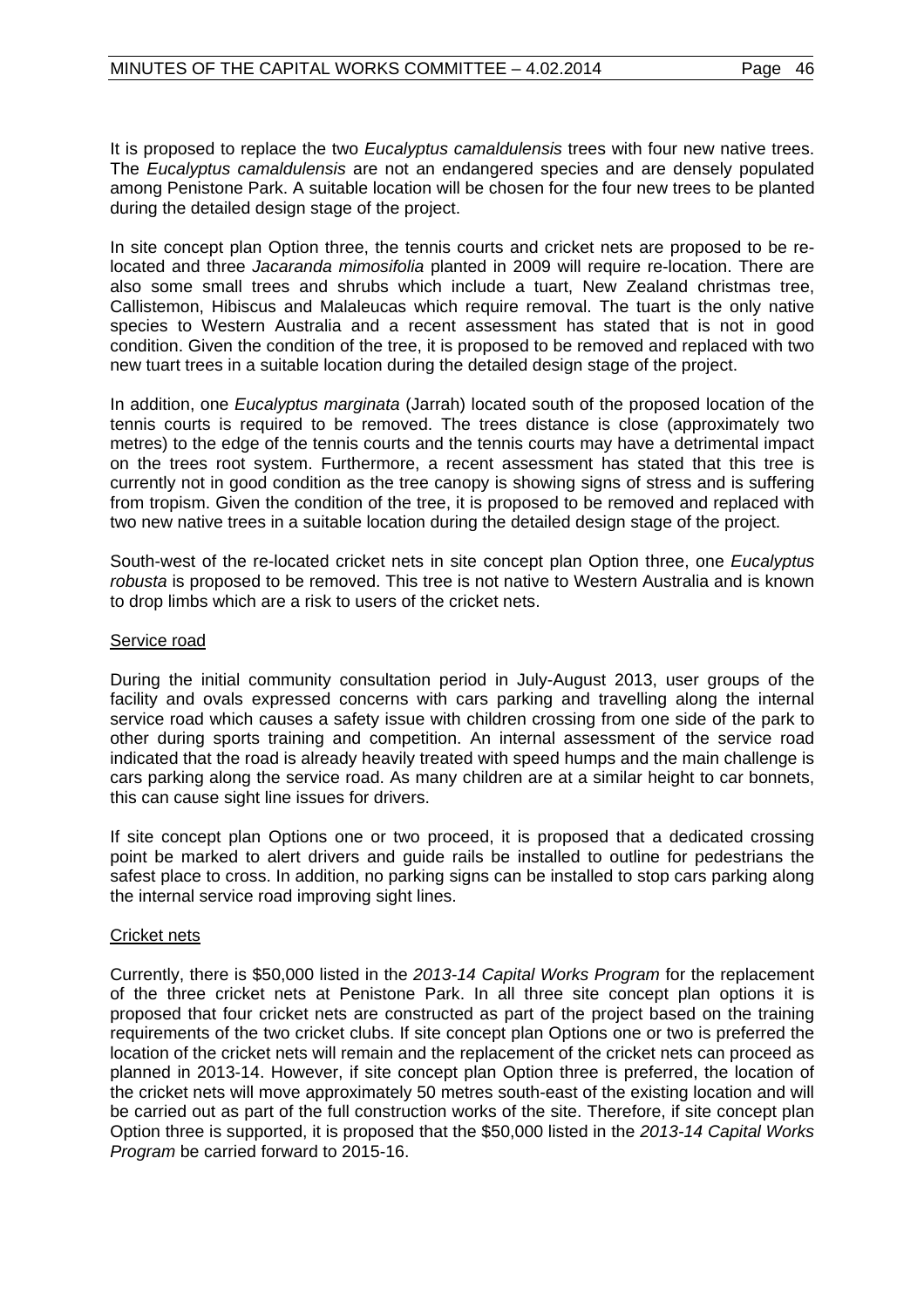# **Issues and options considered**

There are a number of issues for consideration for the Penistone Park redevelopment project which have been outlined below.

#### External grant funding

It has been identified that this project would be suitable for consideration as part of the Department of Sport and Recreation's *Community Sporting and Recreation Facilities Fund* (CSRFF) program. In order to construct part or all of the facilities in 2015-16 as per the City's *Five Year Capital Works Program* (and to meet CSRFF application deadlines), an application would need to be made to the next Forward Planning Grant funding round which closes on 30 September 2014. The CSRFF program considers a contribution of up to onethird for projects that demonstrate an increase in sport participation as a result of the development.

#### Community consultation

As per the City's endorsed Master Planning Process, redevelopment projects typically undertake two rounds of community consultation. The first was undertaken in July-August 2013 and sought support from the local community on the proposed scope for the project. The second round of consultation seeks comment on the specific project details including the site plan, facility components and any changes to the project since the initial consultation.

In the first round of consultation, the City received an average response rate of 11.5%. The results are summarised as follows:

- 92% supported the redevelopment of the existing clubroom into a multi-purpose community sporting facility.
- 76% supported the replacement of the existing basketball courts with a 3-on-3 basketball pad.
- 80% supported the replacement of the cricket practice nets.
- 88% supported the removal of outdoor storage sheds and tennis shelter.

Given the above support, an option exists to not conduct further community consultation. However, as Options two and three include additional infrastructure items not initially consulted on, it is recommended that the second round of community consultation be undertaken. Furthermore, it will give the community another opportunity to make comment on the project with more detailed information on the site layout and basic facility design.

In order to meet project timelines and CSRFF requirements, it is proposed to undertake consultation with residents and stakeholders from 31 March to 21 April 2014. Community consultation will involve a direct mail out, site signage and information on the City's website and social media pages.

It is important to note that consultation tools have yet to be developed as the preferred site concept plan option and approach in delivering the project is yet to be determined. Once the second round of consultation is undertaken, the feedback received will be collated and included in a further report to Council for consideration.

#### Preferred site plan

Three site concept plan options have been developed for consideration. Option One at a total estimated cost of \$2,835,000 focuses on replacing the building and maintaining the other site infrastructure. Option two at a total estimated cost of \$3,110,000 is similar to Option one, however links the two car parks together and re-locates the playground closer to the facility.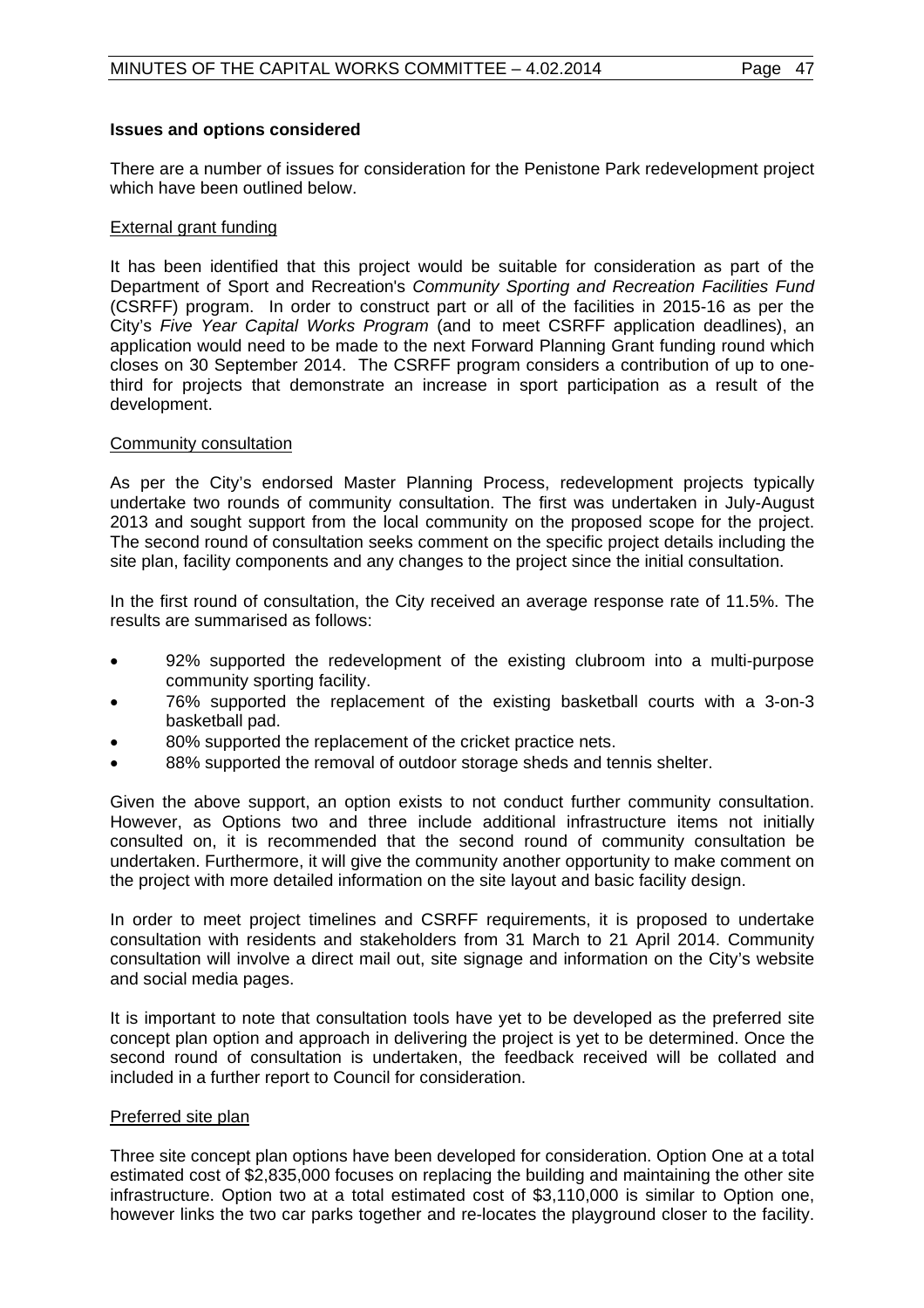Option three at a total estimated cost of \$3,707,000 is preferred, as it addresses all of the current challenges with the facility and site and also creates safe and strong viewing and walking connections between both ovals and the new facility.

# Project works

Given all site concept plan options exceed the existing construction budget of \$2,000,000, opportunities exist to reduce the project costs by removing items. The following items can either not be included in the project or could be listed for consideration in a future year of the City's *Five Year Capital Works Program*:

- CCTV estimated cost \$92,000. This includes equipment only for a system that has the capacity to link to the City's CCTV control room. Alternatively, an entry level system could be installed which will result in a saving of \$30,000 from the estimated cost.
- Photovoltaic (solar) panels estimated cost \$45,000. Photovoltaic panels in other similar facilities across the City are currently saving approximately \$2,500 per facility per annum in utility costs.
- Tennis hit-up wall including light pole estimated cost \$28,300.
- 3-on-3 basketball pad estimated cost \$14,200.
- Picnic shelter and setting, BBQ and light pole at playground estimated cost of \$48,300.
- Public artwork estimated cost \$14,600.

If site concept plan Option two or three is preferred, there is an option to re-use the existing playground equipment as it will be only six years old. Using the existing equipment will save \$35,500.

In the initial consultation the 3-on-3 basketball pad received a high level of support (76%), therefore it is recommended that these works remain a part of the proposed redevelopment

Furthermore, if site concept plan Option one or two is preferred, cricket nets including the additional retaining walls and power outlet can be removed as they would be carried out as planned in 2013-14 and would save \$171,700 from the final project budget.

# **Legislation / Strategic Community Plan / policy implications**

| Legislation                     | Not applicable.                                                                                                                                                                                                                                                                                                                                                                                               |  |  |  |
|---------------------------------|---------------------------------------------------------------------------------------------------------------------------------------------------------------------------------------------------------------------------------------------------------------------------------------------------------------------------------------------------------------------------------------------------------------|--|--|--|
| <b>Strategic Community Plan</b> |                                                                                                                                                                                                                                                                                                                                                                                                               |  |  |  |
| <b>Key theme</b>                | Community Wellbeing.                                                                                                                                                                                                                                                                                                                                                                                          |  |  |  |
| Objective                       | Quality facilities.                                                                                                                                                                                                                                                                                                                                                                                           |  |  |  |
| <b>Strategic initiative</b>     | Support a long-term approach to significant facility<br>$\bullet$<br>upgrades and improvements.<br>Understand the demographic context of<br>local<br>$\bullet$<br>communities to support effective facility planning.<br>Employ facility design principles that will provide for<br>$\bullet$<br>longevity, diversity, inclusiveness and<br>where<br>appropriate support the decentralising of City services. |  |  |  |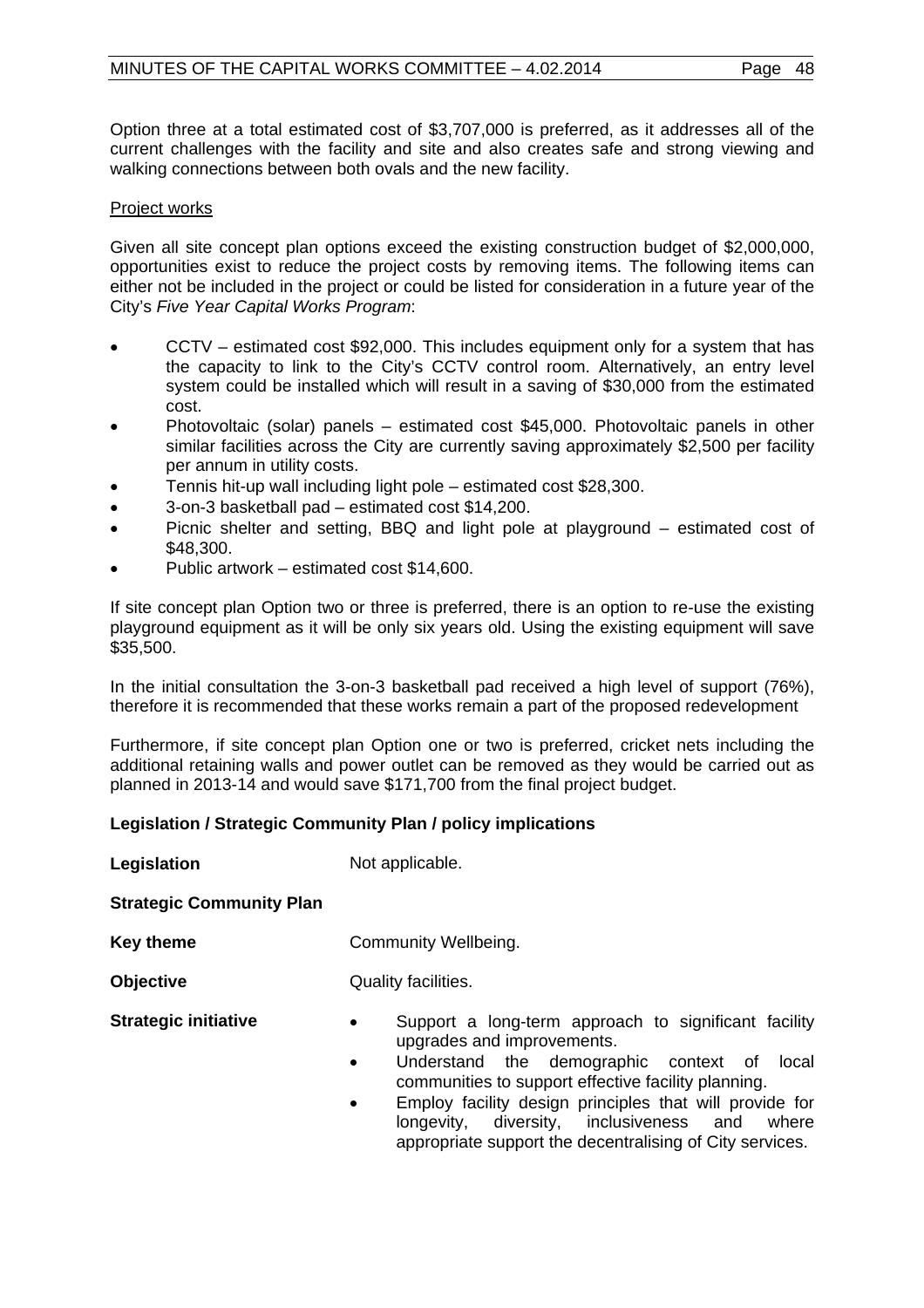**Policy** Not applicable.

#### **Risk management considerations**

Any capital project brings risks in relation to contingencies and over runs against original design. The capital cost estimate is based on concept designs and may differ once further detailed designs are undertaken for the project.

There is also a risk associated with not undertaking further consultation on the project. Consultation was only undertaken on infrastructure elements in site concept plan Option one, therefore if site concept plan Option two or three is preferred, it is recommended that consultation be undertaken on these elements. Furthermore, no site plans or diagrams were included in the initial consultation therefore it is recommended that the second round of consultation be undertaken regardless of the preferred site concept plan option.

This is intended to be one of several major projects for which the City will be seeking CSRFF funding in the next Forward Planning Grant funding round. They will effectively be competing against each other and there are significant risks that not all projects will be funded.

#### **Financial/budget implications**

Currently listed in the City's *Five Year Capital Works Program* is \$50,000 for new practice cricket nets (2013-14), \$240,000 for the detailed design stage of the project (2014-15) and \$2,000,000 for the construction (2015-16).

#### Current operating expenses

In 2013-14, the operating expenses for Penistone Park and Penistone Clubrooms are estimated as follows:

| <b>Income</b>                                      | Amount   |
|----------------------------------------------------|----------|
| Penistone Park Clubroom (hire fees)                | \$9,794  |
| Penistone Park (hire fees – tennis court and park) | .753     |
| <b>Total Income</b>                                | \$17,547 |

| <b>Expenditure</b>                                        | Amount      |
|-----------------------------------------------------------|-------------|
| Penistone Park Clubroom                                   | (\$51,934)  |
| <b>Penistone Park Tennis Shelter</b>                      | (\$2,280)   |
| Penistone Park Storage Shed                               | (\$339)     |
| Penistone Park (includes irrigation and park maintenance) | (\$216,775) |
| <b>Total Expenditure</b>                                  | (\$271,328) |
| <b>NET OPERATING COST - SURPLUS (DEFICIT)</b>             | (\$253,781) |

#### Future operating expenses

The following table compares the estimated operating expenses of the redevelopment options to the status quo. The operating expenses for each of the three redevelopment options are estimated to be the same. These figures are in today's dollars.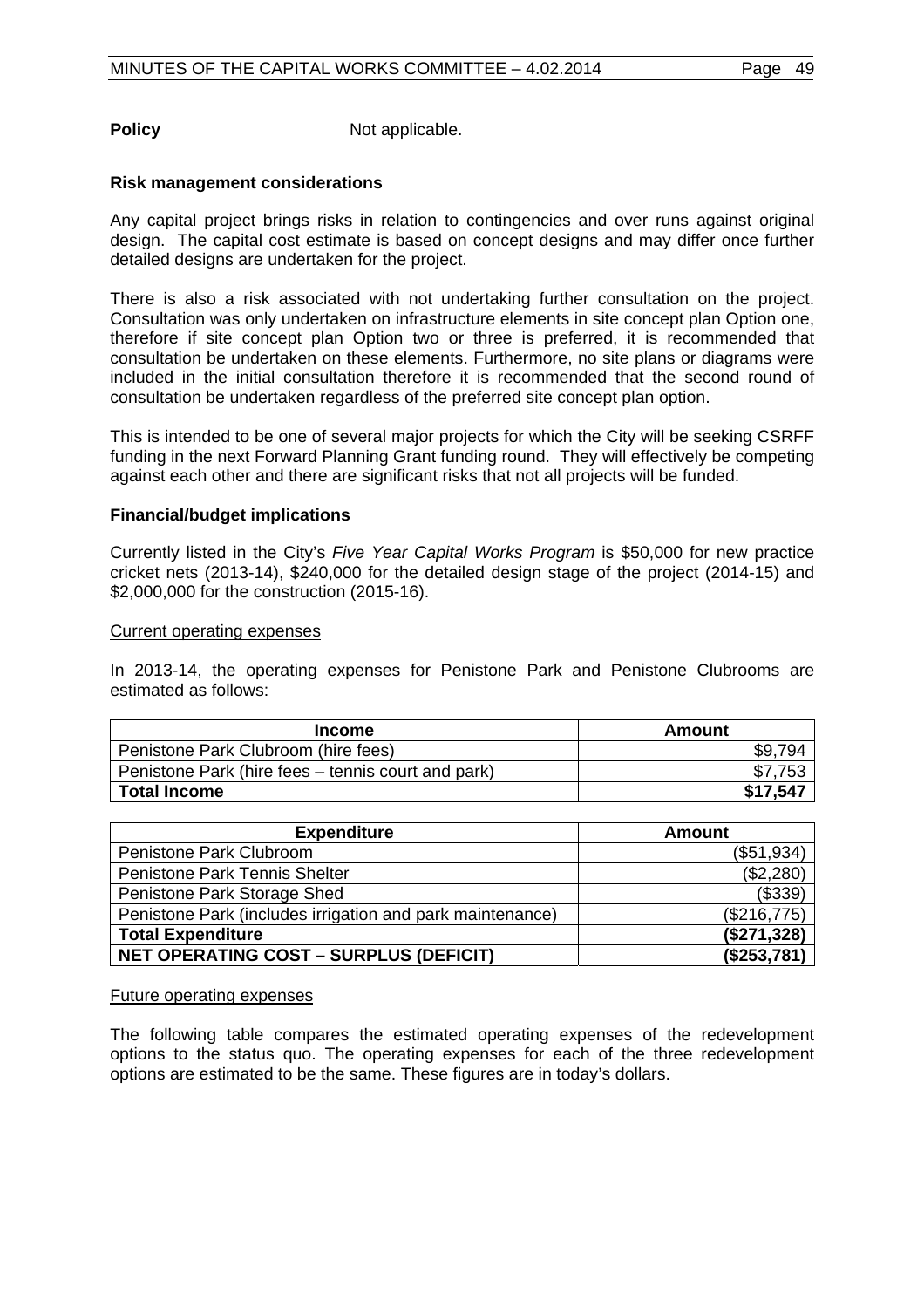| Operating expenses (excluding inflation)                     | Status quo | Options 1, 2<br>or <sub>3</sub> |
|--------------------------------------------------------------|------------|---------------------------------|
| Penistone Park Clubroom                                      | \$52,000   | \$52,000                        |
| General irrigation, mowing, wages etc                        | \$181,200  | \$181,200                       |
| Infrastructure maintenance (cricket nets, tennis courts etc) | \$35,600   | \$43,300                        |
| Penistone Park Tennis Shelter                                | \$2,300    | N/A                             |
| Penistone Park Storage Shed                                  | \$400      | N/A                             |
| <b>Total Expenditure</b>                                     | \$271,500  | \$276,500                       |

The operating cost for the new clubroom is estimated at \$52,000, the same as existing cost. In reality it is expected that the costs would be lower, as the building is new (requiring less maintenance) and will have environmental sustainable design features such as waterless urinals, reduced water flow fixtures and energy efficient light fittings. In comparison to other buildings that are the same size and type (Seacrest Park Community Sporting Facility), the annual cost is approximately \$40,000 per annum. However, for purposes of being prudent at this stage the same cost is assumed.

Notably, general irrigation, mowing, wages and the like is not expected to vary between the various options. In addition, on all three redevelopment options, it is expected that it will cost approximately an additional \$7,700 for the new picnic setting and BBQ at the playground, picnic setting at the tennis courts, tennis hit-up wall and 3-on-3 basketball pad. However, given the removal of the existing tennis shelter and storage shed, this will result in a cost saving of \$2,700. Overall, the estimated operating expenses for the redevelopment are \$5,000 (1.8%) higher than the existing costs.

#### Total 20 year cash flows

The following table provides an estimate of the total cash flows to the City by comparing all three redevelopment options against the status quo over a 20 year period (2013-14 to 2033-34 and includes inflation).

| Overall surplus / (deficit) up to      | <b>Status</b> | <b>Option 1</b> | <b>Option 2</b> | <b>Option 3</b> |
|----------------------------------------|---------------|-----------------|-----------------|-----------------|
| 2033-34                                | quo           |                 |                 |                 |
| (000s)                                 |               |                 |                 |                 |
| Capital expenditure and one-off        | (\$926)       | (\$2,835)       | (\$3,110)       | (\$3,707)       |
| One off income (CSRFF grant)           |               | \$945           | \$1,037         | \$1,236         |
| Borrowings and reserve funding         |               | \$1,890         | \$2,073         | \$2,471         |
| Funding repayments and interest        |               | (\$2,183)       | (\$2,395)       | (\$2,854)       |
| Operating expenses                     | (\$8,061)     | (\$8,264)       | (\$8,289)       | (\$8,258)       |
| Operating income                       | \$503         | \$503           | \$503           | \$503           |
| <b>Surplus (Deficit) / Total</b>       | (\$8,484)     | (\$9,943)       | (\$10,181)      | (\$10,609)      |
| <b>Surplus</b><br>(Deficit)<br>between |               | (\$1,459)       | (\$1,697)       | (\$2,125)       |
| options and the status quo             |               |                 |                 |                 |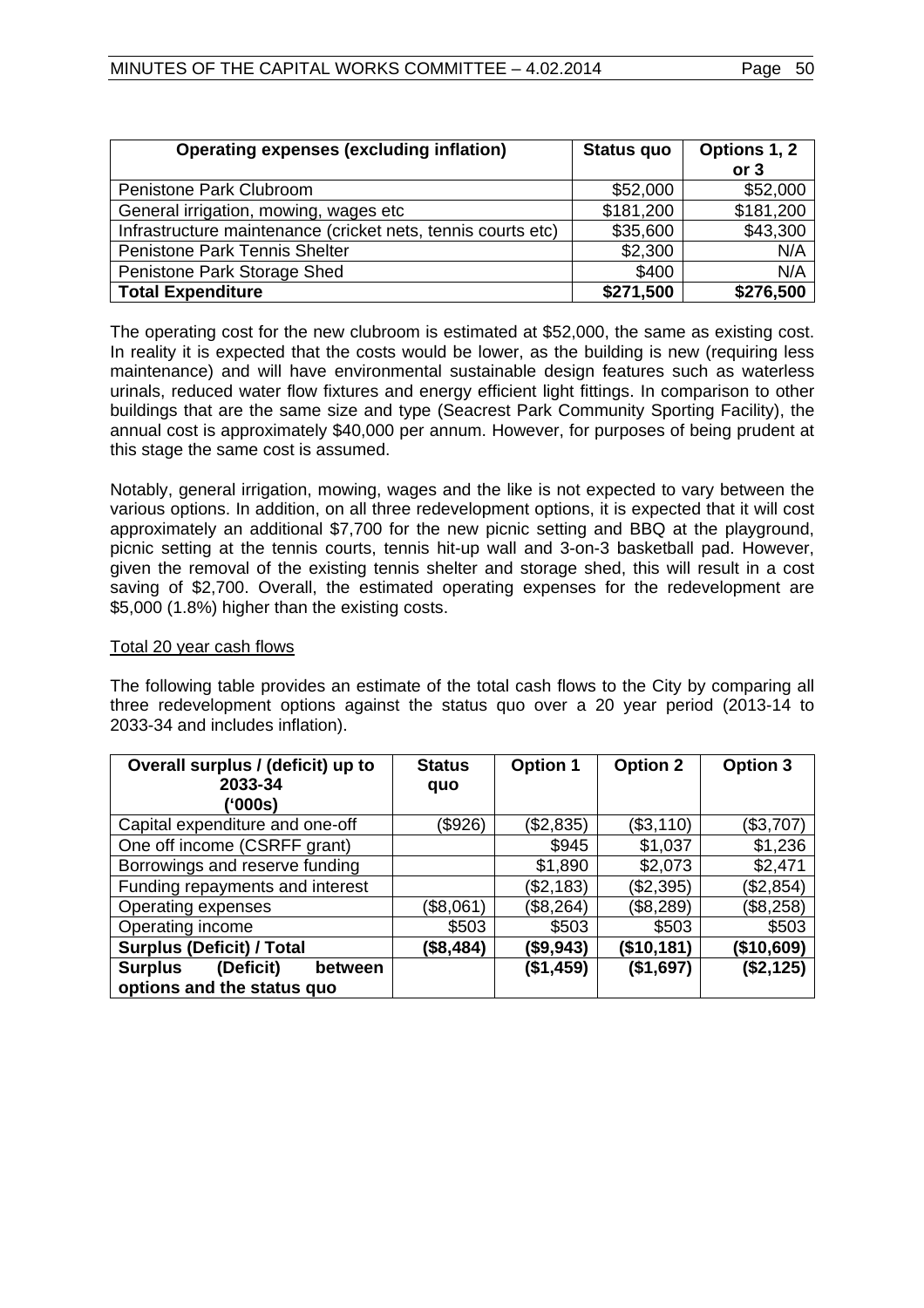The 20 year cash flows table assumes the following:

- CSRFF (one-off income) to the full amount (one-third) of project costs is received.
- The project will be funded from borrowings and interest is paid over a five year loan. In reality the City may fund the project from either reserve funds or municipal funds, although for the purposes of calculating the cost of funds, a loan is assumed in the financial evaluation.
- For the status quo option, a capital expenditure and one-off figure including inflation for replacement of the cricket practice nets (\$100,000) in 2013-14 and a refurbishment of the clubrooms (\$500,000) in 2032-33.
- In option three the tennis courts will be replaced in 2015-16 and will require resurfacing once within the 20 year period, while in options one and two they will be required to be re-surfaced twice within the 20 year period.

#### 20 Year Strategic Financial Plan

The following table provides a comparison of the three options against the City's *20 Year Strategic Financial Plan* (SFP).

| <b>Cash flows vs 20-Year Strategic</b> | <b>SFP</b>      | <b>Option 1</b> | <b>Option 2</b> | <b>Option 3</b> |
|----------------------------------------|-----------------|-----------------|-----------------|-----------------|
| <b>Financial Plan</b>                  | (updated        |                 |                 |                 |
| ('000s)                                | <b>November</b> |                 |                 |                 |
|                                        | 2013)           |                 |                 |                 |
| Capital expenditure and one-off        | \$2,240         | (\$2,835)       | (\$3,110)       | (\$3,707)       |
| One off income (CSRFF)                 | \$667           | \$945           | \$1,037         | \$1,236         |
| Borrowings and reserve funding         | \$1,573         | \$1,890         | \$2,073         | \$2,471         |
| Funding repayments and interest        | \$1,817         | (\$2,183)       | (\$2,395)       | (\$2,854)       |
| Operating expenses                     | (\$930)         | (\$203)         | (\$229)         | (\$197)         |
| Operating income                       |                 |                 |                 |                 |
| <b>Surplus (Deficit) / Total</b>       | (\$2,747)       | (\$2,386)       | (\$2,623)       | (\$3,051)       |
| <b>Vs SFP</b>                          |                 | \$361           | \$124           | (\$304)         |

The SFP last updated in November 2013, assumed that the building would cost an additional \$30,000 per annum to operate (approximately \$80,000). However, new estimates specific to this project suggest that the building will only cost approximately \$50,000 to operate per annum.

#### Comparisons to other facility projects

The following table provides a breakdown of the proposed project as a way of comparison to the size and cost of the Seacrest Park Community Sporting Facility project as this also services two ovals.

| <b>Project</b>  | <b>Facility size</b> | Facility cost per square   Total building cost<br>metre |             |
|-----------------|----------------------|---------------------------------------------------------|-------------|
| Penistone       | 680m <sup>2</sup>    | \$2,143/m <sup>2</sup>                                  | \$1,860,000 |
| Seacrest (2010) | 616m <sup>2</sup>    | \$1,950/ $m2$                                           | \$1,450,000 |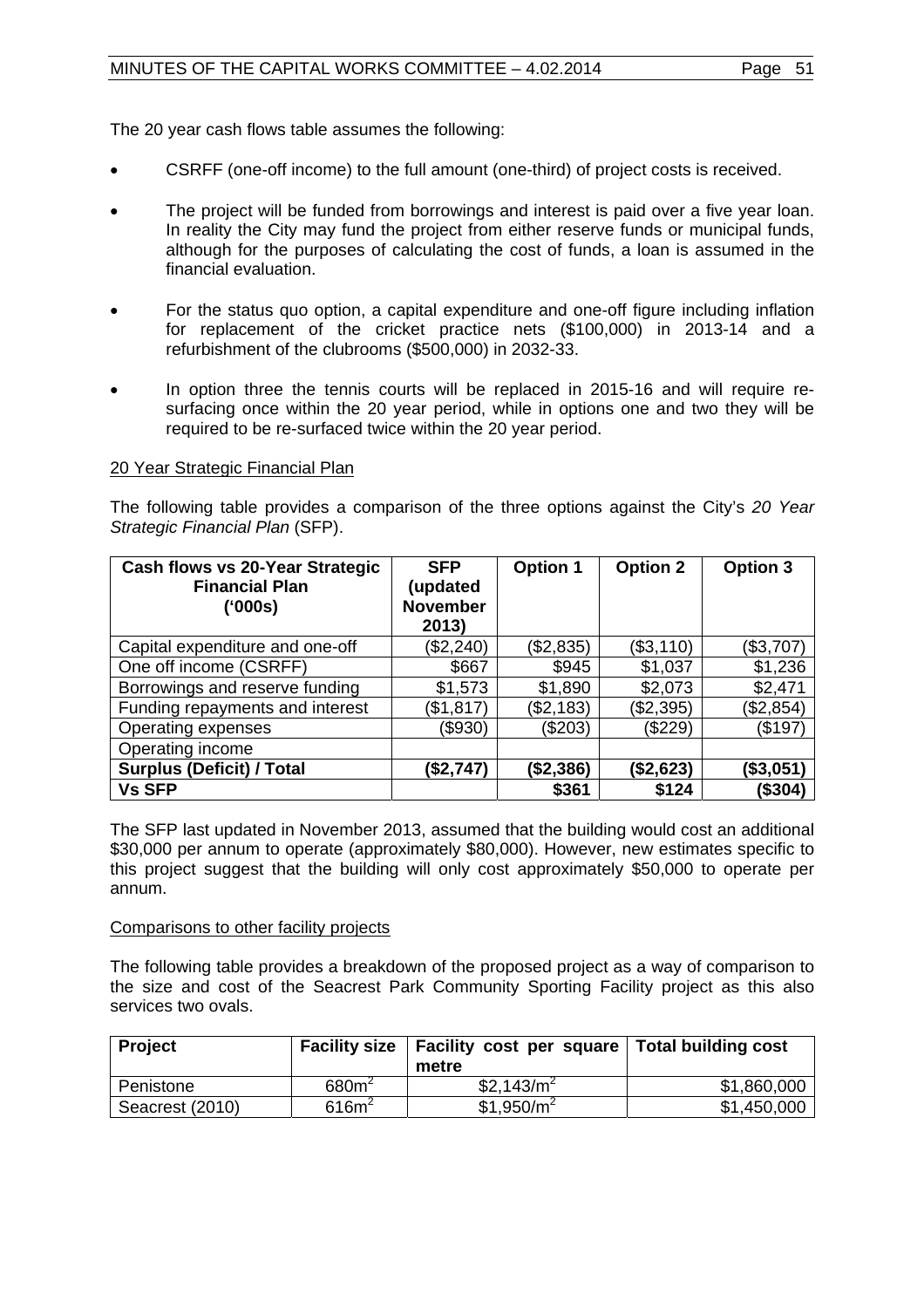#### Preferred option

Three different site concept plan options have been developed for consideration, however the site concept plan Option three is the recommended option as this addresses all of the existing challenges at Penistone Park and provides the best outcome in relation to connecting both sides of the park and the community sporting facility with both fields, the playground and car parking.

A Quantity Surveyor (QS) estimate has been undertaken based on the developed site and floor plans and totals \$3,707,000 for option three which includes detailed design, tender documentation, forward works and construction.

While a CSRFF application may result in a contribution of up to one-third for the works (in this case up to \$1,235,666), if Council supports the project proceeding, a budget allocation for the whole project would be required in the event the grant funding application is unsuccessful.

Based on the total project cost estimate of Option three, a further \$1,417,000 would be required to be allocated to this project to complete the works detailed in this Report.

The following table is a summary to undertake Option three as outlined in this Report with potential cost savings – to not install a CCTV system, public artwork and photovoltaic (solar) panels from the project, and in options two and three to re-use the existing playground equipment as part of the project. In addition it includes the possible grant funding if the subsequent CSRFF application is successful (up to one-third of the project costs).

| <b>Option</b>            | <b>Funding</b>     | <b>Existing</b> | <b>Additional</b> | <b>Estimated</b> |
|--------------------------|--------------------|-----------------|-------------------|------------------|
|                          | break-down         | project         | budget funds      | total cost       |
|                          |                    | budget          | required          | (assuming a      |
|                          |                    |                 |                   | successful       |
|                          |                    |                 |                   | <b>CSRFF</b>     |
|                          |                    |                 |                   | application)     |
| Option 1 - Full project  | City Funds         | \$1,623,334     | \$266,666         | \$1,890,000      |
|                          | <b>CSRFF Grant</b> | \$666,666       | \$278,334         | \$945,000        |
|                          | Total              | \$2,290,000     | \$545,000         | \$2,835,000      |
| Option 1 - Not install   | City Funds         | \$1,623,334     | \$165,600         | \$1,788,934      |
| <b>CCTV</b><br>system,   | <b>CSRFF Grant</b> | \$666,666       | \$227,800         | \$894,466        |
| photovoltaic<br>panels,  | Total              | \$2,290,000     | \$393,400         | \$2,683,400      |
| and public artwork       |                    |                 |                   |                  |
| Option 2 - Full project  | <b>City Funds</b>  | \$1,623,334     | \$450,000         | \$2,073,334      |
|                          | <b>CSRFF Grant</b> | \$666,666       | \$370,000         | \$1,036,666      |
|                          | Total              | \$2,290,000     | \$820,000         | \$3,110,000      |
| Option 2 - Not install   | City Funds         | \$1,623,334     | \$325,266         | \$1,948,600      |
| <b>CCTV</b><br>system,   | <b>CSRFF Grant</b> | \$666,666       | \$307,634         | \$974,300        |
| photovoltaic<br>panels,  | Total              | \$2,290,000     | \$632,900         | \$2,922,900      |
| public artwork and re-   |                    |                 |                   |                  |
| use play equipment.      |                    |                 |                   |                  |
| Option 3 - Full project  | City Funds         | \$1,623,334     | \$848,000         | \$2,471,334      |
|                          | <b>CSRFF Grant</b> | \$666,666       | \$569,000         | \$1,235,666      |
|                          | Total              | \$2,290,000     | \$1,417,000       | \$3,707,000      |
| Option 3 - Not install   | City Funds         | \$1,623,334     | \$723,266         | \$2,346,600      |
| <b>CCTV</b><br>system,   | <b>CSRFF Grant</b> | \$666,666       | \$506,634         | \$1,173,300      |
| photovoltaic<br>panels,  | Total              | \$2,290,000     | \$1,229,900       | \$3,519,900      |
| public<br>artwork<br>and |                    |                 |                   |                  |
| re-use play equipment.   |                    |                 |                   |                  |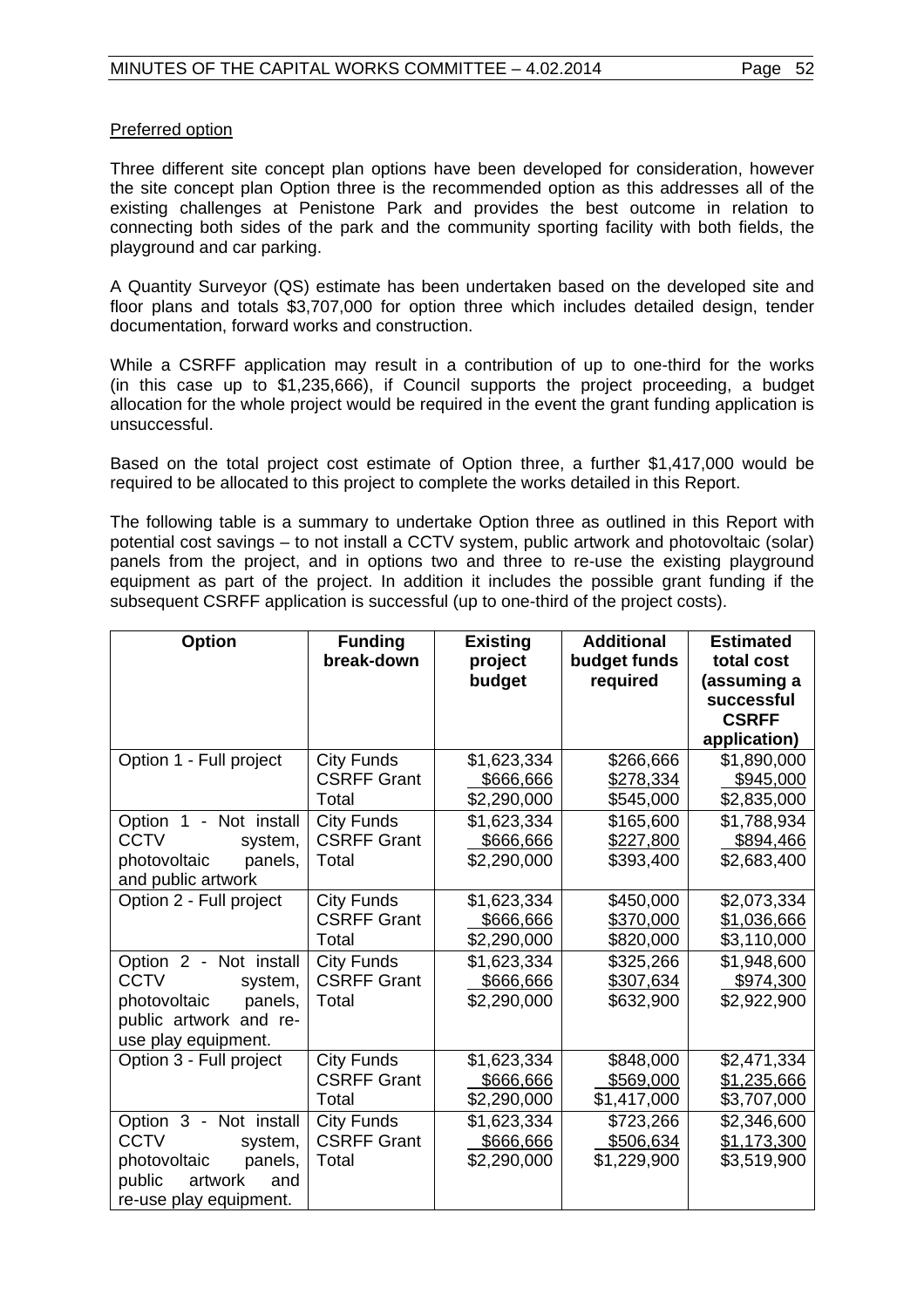Although there are potential cost savings to the project, it is preferred all works are carried out as they provide the best outcome for the community. Based on the total project cost estimate, a further \$1,417,000 would be required to complete all works for the preferred option - Option three. It is recommended that the further funds required are included in the City's *2015-16 Capital Works Program*.

# Possible funding opportunity

The Hawker Park redevelopment project which is scheduled for 2014-15 is awaiting the outcome of an application made to the Department of Sport and Recreation's CSRFF for a grant contribution. Currently the City has \$1,717,000 allocated for this project. The Hawker Park redevelopment project is one of three major projects the City applied for a CSRFF grant in September 2013 which also included the Synthetic Hockey Pitch Project (Warwick Open Space) and the Bramston Park development project (Burns Beach). It is anticipated the outcome of the CSRFF application will be announced in late February - early March 2014. Hawker Park was given the lowest priority for funding and the likelihood that the City will receive a CSRFF grant is low, therefore a potential funding solution is to use the loan funds identified for the Hawker Park redevelopment project on the Penistone Park redevelopment project.

The Penistone Park redevelopment project is considered a higher priority than the Hawker Park redevelopment project as it will provide greater benefits to the community based on the following criteria:

- It is classified as one of eight 'District Parks' in the City's PPOSCF given that it has two ovals, and services the local area and several surrounding suburbs.
- The facility and ovals currently support seven different user groups with over 1,300 participants.
- The park has the flexibility and infrastructure to accommodate multiple types of sport.
- The park is used as a primary training and competition venue.

All amounts quoted in this report are exclusive of GST.

# **Regional significance**

Not applicable.

# **Sustainability implications**

# **Environmental**

All facility redevelopment projects are planned to reduce the impact of the carbon footprint and consider environmental sustainability design features where possible within the project budget. In addition, the site concept plans have been developed with the aim of minimising the impact on important flora and fauna at Penistone Park. As two trees have been identified as obstructions and are proposed to be removed, four new native trees will be planted in a suitable location as replacement.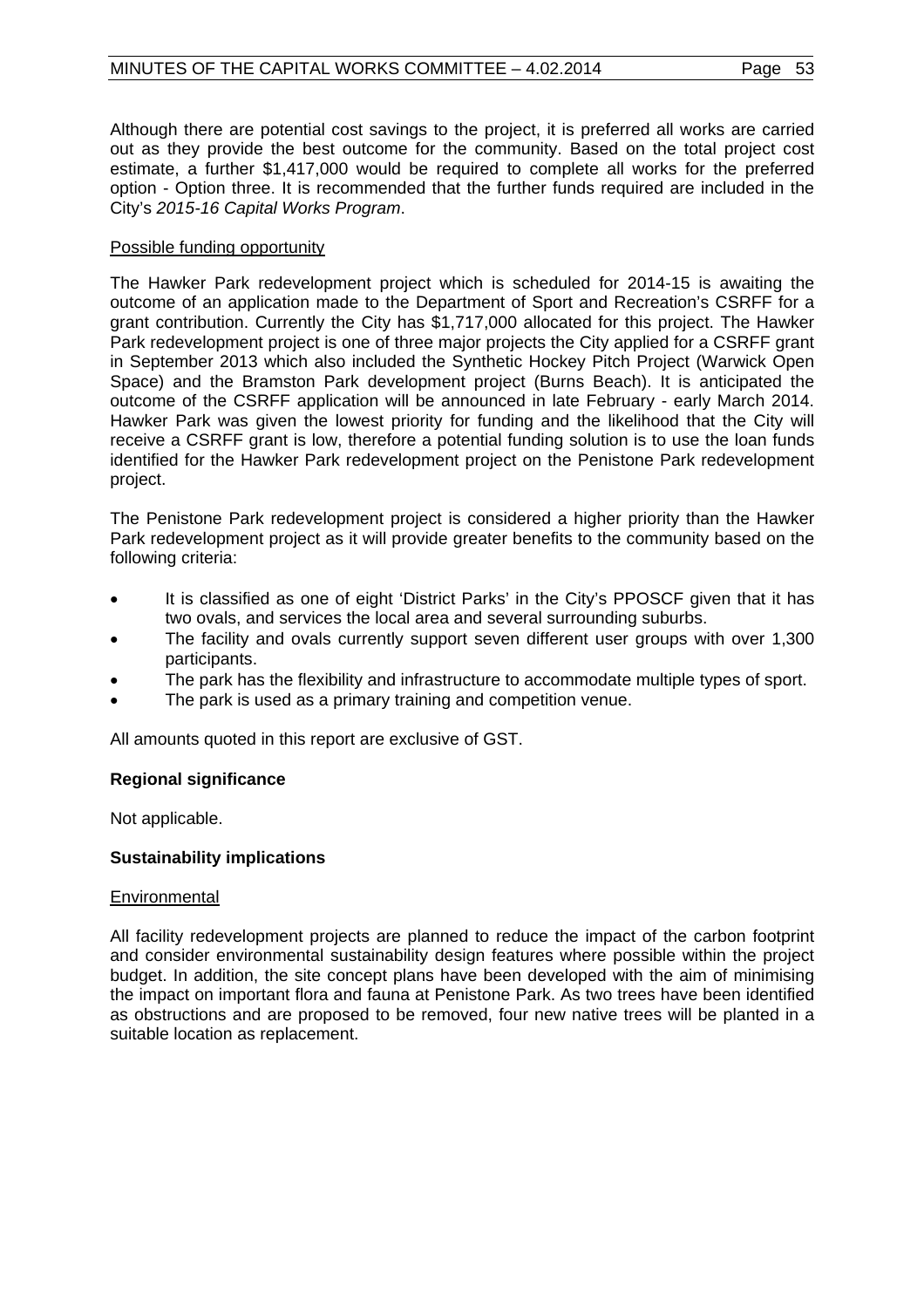#### Social

The project has included consultation with existing user groups and the local wider community to ensure that the proposed redevelopment represents the community's diverse needs. It is expected that if the redevelopment works occur, the project will lead to higher utilisation rates of the facility and potentially the oval. The proposed re-location of the playground closer to the facility will also assist the playgroup's programs and support greater interaction with other members of the community. Furthermore, any development at the site will consider access and inclusion principles and will aim to enhance the amenity of the public space.

#### **Economic**

One of the main principles of the City's endorsed *Master Planning Framework* is the development of 'shared' and 'multipurpose' facilities to avoid their duplication, and to reduce the ongoing maintenance and future capital expenditure requirements.

#### **Consultation**

Results of the initial community consultation for this project were included in the report considered by Council at its meeting held on 24 September 2013 (CJ179-09/13 refers). A decision needs to be made whether further community consultation will be undertaken for this project. It is recommended that the second round of consultation be undertaken given that more detailed information will be presented for the community to provide feedback on.

# **COMMENT**

Based on the total cost estimate for detailed design, tender documentation, forward works and construction for Option three exceeds the combined existing allocation in the *Capital Works Program* for this project of \$2,290,000, a further \$1,417,000 would be required to complete the works as detailed in this Report. The initial budget allocation was based on the redevelopment of the building only, with no project scoping, concept plans or cost estimates. As the proposed Penistone Park redevelopment project now includes infrastructure in addition to the building, it is reasonable to expect that the total project cost would be in excess of the budget amount that was originally estimated.

Although the first round of community consultation had over 92% support for the redevelopment of the facility, it is recommended that the Penistone Park redevelopment project progress to a second round of community consultation as this consultation will seek comment on specific project details including the site plan and infrastructure (site concept plan Option three), facility components and changes to the project since the initial consultation.

Given the project timelines are on schedule, it is recommended that a submission be made to the CSRFF Forward Planning Grant funding round subject to project support as part of the second community consultation period. If supported, the project will be listed as part of the City's CSRFF project submission report to be considered by Council at its meeting to be held on 16 September 2014.

At the time of the proposed redevelopment, the Penistone Park Clubrooms will be 40 years old. In addition, seven user groups hire the facility on a regular basis totalling over 1,300 active members; therefore it is recommended that site concept plan Option three and the facility concept plan be presented to the community and stakeholders for consultation as it provides the best outcome for the user groups and the community.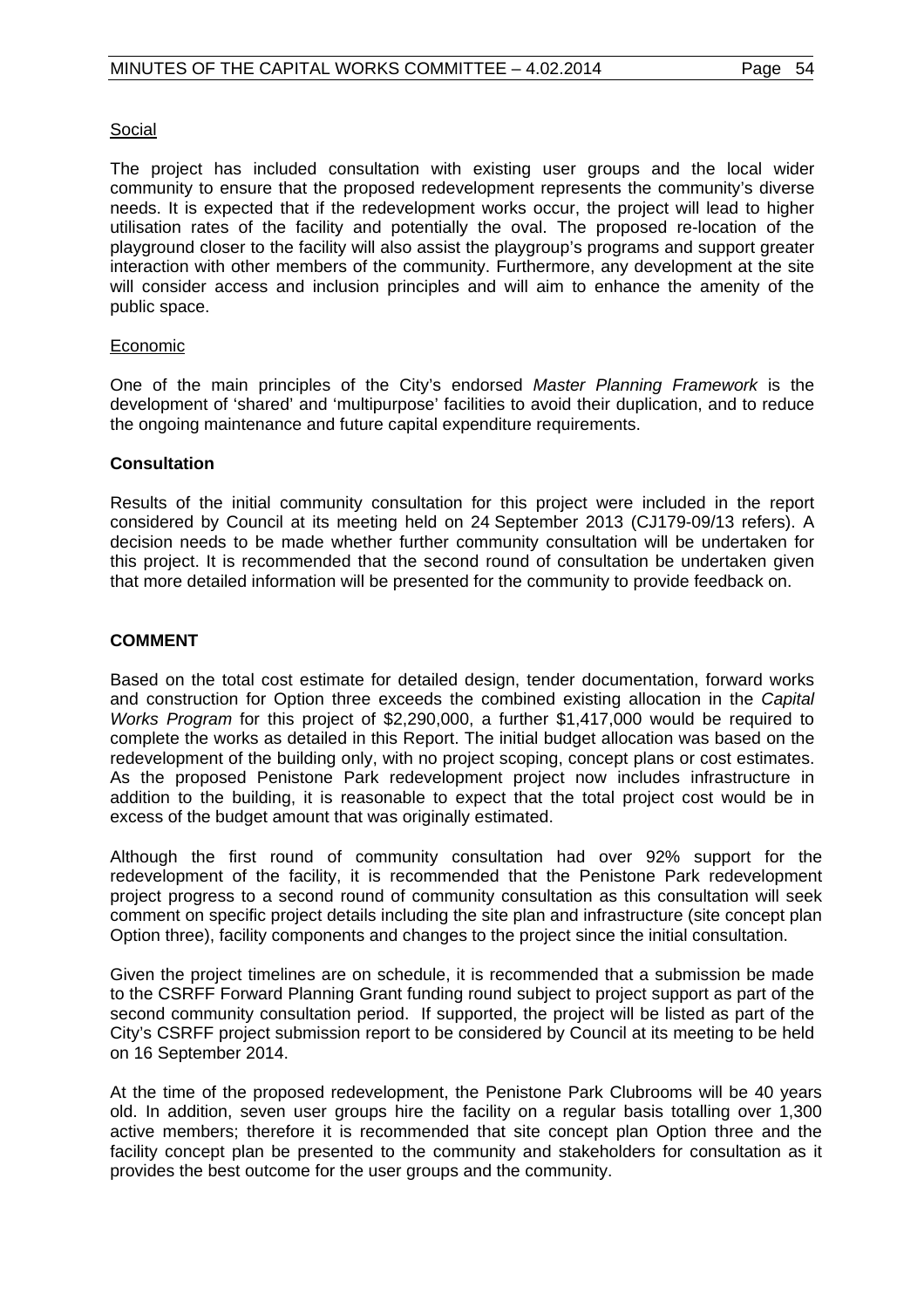# **VOTING REQUIREMENTS**

Simple Majority.

# **OFFICER'S RECOMMENDATION**

That Council:

- 1 NOTES the following amounts are currently listed within the City's Five Year Capital Works Program in relation to Penistone Park:
	- 1.1 \$50,000 within 2013-14 for new cricket nets;
	- 1.2 \$240,000 within 2014-15 for detailed design of the redevelopment project;
	- 1.3 \$2,000,000 within 2015-16 for construction of the redevelopment project;
- 2 APPROVES the proposed redevelopment project including demolition and site works, construction of a new community sporting facility, relocated playground, new BBQ/picnic area, new 3-on-3 basketball pad, new tennis hit-up wall, relocated tennis courts, construction of new car park, relocated cricket nets at Penistone Park as included in Option three and detailed in this Report at a project cost estimate of \$3,707,000;
- 3 Subject to the approval of site concept plan Option three, REQUESTS that the \$50,000 allocated in the 2013-14 Capital Works Program for the Penistone Park cricket net replacement will be carried forward and listed for consideration in the draft 2015-16 Capital Works Program;
- 4 Subject to the approval of the transfer of funds in Part 3 above REQUESTS that a further \$1,417,000 be listed for consideration within the 2015-16 Capital Works Program for the Penistone Park redevelopment project subject to a successful CSRFF grant application of \$1,235,666;
- 5 REQUESTS the Chief Executive Officer to arrange further community consultation on site concept plan Option three as detailed in this Report for the Penistone Park redevelopment project to be conducted from 31 March – 21 April 2014

# **MOVED Cr Corr, SECONDED Mayor Pickard that Council:**

- **1 NOTES the following amounts are currently listed within the City's Five Year Capital Works Program in relation to Penistone Park:** 
	- **1.1 \$50,000 within 2013-14 for new cricket nets;**
	- **1.2 \$240,000 within 2014-15 for detailed design of the redevelopment project;**
	- **1.3 \$2,000,000 within 2015-16 for construction of the redevelopment project;**
- **2 APPROVES the proposed redevelopment project including demolition and site works, construction of a new community sporting facility, relocated playground, new BBQ/picnic area, new 3-on-3 basketball pad, new tennis hit-up wall, relocated tennis courts, construction of new car park, relocated cricket nets at Penistone Park as included in Option three and detailed in this Report at a project cost estimate of \$3,707,000;**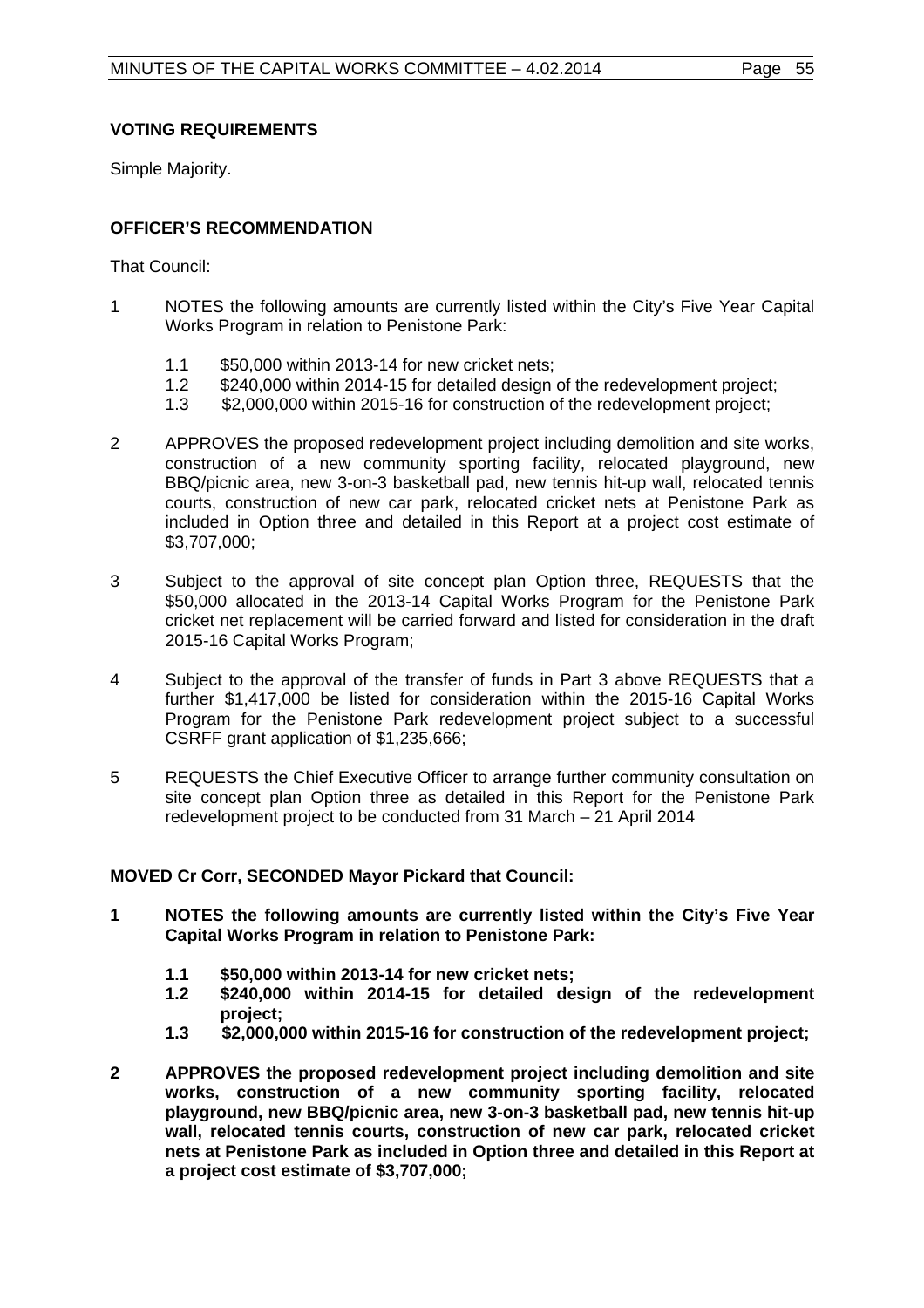- **3 Subject to the approval of site concept plan Option three, REQUESTS that the \$50,000 allocated in the 2013-14 Capital Works Program for the Penistone Park cricket net replacement will be carried forward and listed for consideration in the draft 2015-16 Capital Works Program;**
- **4 Subject to the approval of the transfer of funds in Part 3 above REQUESTS that a further \$1,417,000 be listed for consideration within the 2015-16 Capital Works Program for the Penistone Park redevelopment project subject to a successful CSRFF grant application of \$1,235,666;**
- **5 REQUESTS the Chief Executive Officer to arrange further community consultation on site concept plan Option three as detailed in this Report for the Penistone Park redevelopment project to be conducted from 31 March – 21 April 2014;**
- **6 GIVES consideration to further increasing the number of car parking bays as part of the proposed redevelopment of Penistone Park;**
- **7 GIVES consideration to upgrading the sump at Penistone Park in the 2015-16 financial year.**

#### The Motion was Put and **CARRIED** (7/0)

**In favour of the Motion:** Cr Hollywood, Mayor Pickard, Crs Amphlett, Corr, Hamilton-Prime, Ritchie and Taylor.

*Appendix 5 refers* 

*[To access this attachment on electronic document, click here: Attach5agnCWC040214.pdf](http://www.joondalup.wa.gov.au/files/committees/CWOC/2014/Attach5agnCWC040214.pdf)*